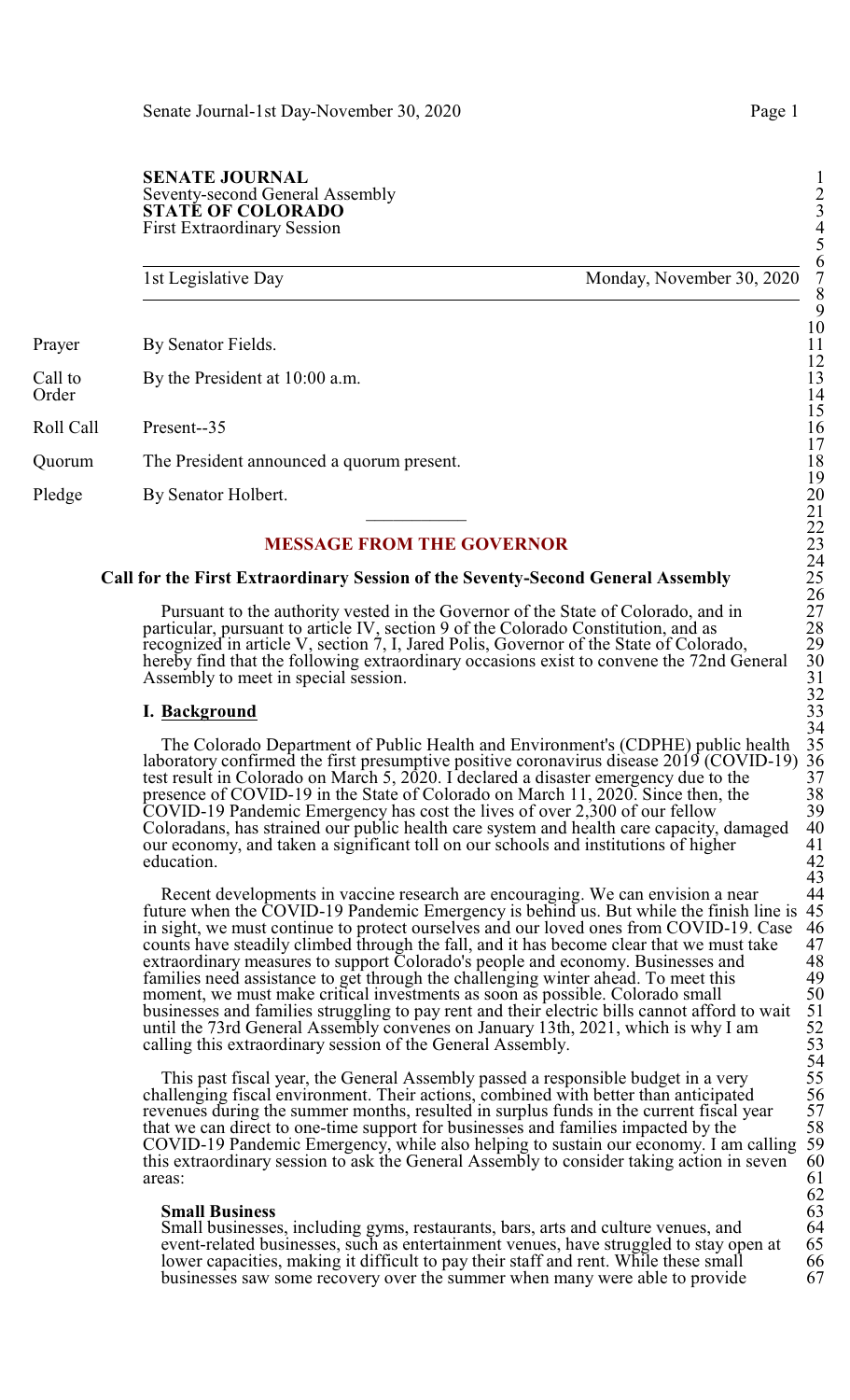walk-up and outdoor service, many still struggle due to lack of consumer confidence 1 and COVID-19 restrictions. These challenges will likely increase through the fall and 2 winter months.

#### **Child Care**

The COVID-19 Pandemic Emergency has burdened child care providers, which we 6 know are crucial to building and sustaining a thriving economy by enabling families to 7 work and preparing children for school. Colorado's fragile child care system is strained and vulnerable to a collapse due to the pandemic. Lower enrollment, required changes to ensure student and worker safety consistent with health requirements, staffing issues including quarantine measures consistent with protecting the public health, sporadic closure of the schools, and other impacts of the pandemic are also impacting the child 12 care system. Based on a recent survey, at least  $26\%$  of child care facilities in Colorado 13 may close permanently without financial support, due to the pandemic. 14 may close permanently without financial support, due to the pandemic.

#### **Housing and Direct Assistance**

Because of the federal Paycheck Protection Program, loans for small businesses, 17<br>enhanced unemployment benefits, and direct payments to Americans, we have avoided 18 enhanced unemployment benefits, and direct payments to Americans, we have avoided 18 a significant wave of housing evictions and foreclosures. Now, though, the expiration 19 of these programs leaves vulnerable Coloradans a a significant wave of housing evictions and foreclosures. Now, though, the expiration of these programs leaves vulnerable Coloradans at risk of eviction or foreclosure in the 20<br>coming months. We must mobilize additional resources to allow Coloradans to stay in 21<br>their homes in the near term and rebuild th coming months. We must mobilize additional resources to allow Coloradans to stay in their homes in the near term and rebuild their lives in the long term. 22

## **Broadband** 24

A Colorado Department of Education and Colorado Education Initiative survey 25 demonstrated that 65,860 children lacked stable internet access at home. While many school districts across Colorado are learning in person, the most recent increase in 27 COVID-19 cases has led other school districts, including many Denver metro area 28 school districts, to switch to remote learning. Without broadband or wi-fi hotspots, 29 these students will face significant learning loss that will have implications for their 30 future academic careers and lifetime earnings.

#### **Food Insecurity**

Demand for food assistance via food pantries and food banks has increased as a result 34 of the COVID-19 Pandemic Emergency. The demand appears to be correlated with 35 of the COVID-19 Pandemic Emergency. The demand appears to be correlated with 35<br>unemployment and furloughs in the service sector, as well as school and camp closures, 36 unemployment and furloughs in the service sector, as well as school and camp closures, 36 and is not anticipated to abate in the short-term. Meanwhile, food pantries' food 37 and is not anticipated to abate in the short-term. Meanwhile, food pantries' food 37<br>resources were often stretched prior to the pandemic and resulting economic fallout. As 38<br>dollars available for hunger relief through th resources were often stretched prior to the pandemic and resulting economic fallout. As 38 dollars available for hunger relief through the Coronavirus Aid, Relief, and Economic 39 Security Act (CARES Act) and Families First Coronavirus Relief Act (FFRCA) end in 40 December 2020, no new federal funding is currently available to replace these funds. 41

**Utilities Assistance** 43 Heading into the winter, many Coloradans are unemployed, underemployed, or unable 44 to find new work. At the same time, these Coloradans may have little to no savings and 45 growing expenses due to the COVID-19 Pandemic Emergency. This segment of the 46 growing expenses due to the COVID-19 Pandemic Emergency. This segment of the 46<br>population now qualifies as low-income, and is at risk of being unable to afford their 47 population now qualifies as low-income, and is at risk of being unable to afford their 47<br>utility bills over the coming months. Energy Outreach Colorado applications are up 48 utility bills over the coming months. Energy Outreach Colorado applications are up 48<br>25% compared to the same time last year, and funding allocated by the General 49 25% compared to the same time last year, and funding allocated by the General 49<br>Assembly during the prior legislative session will be distributed by December 4, 2020. 50 Assembly during the prior legislative session will be distributed by December 4, 2020.

#### **Public Health Response**

As the pandemic has entered its third wave in Colorado, additional funds are needed immediately to continue the State's robust public health response. My budget request set 54 aside funds to ensure the State can continue to protect public health while we await additional federal stimulus and reimbursement from the Federal Emergency Management Agency.

In the face of federal inaction, Colorado must act now to support small businesses, 59 otect renters and homeowners, support child care providers, and enable students to 60 protect renters and homeowners, support child care providers, and enable students to 60 access remote education. We can make one-time, urgently needed investments now to 61 access remote education. We can make one-time, urgently needed investments now to help these crucial sectors of our economy survive the winter and sustain our economy.

I urge the General Assembly to act and am defining the appropriate subject matter for 64 legislative consideration herein. The following section describes the purpose and need for 65 the special session. the special session.

#### **II.** Purpose and Need

In the coming months, we will need to focus on suppressing the spread of COVID-19 70<br>our communities to conserve our strained healthcare resources. We recognize that the 71 in our communities to conserve our strained healthcare resources. We recognize that the 71 lack of consumer confidence, the reality of the risky health situation, and compliance with 72 lack of consumer confidence, the reality of the risky health situation, and compliance with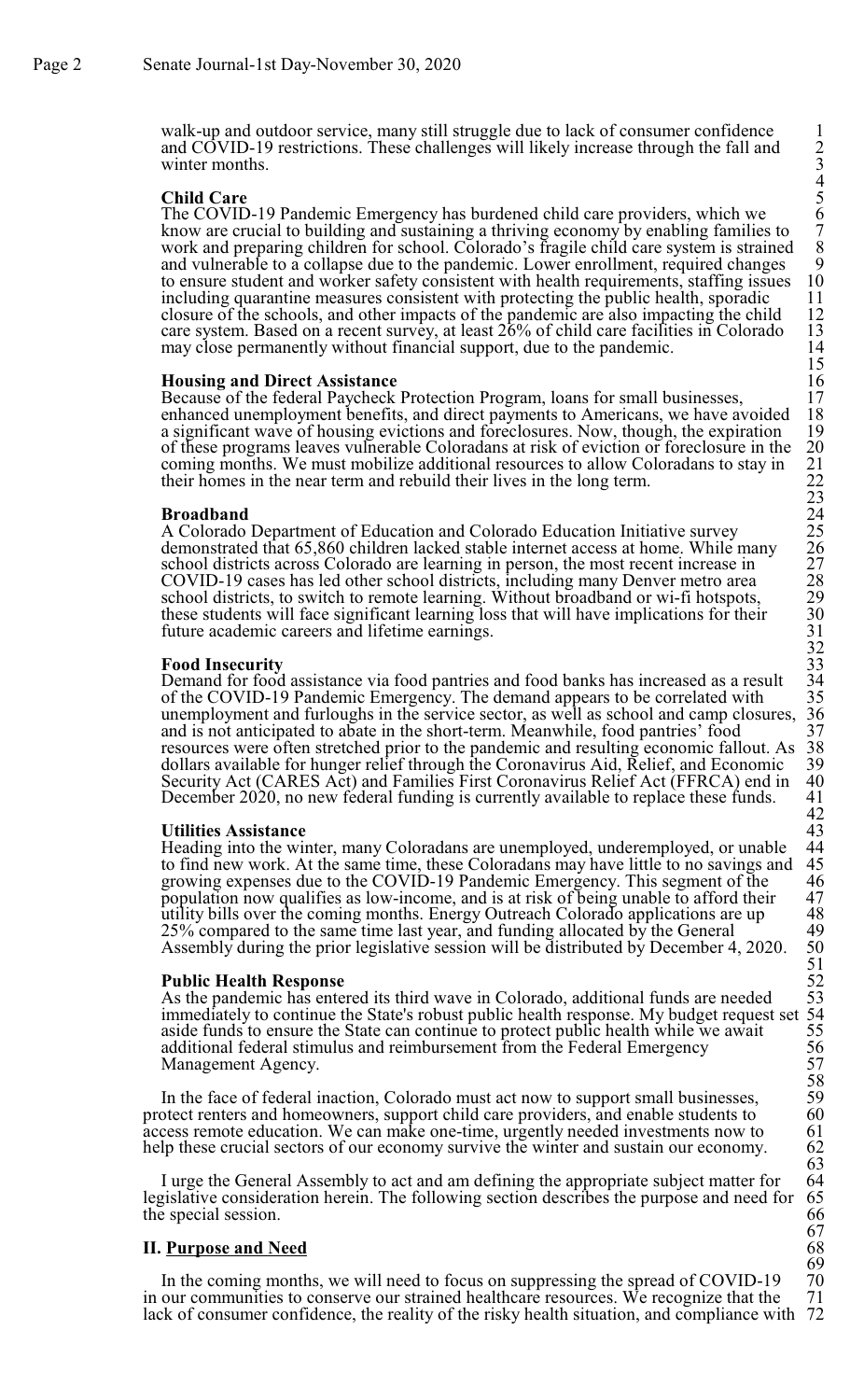justified public health measures comes at a cost to our business owners, workers, 1 educators, and families. We therefore believe it is right and proper to take all necessary 2 measures to enable our residents to weather the economic and logistical challenges that accompany our mitigation strategies. We are calling on the General Assembly to consider taking action to fund the following support programs to help minimize the disruptions 5 caused by our COVID-19 emergency response:

A. The General Assembly should consider taking legislative action to provide direct support and emergency tax relief to small businesses impacted by the COVID-19 Pandemic Emergency. This includes but is not limited to an expeditious, direct assistance funding mechanism for small businesses that are operating at a significantly 11<br>reduced capacity or closed under public health orders. Small businesses, including 12<br>gyms, restaurants, bars, arts and culture ven reduced capacity or closed under public health orders. Small businesses, including 12 gyms, restaurants, bars, arts and culture venues, and event-related businesses, such as 13<br>entertainment venues, have struggled to stay open at lower capacities, making it 14 entertainment venues, have struggled to stay open at lower capacities, making it<br>difficult to pay their staff and rent. The General Assembly should also consider<br>providing tax and administrative relief, including sales tax difficult to pay their staff and rent. The General Assembly should also consider 15 providing tax and administrative relief, including sales tax retention, for certain small 16 businesses, including restaurants and bars. The General Assembly should consider 17 allowing these certain small businesses to retain up to \$2,000 per month of the  $2.9\%$ gross state sales tax collections they already collect and should allow for the waiver of 19 certain fees associated with the sale of liquor and enforcement and the operation of a restaurant, including retail food establishment licensing fees administered by CDPHE 21 and Colorado Department of Revenue.

B. The General Assembly should consider taking legislative action to provide housing and rental assistance and direct cash assistance for individuals and families who have been impacted both directly and indirectly by the COVID-19 Pandemic Emergency through existing funding mechanisms such as the Property Owner Preservation 27 program (POP), the Emergency Housing Assistance program (EHAP), the Workers 28 Left Behind Fund (WLBF), the Housing Counseling Assistance Program (HCAP), 29<br>homeless youth programs, and direct cash assistance. 30 homeless youth programs, and direct cash assistance.

C. The General Assembly should consider taking legislative action to provide monetary assistance to new and existing child care providers through existing funding mechanisms such as sustainability grants for existing child care providers, and support for child care start-up or expansion costs for providers located in child care deserts, demonstrated need, or areas of the State hardest hit by COVID-19.

D. The General Assembly should consider taking legislative action to expand broadband and wi-fi access for educational purposes, especially for P-12 students and 39 educators. 40

E. The General Assembly should consider taking legislative action to provide support for food pantries and food banks so that they can provide assistance for those  $\sim$  43 experiencing food insecurity due to the COVID-19 Pandemic Emergency. 44

F. The General Assembly should consider taking legislative action to provide utility 46<br>assistance to Coloradans experiencing financial hardship due to the COVID-19 47<br>Pandemic Emergency. 48 assistance to Coloradans experiencing financial hardship due to the COVID-19 47 Pandemic Emergency.

G. The General Assembly should consider taking legislative action to appropriate funds to the Disaster Emergency Fund for public health expenses associated with the COVID-19 Pandemic Emergency.

## **III.** Proclamation

I, Jared Polis, Governor of the State of Colorado, with this proclamation find extraordinary occasions exist to convene the 72nd General Assembly of this State and summon the members of the 72nd General Assembly to meet in Special Session at 10:00 AM on November 30, 2020, at the State Capitol, in the City and County of Denver, and 59 designate the following specific subjects for consideration, appropriate legislative action. 60 designate the following specific subjects for consideration, appropriate legislative action, 60<br>and funding: 61 and funding:

A. Concerning direct support and emergency tax relief to small businesses impacted by 63 the COVID-19 Pandemic Emergency. This includes but is not limited to an expeditious 64 the COVID-19 Pandemic Emergency. This includes but is not limited to an expeditious 64 direct assistance funding mechanism for small businesses that are at reduced capacity 65 direct assistance funding mechanism for small businesses that are at reduced capacity 65<br>under public health orders including gyms, restaurants, bars, arts and culture venues, 66 under public health orders including gyms, restaurants, bars, arts and culture venues, 66<br>and event-related businesses, such as entertainment venues; emergency sales tax relief 67 and event-related businesses, such as entertainment venues; emergency sales tax relief 67<br>for public health order-impacted eating and drinking establishments by allowing them 68 for public health order-impacted eating and drinking establishments by allowing them 68 to retain up to \$2,000 per month of the 2.9% gross state sales tax that they already 69 to retain up to \$2,000 per month of the 2.9% gross state sales tax that they already 69<br>collect, in order to pay for expenses including employee pay, rent, and overhead; and 70 collect, in order to pay for expenses including employee pay, rent, and overhead; and 70<br>allowing for the waiver of certain licensing fees associated with sale of liquor and fees 71 allowing for the waiver of certain licensing fees associated with sale of liquor and fees 71<br>associated with the establishment or operation of a retail food establishment 72 associated with the establishment or operation of a retail food establishment.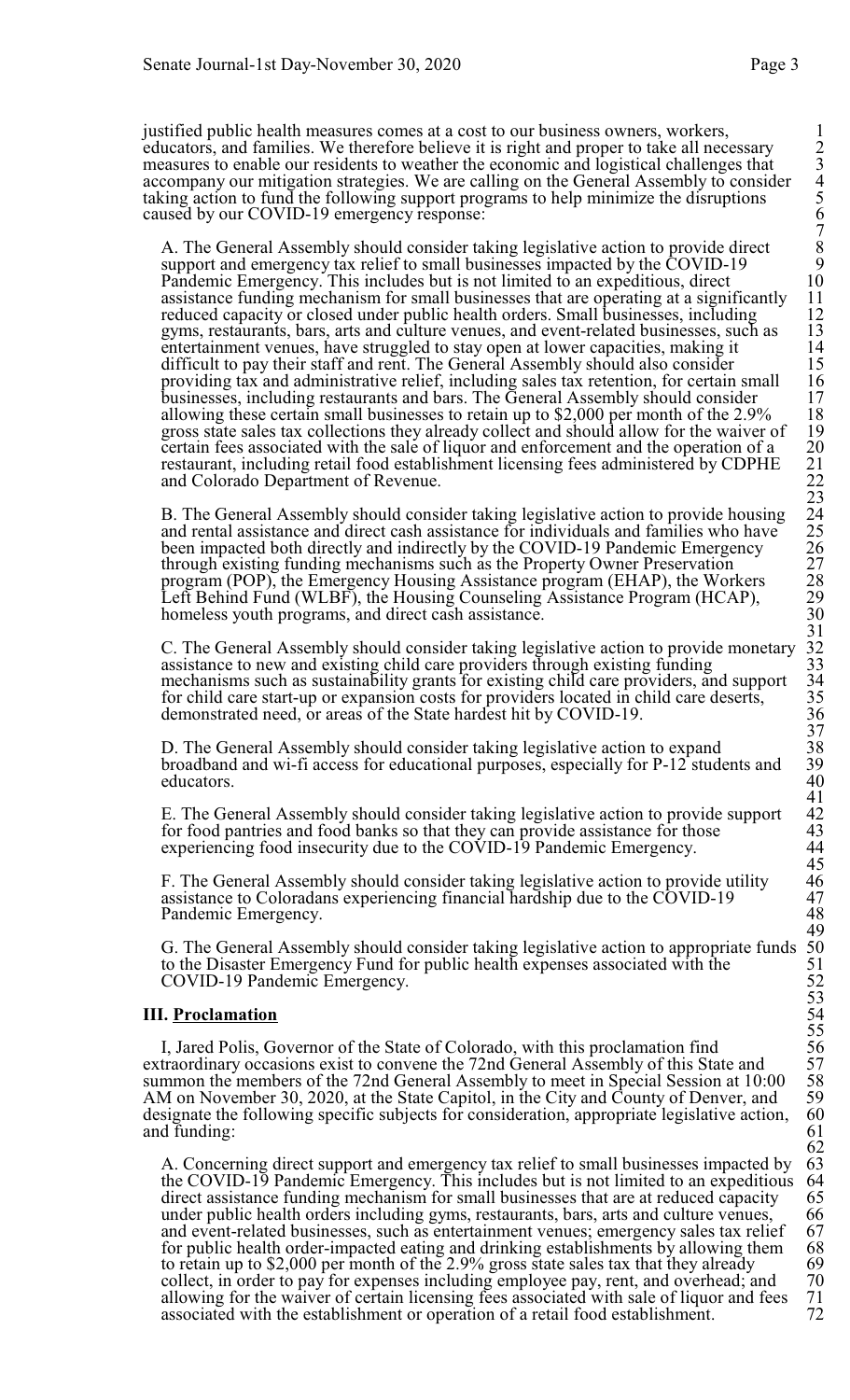B. Concerning housing and rental assistance to individuals and residential property 1 owners impacted by the COVID-19 Pandemic Emergency through existing funding 2 mechanisms such as the Property Owner Preservation program (POP), the Emergency Housing Assistance program (EHAP), the Workers Left Behind Fund (WLBF), the 4 Housing Counseling Assistance Program (HCAP), homeless youth organizations, 5 non-profits, and cash assistance. 6

C. Concerning support for existing and new child care providers impacted by the COVID-19 Pandemic Emergency through existing funding mechanisms such as, but 9 not limited to, sustainability grants for existing child care providers and support for child care start-up or expansion costs for providers located in child care deserts or areas of the State hardest hit by COVID-19.

D. Concerning expanding broadband and wi-fi access for educational purposes, especially for  $\overline{P}$ -12 students and educators impacted by the COVID-19 Pandemic Emergency.

E. Concerning support for the existing food pantry assistance grant program within the 18<br>Department of Human Services to aid Colorado food pantries and food banks in the 19 Department of Human Services to aid Colorado food pantries and food banks in the 19<br>purchase and allocation of food to serve those who have experienced financial hardship 20 purchase and allocation of food to serve those who have experienced financial hardship caused by the COVID-19 Pandemic Emergency.

F. Concerning assistance for individuals unable to pay their utility bills due to financial hardship caused by the COVID-19 Pandemic Emergency, including support to the Energy Outreach Colorado low-income energy assistance program. 25

G. Concerning appropriating funding to the Disaster Emergency Fund for public 27 health expenses associated with the COVID-19 Pandemic Emergency.

GIVEN under my hand and the Executive Seal of the State of Colorado, this nineteenth day of November, 2020.<br>(signed) (signed) 34 Jared Polis<br>Governor Governor 36

Temporary On motion of Majority Leader Fenberg, and with the unanimous consent of the Senate,<br>Rules the Rules of the Second Regular Session of the Seventy-Second General Assembly wer the Rules of the Second Regular Session of the Seventy-Second General Assembly were made the temporary Rules of the First Extraordinary Session of the Seventy-Second 42 General Assembly.

> A majority of all members elected to the Senate having voted in the affirmative, the motion was declared **adopted**. 46

On motion of Majority Leader Fenberg, and with the unanimous consent of the Senate, the Senate stood in recess to hear the remarks of Senator Leroy Garcia, President of the Senate. The text of the remarks follow.

Senate in recess.

# **Remarks of President Garcia:** 61

Good Morning and welcome back to the Senate, where we have been called to serve the people of Colorado during this extraordinary and turbulent time. 64

2020 been a year of harrowing heartbreak and transformational civil unrest. We have 66 watched our country be torn apart by brutish political in-fighting, while simultaneously, we have suffered the worst threat to our collective health in over a century.

Now, as the pandemic reaches a new level of devastation - to both human life, as well as 70 economic stability - it is our responsibility to meet the immediate needs of Colorado 71 economic stability - it is our responsibility to meet the immediate needs of Colorado 71<br>families and get them the relief necessary to weather the storm. families and get them the relief necessary to weather the storm.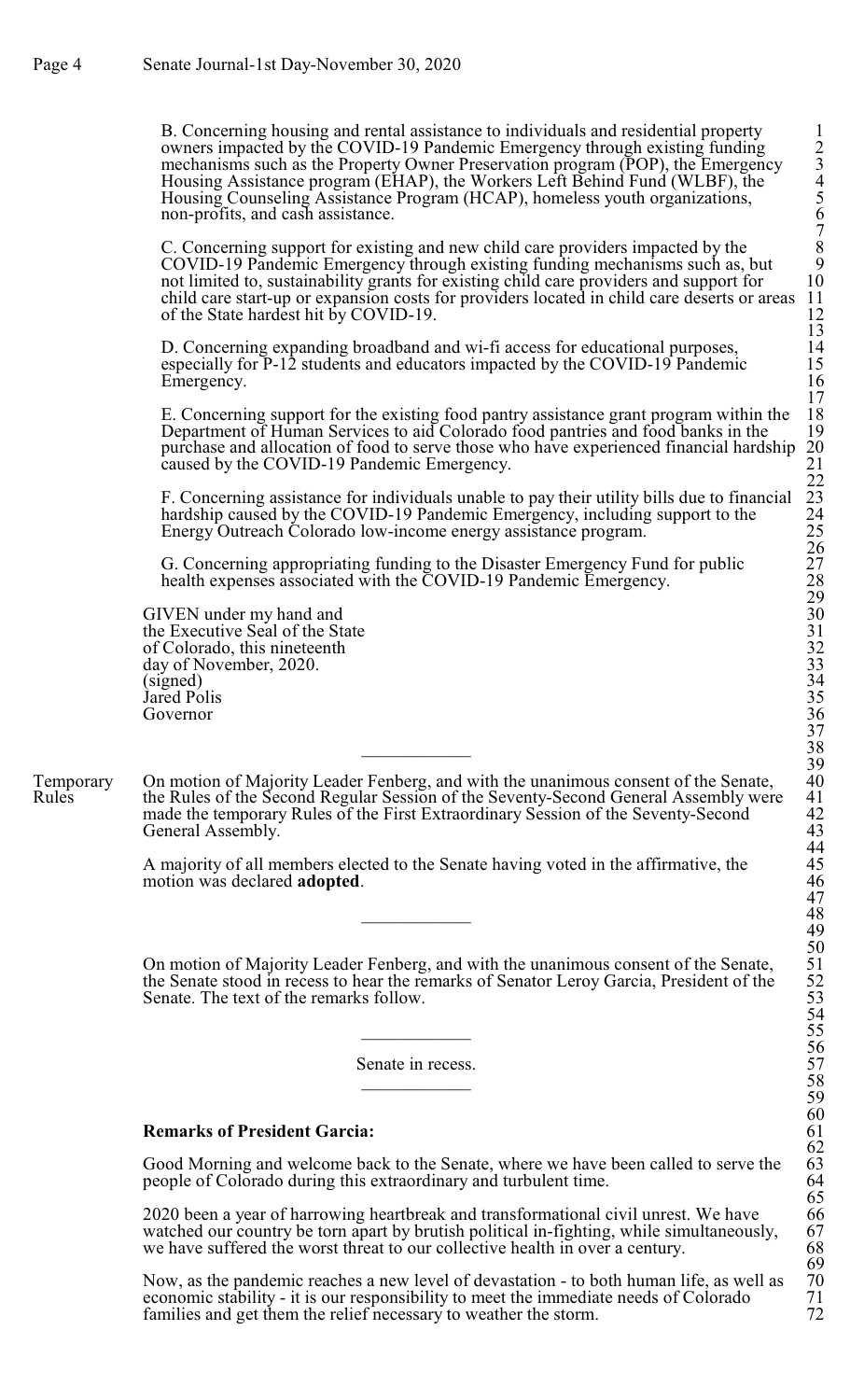Because the reality is, this storm we are in the midst of is terrifyingly destructive. People 1 all over this state are quite literally fighting for their lives and their livelihoods. Families 2 are on the edge of homelessness, Parents are anxiously balancing work without childcare, 3 and Businesses are closing at unprecedented rates. 4

Without continued aid from Washington, thousands of Coloradans are facing increasingly 6 desperate situations - their life savings, food security, and education disappearing in front of them. However, despite an embarrassing display of inaction on the federal level, we are here to set a better example - working in a bipartisan manner to address the dire challenges facing Colorado. Because even though our power and resources as a state are 10 limited, they are not nothing. limited, they are not nothing.

That's why, for the next three days, we are going to do everything we can to deliver the 13 support families and businesses need to make it through the months ahead. While this task 14 support families and businesses need to make it through the months ahead. While this task 14 may be enormous, I truly believe that Every Single Person in this room is ready and 15 may be enormous, I truly believe that Every Single Person in this room is ready and 15 willing to approach our objective with the focus, cooperation, and humility that 16 willing to approach our objective with the focus, cooperation, and humility that  $16$ <br>hardworking Coloradans deserve. hardworking Coloradans deserve.

Because, ultimately, this Special Session is not - and can not - be about us. With every speech we give, every question we ask, and every bill we introduce, let us remember the 20<br>collective calling we are here to honor - always putting personal agendas and self-serving 21<br>attitudes aside. collective calling we are here to honor - always putting personal agendas and self-serving attitudes aside.

In that spirit, I want to take a moment to recognize the incredible amount of work it has taken to get us here today, as well as the monumental task we have ahead of us. I want to 25<br>thank the both the Majority Leader and the Minority Leader for their commitment and 26<br>unreserved partnership during this process thank the both the Majority Leader and the Minority Leader for their commitment and 26 unreserved partnership during this process. In fact, across the board, I am exceedingly 27 proud and comforted by the bipartisanship and collaboration this chamber has shown in 28 the last few weeks. Dysfunction and political showmanship may be alive and well in the halls of Congress, but here in the Colorado Senate, we are showing yet again, the power of people-first politics. 31

I also want to thank all of the staff who have worked tirelessly to organize this extraordinary session: drafting bills, outlining safety protocols, and overcoming tech 34<br>challenges - We wouldn't be here without you. 35 challenges - We wouldn't be here without you. 35

 $\frac{36}{37}$ Lastly, I must call your attention to our state's climbing positivity rate. Right now, 1 out of 37 every 41 people is infected with COVID-19 in Colorado - a number that should serve as a 38 somber reminder that we must kee every 41 people is infected with COVID-19 in Colorado - a number that should serve as a somber reminder that we must keep each other safe. Being in this building presents an 39 undeniable risk to everyone involved, and we need to treat our time here with respect, 40 undeniable risk to everyone involved, and we need to treat our time here with respect, 40<br>reverence, and an abundance of caution. 41 reverence, and an abundance of caution. 42<br>43

So thank you in advance for your participation and mindfulness during this process. I<br>have faith that we will work quickly, efficiently, and safely to deliver the relief our 44<br>constituents so urgently need. 45 have faith that we will work quickly, efficiently, and safely to deliver the relief our constituents so urgently need.

With that, let's get to work.

Senate reconvened.  $52$ 

On motion of Majority Leader Fenberg, and with the unanimous consent of those elected 55 to the Senate, the words of President Leroy Garcia were ordered spread upon the pages of the Journal.

\_\_\_\_\_\_\_\_\_\_\_\_ 49

 $\overline{\phantom{1}}$  59

 $\overline{69}$ 

On motion of Majority Leader Fenberg, and with a majority of those elected to the Senate 61 having voted in the affirmative, Senators Rodriguez and Lundeen were appointed to the 62 having voted in the affirmative, Senators Rodriguez and Lundeen were appointed to the 62<br>committee to notify the Governor via telephone that the Senate is organized and ready for 63 committee to notify the Governor via telephone that the Senate is organized and ready for 63<br>business. business. 64

A majority of all members elected to the Senate having voted in the affirmative, the 66<br>motion was declared **adopted**. 67 motion was declared **adopted**. 67

> Senate in recess. 71<br>
> 72 \_\_\_\_\_\_\_\_\_\_\_\_ 72

2<br>3<br>4<br>5<br>6<br>7<br>8<br>9<br>0<br>10

 $\frac{12}{13}$ 

 $\frac{18}{19}$ <br>20

 $\frac{23}{24}$ <br> $\frac{24}{25}$ 

 $31$ <br> $32$ <br> $33$ <br> $34$ 

46<br>47

48

50

53 54

57<br>58<br>59

 $60$ <br> $61$ 

65

68

70<br>71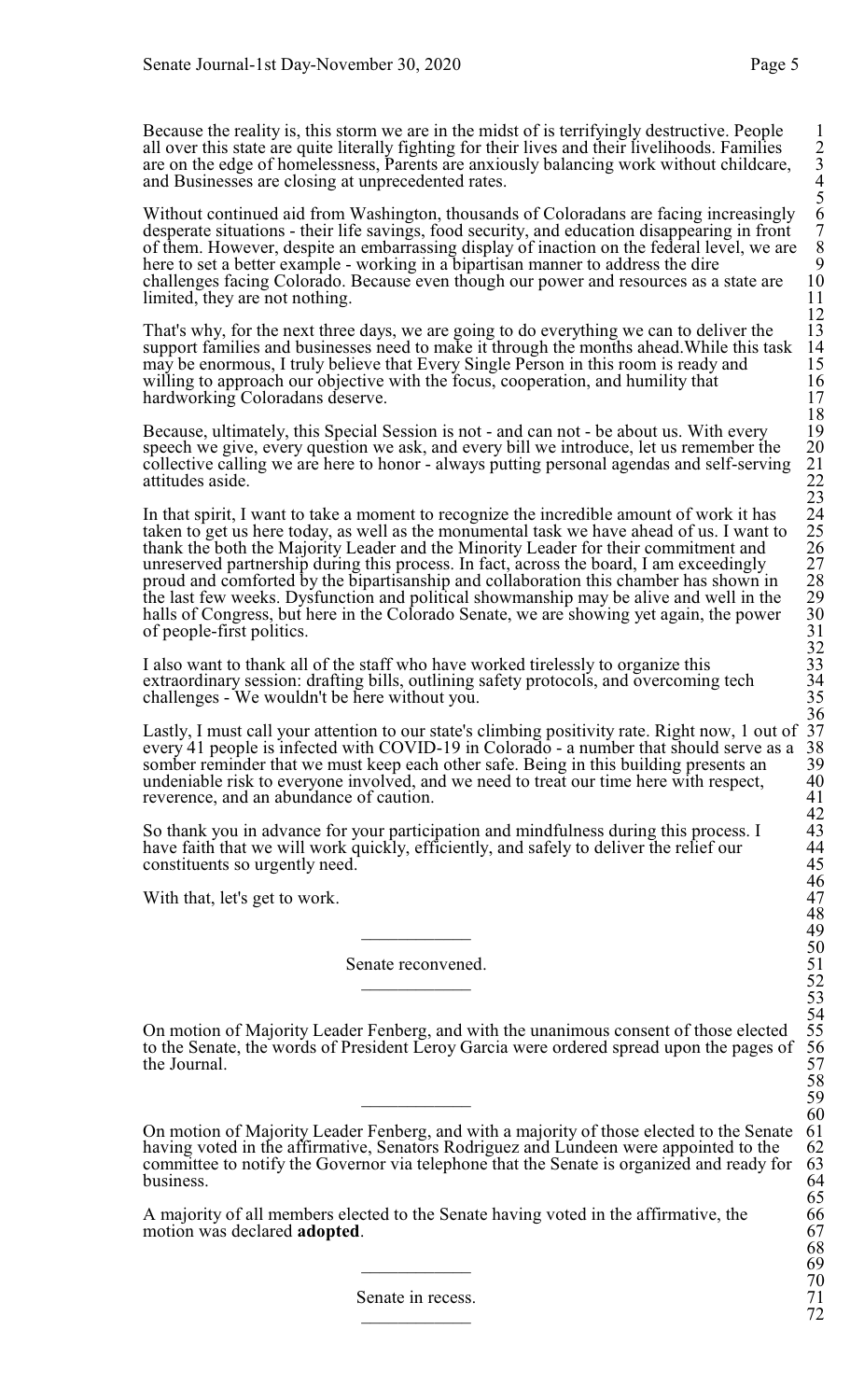With the unanimous consent of the Senate, the Senate heard the remarks of Senator Chris 1 Holbert, Senate Minority Leader. The text of the remarks follow. 2  $\overline{\phantom{a}}$  3

#### **Remarks of Minority Leader Holbert:**

Thank you, Mr. President. 8

Thank you for your remarks. I think it is acceptable for me to indicate that our caucus is supportive of why we are here today and probably for the next two.

I ask for this opportunity to maybe speak more to the people outside of the Capitol, 13<br>because the last several months, as the good senator from Aurora indicated, this has been 14 because the last several months, as the good senator from Aurora indicated, this has been 14 a very challenging year.

People outside the Capitol have understandably asked, "Why is their state legislature so silent, why haven't we been doing anything?" And it has been an opportunity (you know 18 what I like to do) to explain the history of our Constitution, and decisions that the People 19 of Colorado have made to amend that State Constitution. of Colorado have made to amend that State Constitution.

In 1988, the people of Colorado voted on what was then known as "Amendment 3". 22<br>Amendment 3 passed on the ballot, and the people made a significant change to their state 23 Amendment 3 passed on the ballot, and the people made a significant change to their state legislature.

Last year, the state Supreme Court ruled on a matter regarding that significant change, that 26 change in 1988 created a 120 day session calendar here at the Capitol. We're not allowed 27 to go more than 120 days in general session. But it did more than that. It converted we 28 state legislators here in Colorado from full-time year round elected officials, to part-time 29 state legislators here in Colorado from full-time year round elected officials, to part-time 29 citizen legislators. citizen legislators.

And what I have found is that when people learn what the voters approved in 1988, 32 they're not alarmed. They're not frustrated. They appreciate knowing that history. Because 33 they're not alarmed. They're not frustrated. They appreciate knowing that history. Because 33<br>so many people who live in Colorado now weren't old enough to vote in 1988, didn't live 34 so many people who live in Colorado now weren't old enough to vote in 1988, didn't live 34<br>here in 1988, or weren't even born yet in 1988. here in 1988, or weren't even born yet in 1988.

That was 32 years ago. There have been many people voting here in Colorado who 37 weren't even born when that decision was made. People have rightly asked. "Why is the 38 weren't even born when that decision was made. People have rightly asked, "Why is the 38 governor allowed to do so much on his own?" In large part, it's because of that decision in 39  $1988.$  40

The legislature isn't here for eight months a year, and this year it changed a bit because of 42 the extension due to Covid. We left here June 15th, and since then this branch of our state 43 the extension due to Covid. We left here June  $15$ th, and since then this branch of our state 43 government, the legislative branch, has been inactive because the people decided 32 years 44 government, the legislative branch, has been inactive because the people decided 32 years 44 ago that they wanted a part-time citizen legislature. And that's unique because those 45 ago that they wanted a part-time citizen legislature. And that's unique because those limitations don't apply to any other elected official in Colorado, whether we look to school 46 board members or town or city council members, mayors, county elected officials, our 47 board members or town or city council members, mayors, county elected officials, our 47<br>state-wide electeds, special district board members. 48 state-wide electeds, special district board members.

Of course the governor, the secretary of state, the treasurer and the attorney general, our members of Congress can meet year round. But we cannot, unless two-thirds of us agree to call a special session, which certainly has not occurred since 1988 when the voters told 52 us they didn't want us here more than 120 days a year.

So the way special sessions have happened since then, and really, I think every time since 1876, is that we rely on the governor to call a special session. Which is the next thing I want to address.

Understandably, people have been weighing in at least with the Minority Caucus, we  $\frac{59}{59}$ <br>Republicans, saying "Now you'll have an opportunity to do this or that, to run a bill to  $\frac{60}{59}$ Republicans, saying "Now you'll have an opportunity to do this or that, to run a bill to 60 address some topic that is important to those people who are advocating. 61 address some topic that is important to those people who are advocating.

But if we go back to our State Constitution, Article IV Section IX says that the governor 63 has the authority to call the legislature into special session, but that topics not specifically 64 has the authority to call the legislature into special session, but that topics not specifically 64 identified in the call cannot be "transacted". identified in the call cannot be "transacted".

Now that's an unusual word because I don't typically use that word in describing the 67 processes here at the Capitol, but I think what it means - I'm not an attorney, but in my 68 processes here at the Capitol, but I think what it means - I'm not an attorney, but in my 68<br>layperson mind I think what it means is that topics that the governor has not called us 69 layperson mind I think what it means is that topics that the governor has not called us back to address can't pass. And if we were to put a bill on his desk that he thinks is outside 70 his call, he could choose to veto that bill simply because he determines on his own that it 71 his call, he could choose to veto that bill simply because he determines on his own that it  $\frac{71}{72}$ is unconstitutional.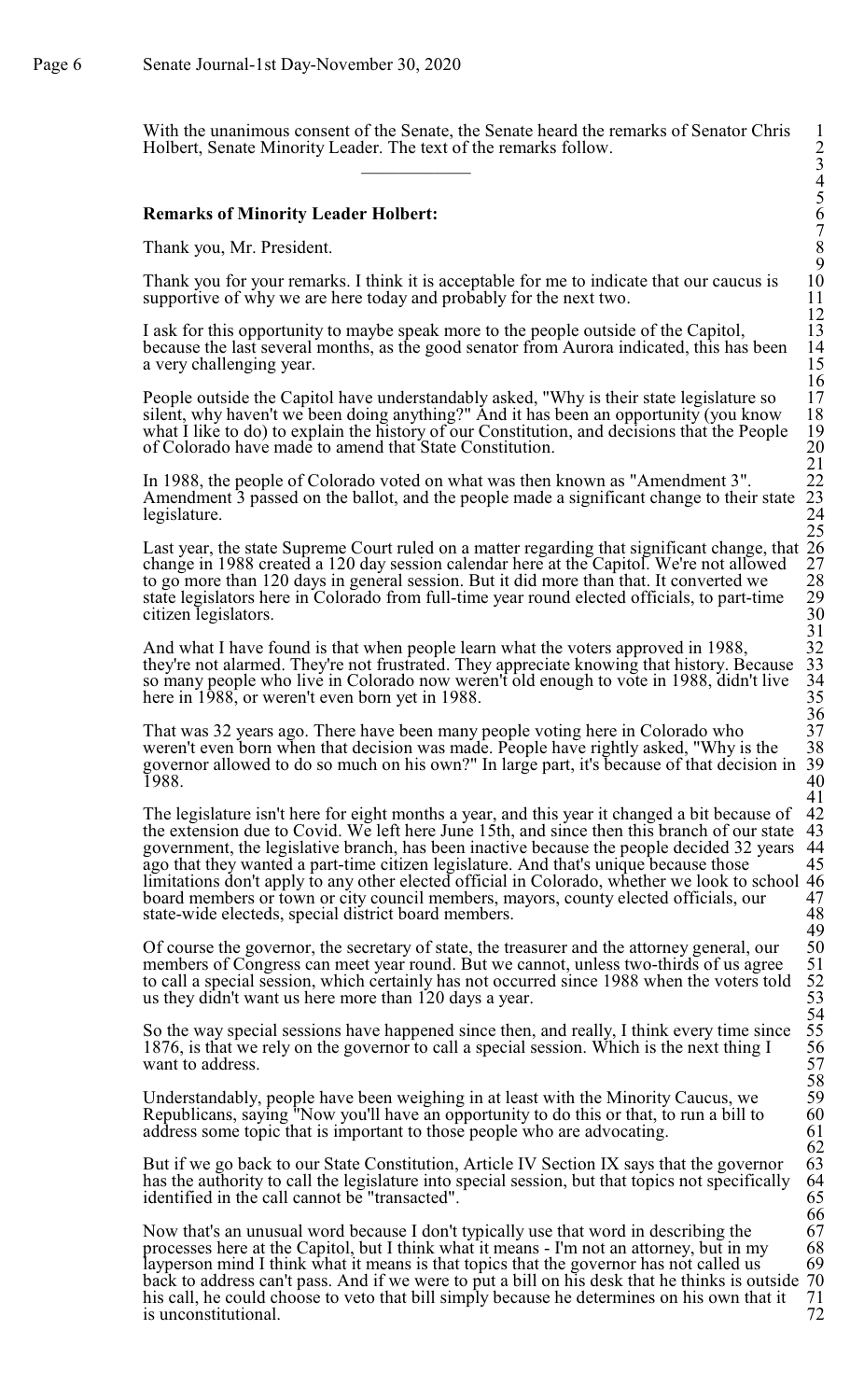All of this information is available to those who take time to read our Constitution, but it may not be obvious because not everyone gets to participate in this fascinating process 2 that we do. But I do appreciate Mr. President, the opportunity to explain some of this 3 because in recent days I've definitely heard from people who say, "Finally - we are going 4 to be able to pass a bill that does this or does that<sup>"</sup>

There will be bills from our caucus that seek to address some of those issues, but I wanted 7 to take the time to explain the limitations that we have as a legislature and the limitations that we have as a minority in the legislature, and to explain -- not blame, but to simply 9 explain that the answers can be found in a document that very few people ever take time to read; the Constitution of the State of Colorado.

Mr. President, I'm proud to stand with you here today and with our 33 other colleagues, 13 either here in this room, or online. I look forward to hearing what, from the people of 14 either here in this room, or online. I look forward to hearing what, from the people of 14<br>Colorado who come here to testify or, I think for the first time do that remotely, by I think 15<br>Webex, we will learn here. This wi Colorado who come here to testify or, I think for the first time do that remotely, by I think Webex, we will learn here. This will give us an opportunity to prepare for January 13th, 16 when the next general session starts. General sessions are when we all get to introduce up 17 to five bills of our own choosing of general concern to the State of Colorado. 18

But today, Day One of what will likely be a three day session, we are here to focus on special concerns; in a special session. Concerns that have been specifically identified by the governor and brought us back for a very good reason: balanced government. And I 22 want to thank the good senator from Adams County, the Chair, our lead on the Joint 23 Budget Committee for standing up for this branch. For standing up for the legislative 24 branch of our state government. Thank you. 25

Also to the senator in our caucus from Carbondale, thank you, and by the way, for those 27 listening online, our rules don't allow us to use the names of our fellow senators, so that's why we refer to them by their districts, but what we are doing here today is standing up 29 for our branch, the legislative branch. We're here to represent the people within the 30 limitations of our State Constitution. 31

Senate Republicans asked months ago for the governor to call a special session. Our interest at that time was to discuss issues surrounding public  $K - \hat{12}$  education. Not necessarily to ask for vouchers, but to talk with teachers and school districts, they have local control here in Colorado. Are there things that we could change at least during the pandemic that would make it easier for teachers to connect with students? One idea I had 37 was a question: would a teacher in a public school in Colorado be allowed to get in his or her car and go to a house, or maybe a community center at a homeowners' or association 39<br>or rec center and teach a small group of kids in that facility? 40 or rec center and teach a small group of kids in that facility?

I don't know the answer to that, and I don't know if a school board would need our help in 42 making that decision. But those were the kinds of conversations that we wanted to have 43 making that decision. But those were the kinds of conversations that we wanted to have 43<br>months ago. That was a legitimate request of the one person who can do that on his or her 44 months ago. That was a legitimate request of the one person who can do that on his or her 44 own, the governor. But that was described at the time as a "political stunt". Okay. It 45 own, the governor. But that was described at the time as a "political stunt". Okay. It 45 wasn't. 46

Mr. President. Colleagues. Senate Minority Caucus members. We Republicans are here to 48 work together for the people of Colorado and we are proud to do so. We are proud to have 49 the opportunity to represent them and to stand up for balance in government, the 50<br>legislative branch. And we wouldn't be here if it wasn't for the leadership of our Joint 51 legislative branch. And we wouldn't be here if it wasn't for the leadership of our Joint Budget Committee, so gentlemen again, thank you for what you did in that environment.

Mr. President, there are solutions that Senate Republicans will propose, I hope they will be given fair consideration in a hearing. If it means we need to be here for more than three days, then we are prepared to do that.

Mr. President, thank you for your communication, Mr. Majority Leader, thank you also for your communication over the last few weeks in organizing this special session. God bless every member of this General Assembly, the people of Colorado, and the United 60<br>States of America. 61 States of America.

Thank you, Mr. President. 63

Senate reconvened. 67<br>68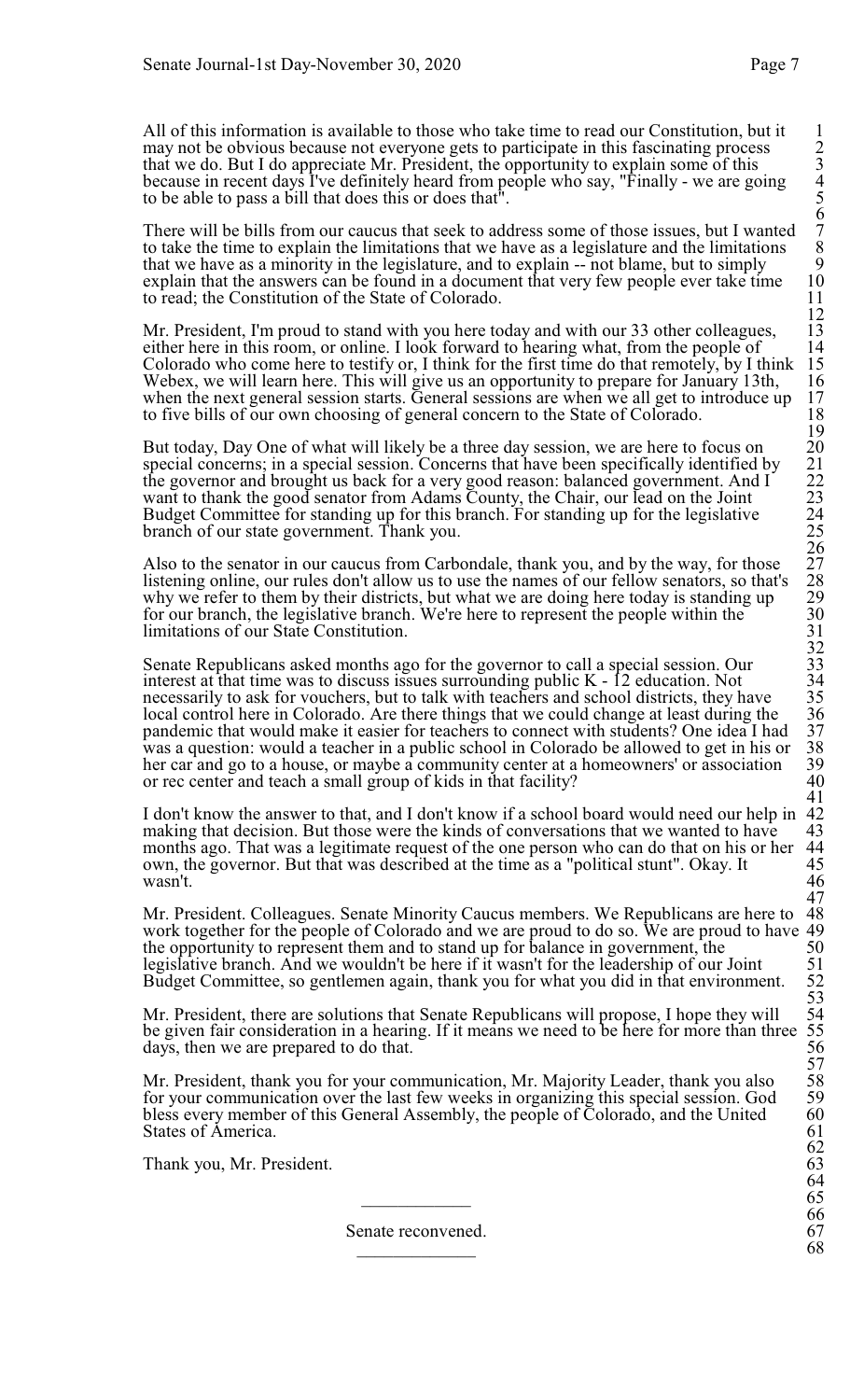# **INTRODUCTION AND CONSIDERATION OF RESOLUTIONS**

- **SCR20B-001** by Senator(s) Lundeen; also Representative(s) McKean--Submitting to the registered electors of the state of Colorado an amendment to the Colorado constitution concerning 4 legislative oversight of a state of disaster emergency declared by the governor.<br>Finance Finance 6
- **SJR20B-001** by Senator(s) Woodward, Cooke, Lundeen, Marble, Scott, Sonnenberg; also 8 Representative(s) Bockenfeld, McKean, Ransom, Saine--Concerning terminating the 9 governor's authority under the declared state of disaster emergency.<br>Finance Finance 11
- **SR20B-001** by Senator(s) Fenberg--Concerning a change to the rules of the Senate to authorize the 13<br>President of the Senate to promulgate regulations to allow remote testimony by the public 14 President of the Senate to promulgate regulations to allow remote testimony by the public 14 during the proceedings of Senate committees of reference while there is a declared public 15 health disaster emergency. 16

On motion of Senator Fenberg, the resolution was **adopted** by the following roll call vote: 18

|                |    |           |                |               | . . |
|----------------|----|-----------|----------------|---------------|-----|
| <b>YES</b>     | 35 | NO        | <b>EXCUSED</b> | <b>ABSENT</b> | 20  |
| <b>Bridges</b> |    | Gardner   | Marble         | Story         | 21  |
| Cooke          |    | Ginal     | Moreno         | Tate          | 22  |
| Coram          |    | Gonzales  | Pettersen      | Y Todd        | 23  |
| Crowder        |    | Hansen    | Y Priola       | Williams A.   | 24  |
| Danielson      |    | Y Hill    | Rankin         | Winter        | 25  |
| Donovan        |    | Hisey     | Y Rodriguez    | Woodward      | 26  |
| Fenberg        |    | Y Holbert | Scott          | Zenzinger     | 27  |
| Fields         |    | Lee       | Smallwood      | President     | 28  |
| Foote          |    | Lundeen   | Sonnenberg     |               | 29  |

Co-sponsor(s) added: Bridges, Danielson, Donovan, Fields, Garcia, Ginal, Gonzales, 31 Hansen, Lee, Moreno, Pettersen, Rodriguez, Story, Todd, Williams A., Winter, and 32 Zenzinger.  $34$ 

# **INTRODUCTION OF BILLS -- FIRST READING**

The following bills were read by title and referred to the committees indicated:

- **SB20B-001** by Senator(s) Winter and Priola, Bridges; also Representative(s) Herod--Concerning support for entities impacted by severe capacity restrictions due to the COVID-19 41 support for entities impacted by severe capacity restrictions due to the COVID-19 41<br>pandemic. 42 pandemic. 42<br>Finance 43 Finance 43
- **SB20B-002** by Senator(s) Gonzales and Holbert, Ginal, Moreno, Rodriguez; also Representative(s) Exum and Tipper, Bird, Gonzales-Gutierrez, Hooton, Jackson, Jaquez Lewis, Michaelson 46<br>Jenet, Mullica, Weissman, Woodrow--Concerning temporary assistance for individuals 47 Jenet, Mullica, Weissman, Woodrow--Concerning temporary assistance for individuals 47 who are facing a financial hardship due to the COVID-19 pandemic, and, in connection 48 who are facing a financial hardship due to the COVID-19 pandemic, and, in connection 48<br>therewith, creating the emergency direct assistance grant program and transferring money 49 therewith, creating the emergency direct assistance grant program and transferring money 49<br>to the emergency direct assistance grant program fund and to the housing development 50 to the emergency direct assistance grant program fund and to the housing development 50 grant fund and the eviction legal defense fund for this assistance. 51 grant fund and the eviction legal defense fund for this assistance. 51<br>Finance 52 Finance 52
- **SB20B-003** by Senator(s) Fields and Crowder; also Representative(s) Duran and Landgraf--Concerning assistance for individuals who are unable to pay their energy utility bills, and, in connection 55 therewith, transferring money from the general fund to the energy outreach Colorado low- 56 therewith, transferring money from the general fund to the energy outreach Colorado low-<br>income energy assistance fund. 57 income energy assistance fund. 57<br>Finance 58 Finance 58
- **SB20B-004** by Senator(s) Moreno, Hansen; also Representative(s) McCluskie, Herod--Concerning a 60 transfer from the general fund to the controlled maintenance trust fund of money that will 61 transfer from the general fund to the controlled maintenance trust fund of money that will 61<br>be available to the governor for a limited time for further transfer to the disaster emergency 62 be available to the governor for a limited time for further transfer to the disaster emergency 62 fund for public health and emergency response expenses associated with the COVID-19 63 fund for public health and emergency response expenses associated with the COVID-19 63<br>pandemic emergency. 64 pandemic emergency. 64<br>Finance 65 Finance 65
- **SB20B-005** by Senator(s) Sonnenberg; also Representative(s) Holtorf--Concerning a requirement that a 67 state of disaster emergency declared by the governor expire after sixty days unless the general assembly extends or a state of disaster emergency declared by the governor expire after sixty days unless the general assembly extends or authorizes the governor to extend the state of disaster 69<br>emergency.  $\frac{70}{6}$ emergency. 70<br>Finance 71 Finance 71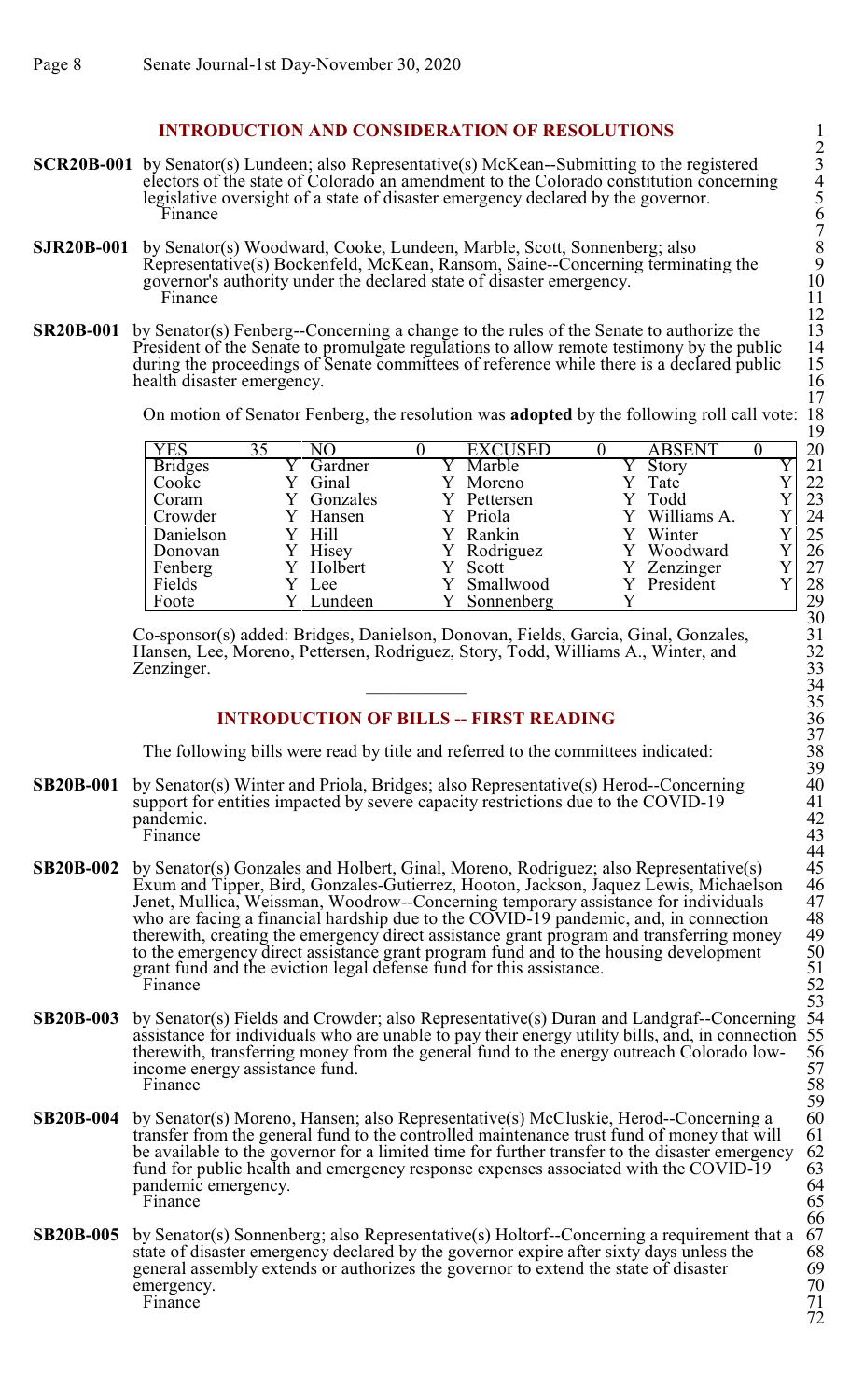- **SB20B-006** by Senator(s) Lundeen; also Representative(s) Geitner--Concerning providing financial support for parents whose children participate in remote instruction as a result of the  $C\overline{O}$ VID-19 pandemic, and, in connection therewith, creating the remote instruction family stipend program.<br>Finance Finance 5
- **SB20B-007** by Senator(s) Gardner; --Concerning additional procedural requirements for the issuance of an emergency public health order.<br>Finance Finance 9
- **SB20B-008** by Senator(s) Crowder; --Concerning the authority of county governments to reject compliance with the imposition of statewide disaster emergency orders having legal effects 12 compliance with the imposition of statewide disaster emergency orders having legal effects 12<br>within the unincorporated portions of the county. within the unincorporated portions of the county.<br>
Finance 14 Finance 14
- **SB20B-009** by Senator(s) Woodward, Cooke, Gardner, Hill, Hisey, Holbert, Lundeen, Marble, Rankin, 16 Scott, Sonnenberg, Tate, Zenzinger; also Representative(s) Larson, Buck, Champion, 17<br>Humphrey, McKean, Ransom, Rich, Soper, Will-Concerning exemptions from orders 18 Humphrey, McKean, Ransom, Rich, Soper, Will--Concerning exemptions from orders 18<br>requiring businesses to close. 19 requiring businesses to close. 19<br>Finance 20 Finance 20
- **SB20B-010** by Senator(s) Coram; also Representative(s) Arndt and Catlin--Concerning an amendment to the definition of electric utility in relation to broadband use of an electric easement, and, in connection therewith, defining electric utility to include a generation and transmission 24 cooperative electric association and the western area power administration.<br>Finance Finance 26
- **SB20B-011** by Senator(s) Tate, Cooke, Lundeen, Rankin, Smallwood, Woodward; also Representative(s) Landgraf and Pelton, Soper, Bockenfeld, Carver, Catlin, Champion, 29 Geitner, Holtorf, Humphrey, Larson, Liston, McKean, Will--Concerning civil immunity for 30 small businesses that comply with applicable guidelines related to COVID-19.<br>Finance Finance 32

Senate in recess. Senate reconvened.

# **COMMITTEE OF REFERENCE REPORTS**

Finance After consideration on the merits, the Committee recommends that **SB20B-003** be 42 amended as follows, and as so amended, be referred to the Committee on Appropriations with favorable recommendation.

Amend printed bill, page 3, strike line 8 and substitute:

"(B) ON OR BEFORE JULY 15, 2021, THE ORGANIZATION SHALL 48<br>A REPORT TO THE COLORADO ENERGY OFFICE THAT INCLUDES, 49 SUBMIT A REPORT TO THE COLORADO ENERGY OFFICE THAT INCLUDES, 49<br>
WITH REGARD TO THE MONEY THE ORGANIZATION RECEIVED PURSUANT 50<br>
TO SUBSECTION (2)(a)(II)(A) OF THIS SECTION, INFORMATION ON THE 51<br>
AMOUNT OF MONEY THAT THE WITH REGARD TO THE MONEY THE ORGANIZATION RECEIVED PURSUANT TO SUBSECTION  $(2)(a)(II)(A)$  OF THIS SECTION, INFORMATION ON THE AMOUNT OF MONEY THAT THE ORGANIZATION DISBURSED AND ON THE AMOUNT OF MONEY THAT THE ORGANIZATION RETURNED TO THE STATE. THE COLORADO ENERGY OFFICE MAY CONDUCT AN AUDIT OR REVIEW OF THE ORGANIZATION'S FINANCIAL TRANSACTIONS AND ACCOUNTS REGARDING THE MONEY THAT THE ORGANIZATION RECEIVED PURSUANT TO SUBSECTION  $(2)(a)(II)(A)$  OF THIS SECTION.<br>  $(C)$  THIS SUBSECTION  $(2)(a)(II)$  IS

THIS SUBSECTION  $(2)(a)(II)$  IS REPEALED, EFFECTIVE 58 SEPTEMBER  $1$ ,".

Finance After consideration on the merits, the Committee recommends that **SB20B-004** be 62 amended as follows, and as so amended, be referred to the Committee on Appropriations with favorable recommendation.

Amend printed bill, page 4, strike lines 8 and 9 and substitute:

"(II) IF, AFTERTHE DATE OF A TRANSFERTO THE DISASTEREMERGENCY 68 FUND UNDER SUBSECTION  $(2.7)(b)(I)$  OF THIS SECTION, THE STATE RECEIVES A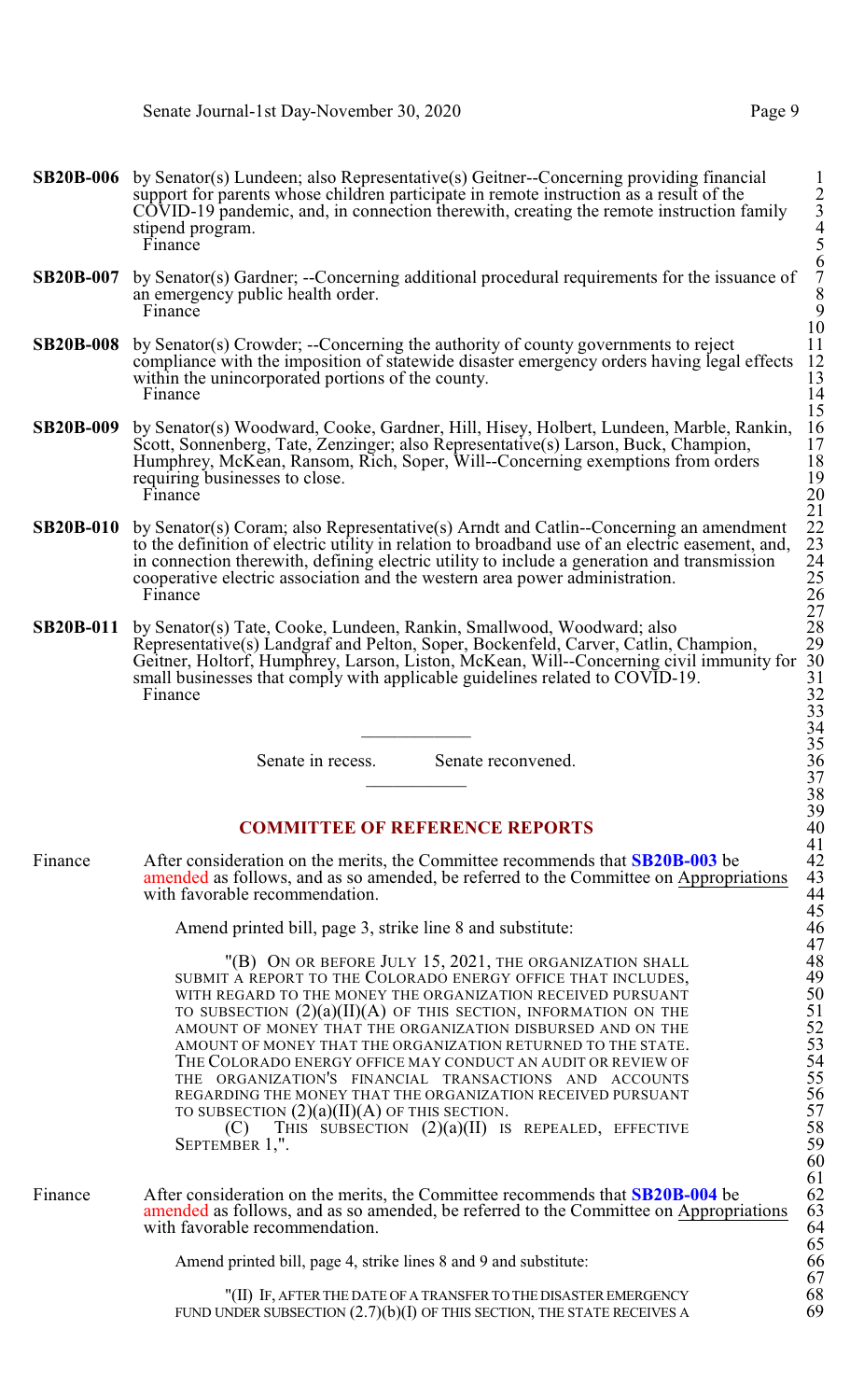FROM THE DISASTER EMERGENCY FUND, THE STATE TREASURER SHALL DEPOSIT THE REIMBURSEMENT INTO THE CONTROLLED MAINTENANCE TRUST FUND; EXCEPT THAT THE DEPOSITED AMOUNT SHALL NOT EXCEED THE AMOUNT TRANSFERRED UNDER SUBSECTION  $(2.7)(b)(I)$  OF THIS SECTION.". Finance After consideration on the merits, the Committee recommends that **SB20B-002** be 8 amended as follows, and as so amended, be referred to the Committee on Appropriations with favorable recommendation. Amend printed bill, page 3, line 2, strike "FORTY-FOUR MILLION FIVE HUNDRED THOUSAND" and substitute "FIFTY-FOUR MILLION". Page 6, lines 25 and 26, strike "FIVE HUNDRED THOUSAND" and substitute "ONE MILLION" Finance After consideration on the merits, the Committee recommends that **SB20B-001** be 19 amended as follows, and as so amended, be referred to the Committee on Appropriations with favorable recommendation. Amend printed bill, page 3, line 5, strike "direct". Page 3, line 12, strike "**Direct relief to small businesses**" and substitute "**Small business relief**". 26 Page 3, lines 14 and 15, strike "**counties - exemptions from** 28 **procurement requirements**" and substitute "**local governments**". 29 Page 3, strike lines 20 through 22. Reletter succeeding paragraphs accordingly. Page 4, line 2, strike "UNDER" and substitute "As OF DECEMBER 31,  $2020$ , UNDER". Page 4, strike lines 3 and 4 and substitute "THROUGH A STATEWIDE OR 38<br>LOCAL PUBLIC HEALTH ORDER THAT HAS BEEN IN EFFECT SINCE 39 LOCAL PUBLIC HEALTH ORDER THAT HAS BEEN IN EFFECT SINCE 39 DECEMBER 10, 2020, OR EARLIER AND THAT INCLUDES THE FOLLOWING". 40 Page 4, strike line 13 and substitute: 42 "(II) IN GOOD-FAITH COMPLIANCE WITH THE EXECUTIVE ORDERS 43 PERTAINING TO THE PUBLIC HEALTH EMERGENCY DUE TO COVID-19 AND 44 ALL APPLICABLE STATEWIDE AND LOCAL PUBLIC HEALTH ORDERS THAT". 45 Page 4, line 14, strike "ESTABLISHES" and substitute "ESTABLISH", and 47 strike "RESTRICTIONS." and substitute "RESTRICTIONS,AS DETERMINED BY 48 THE DIVISION IN CONSULTATION WITH THE DEPARTMENT OF PUBLIC 49<br>
HEALTH AND ENVIRONMENT AND AS DEMONSTRATED BY: 50<br>
(A) THE COUNTY'S GOOD-FAITH EFFORTS TO ENFORCE OR<br>
51<br>
PROMOTE COMPLIANCE WITH APPLICABLE EXECUTIVE AND INCO HEALTH AND ENVIRONMENT AND AS DEMONSTRATED BY:<br>(A) THE COUNTY'S GOOD-FAITH EFFORTS TO THE COUNTY'S GOOD-FAITH EFFORTS TO ENFORCE OR PROMOTE COMPLIANCE WITH APPLICABLE EXECUTIVE AND PUBLIC HEALTH ORDERS WITHIN THE SCOPE OF ITS AUTHORITY AND IN CONSIDERATION OF AVAILABLE RESOURCES, INCLUDING ENGAGING LAW ENFORCEMENT TO 54 ENFORCE EXECUTIVE AND PUBLIC HEALTH ORDER VIOLATIONS; AND 55 (B) THE COUNTY NOT ADOPTING A PUBLIC HEALTH ORDER OR ENFORCEMENT POLICY THAT IS LESS RESTRICTIVE THAN A STATEWIDE PUBLIC HEALTH ORDER ADOPTED BY THE DEPARTMENT OF PUBLIC HEALTH AND ENVIRONMENT, UNLESS THE COUNTY HAS OBTAINED A VARIANCE OR 59 OTHER EXEMPTION FROM THE DEPARTMENT OF PUBLIC HEALTH AND 60 ENVIRONMENT.". 61 ENVIRONMENT.". Page 5, after line 15 insert:

REIMBURSEMENT FROM THE FEDERAL GOVERNMENT FOR ANY EXPENDITURES

"(III) BREWERY, LICENSED PURSUANT TO SECTION 44-3-407 65  $(1)(b)(I)$  and that operates an attached sales room pursuant to  $66$ <br>section 44-3-407  $(1)(b)$ ;  $67$  $\frac{\text{SECTION 44-3-407 (1)(b)}}{\text{IV}}$  WINERY, LICENSED PURSUANT TO SECTION 44-3-402 (1) OR 68

(IV) WINERY, LICENSED PURSUANT TO SECTION 44-3-402 (1) OR 68<br>03 AND THAT OPERATES AN ATTACHED SALES ROOM PURSUANT TO 69 44-3-403 AND THAT OPERATES AN ATTACHED SALES ROOM PURSUANT TO 69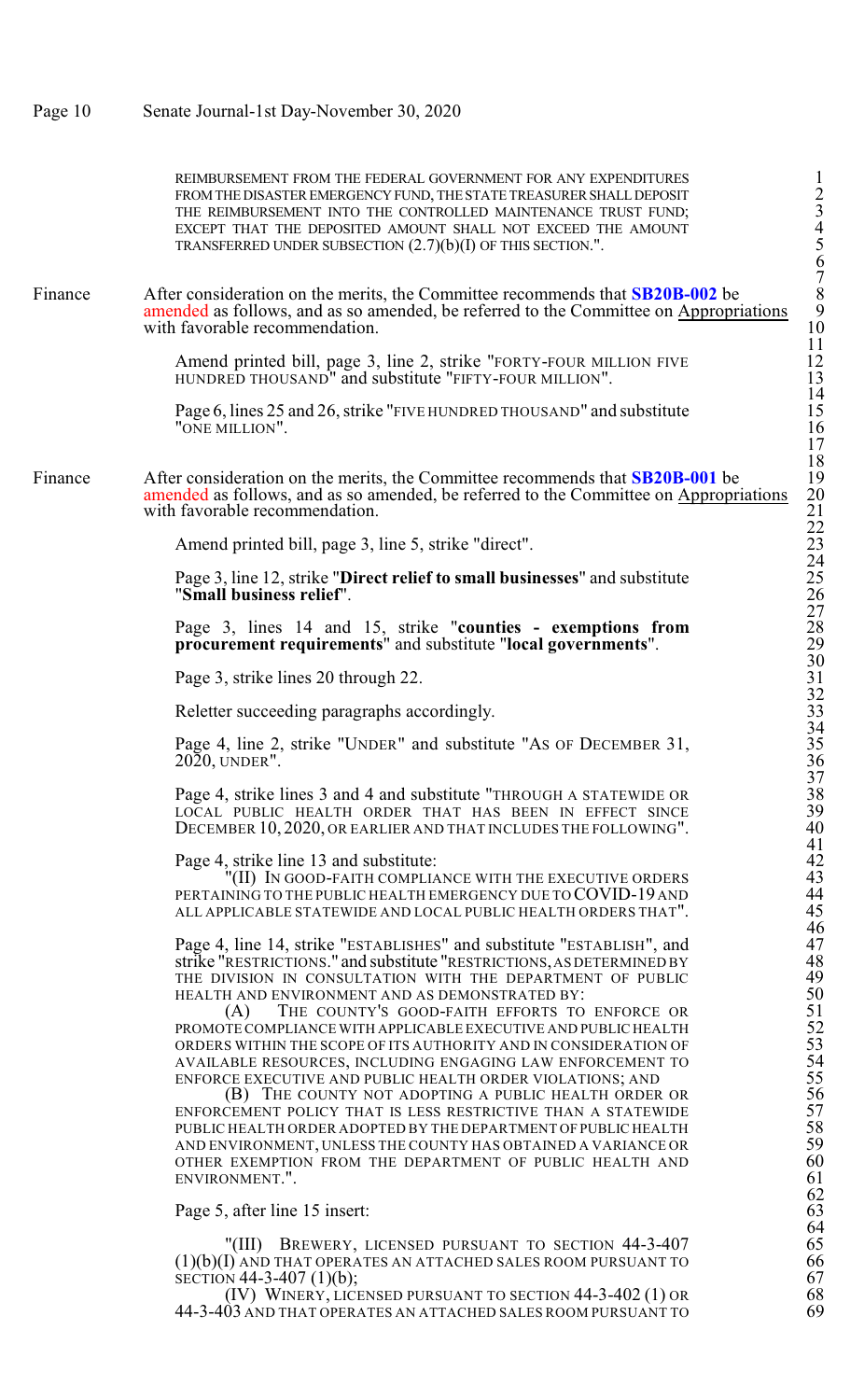SECTION 44-3-402 (2) OR 44-3-403 (2)(e); (V) DISTILLERY, LICENSED PURSUANT TO SECTION 44-3-402 (1) 2 AND THAT OPERATES AN ATTACHED SALES ROOM PURSUANT TO SECTION 3 44-3-402 (7);". 4

Renumber succeeding subparagraphs accordingly.

Page 5, lines 26 and 27, strike "FEDERAL TAX EMPLOYER IDENTIFICATION" and substitute "COLORADO INCOME TAX ACCOUNT".

Page 6, line 8, strike "TEN" and substitute "THIRTY-THREE".

Page 6, line 16, strike "DIVISION" and substitute "ELIGIBLE LOCAL GOVERNMENT TO WHICH THE SMALL BUSINESS APPLIES FOR A RELIEF PAYMENT UNDER THE DIRECT RELIEF PROGRAM".

Page 6, strike line 18.

Page 6, line 19, strike "PROGRAMS" and substitute "RELIEF PAYMENTS FROM THE ARTS RELIEF PROGRAM CREATED IN SECTION 24-48.5-316,", and strike "20B- $\frac{1}{2}$ ," and substitute "20B-001,".

Page 6, line 22, strike "ALL STATE" and substitute "THE EXECUTIVE ORDERS PERTAINING TO THE PUBLIC HEALTH EMERGENCY DUE TO COVID-19 AND ALL APPLICABLE STATEWIDE".

Page 7, after line 4 insert:

"(i) "SMALL BUSINESS RELIEF PROGRAM" OR "RELIEF PROGRAM" MEANS THE SMALL BUSINESS RELIEF PROGRAM CREATED IN SUBSECTION  $(2)$  OF THIS SECTION.".

Page 7, line 5, strike "Direct relief to small businesses" and substitute "Small business relief".

Page 7, line 6, strike "DIRECT RELIEF TO SMALL BUSINESSES" and substitute "SMALL BUSINESS RELIEF".

Page 7, line 11, after "ALLOCATION" insert "OF AVAILABLE MONEY".

Page 7, strike lines 13 through 25 and substitute "OPERATING WITHIN 41<br>THEIR BOUNDARIES. AN ELIGIBLE LOCAL GOVERNMENT THAT CHOOSES TO 42 THEIR BOUNDARIES. AN ELIGIBLE LOCAL GOVERNMENT THAT CHOOSES TO 42<br>APPLY TO PARTICIPATE IN THE RELIEF PROGRAM MUST SUBMIT AN 43<br>APPLICATION TO THE DIVISION BY JANUARY 8, 2021, AND BY JANUARY 15, 44<br>2021, THE DIVISION SHALL APPLY TO PARTICIPATE IN THE RELIEF PROGRAM MUST SUBMIT AN APPLICATION TO THE DIVISION BY JANUARY 8, 2021, AND BY JANUARY 15, 2021,THE DIVISION SHALL ALLOCATE THE MONEY APPROPRIATED 45 PURSUANT TO SUBSECTION (3) OF THIS SECTION TO ELIGIBLE LOCAL  $46$ GOVERNMENTS. EXCEPT AS PROVIDED IN SUBSECTION  $(2)(a)(II)$  of this  $47$ <br>SECTION, THE DIVISION SHALL ALLOCATE MONEY TO ELIGIBLE LOCAL  $48$ SECTION, THE DIVISION SHALL ALLOCATE MONEY TO ELIGIBLE LOCAL 48<br>
GOVERNMENTS BASED ON THE POPULATION OF THE ELIGIBLE LOCAL 49<br>
GOVERNMENTS, AS DETERMINED PURSUANT TO THE MOST RECENTLY 50<br>
PUBLISHED POPULATION ESTIMATES FRO GOVERNMENTS BASED ON THE POPULATION OF THE ELIGIBLE LOCAL GOVERNMENTS, AS DETERMINED PURSUANT TO THE MOST RECENTLY PUBLISHED POPULATION ESTIMATES FROM THE STATE DEMOGRAPHER APPOINTED BY THE EXECUTIVE DIRECTOR OF THE DEPARTMENT OF LOCAL AFFAIRS. AFFAIRS. 53

(II) THE DIVISION SHALL SET ASIDE TEN PERCENT OF THE TOTAL AMOUNT APPROPRIATED PURSUANT TO SUBSECTION (3) OF THIS SECTION TO DISTRIBUTE ADDITIONAL AMOUNTS TO ELIGIBLE COUNTIES THAT:

(A) DEMONSTRATE HIGH NEEDS, AS DETERMINED BY THE DIVISION; (B) HAVE A POPULATION OF NOT MORE THAN ONE HUNDRED 58<br>AND PEOPLE.". 59 THOUSAND PEOPLE.".

Page 7, lines 26 and 27, strike "THIRTY-SEVEN MILLION DOLLARS" and 61<br>substitute "THE AMOUNT APPROPRIATED TO THE DIVISION PURSUANT TO 62<br>SUBSECTION (3) OF THIS SECTION". 63 substitute "THE AMOUNT APPROPRIATED TO THE DIVISION PURSUANT TO SUBSECTION  $(3)$  OF THIS SECTION".

Page 8, line 2, strike "THIRTY-SEVEN MILLION DOLLARS" and substitute 65<br>
"THE APPROPRIATED AMOUNT". 66 "THE APPROPRIATED AMOUNT".

Page 8, line 4, strike "FOR PURPOSES OF".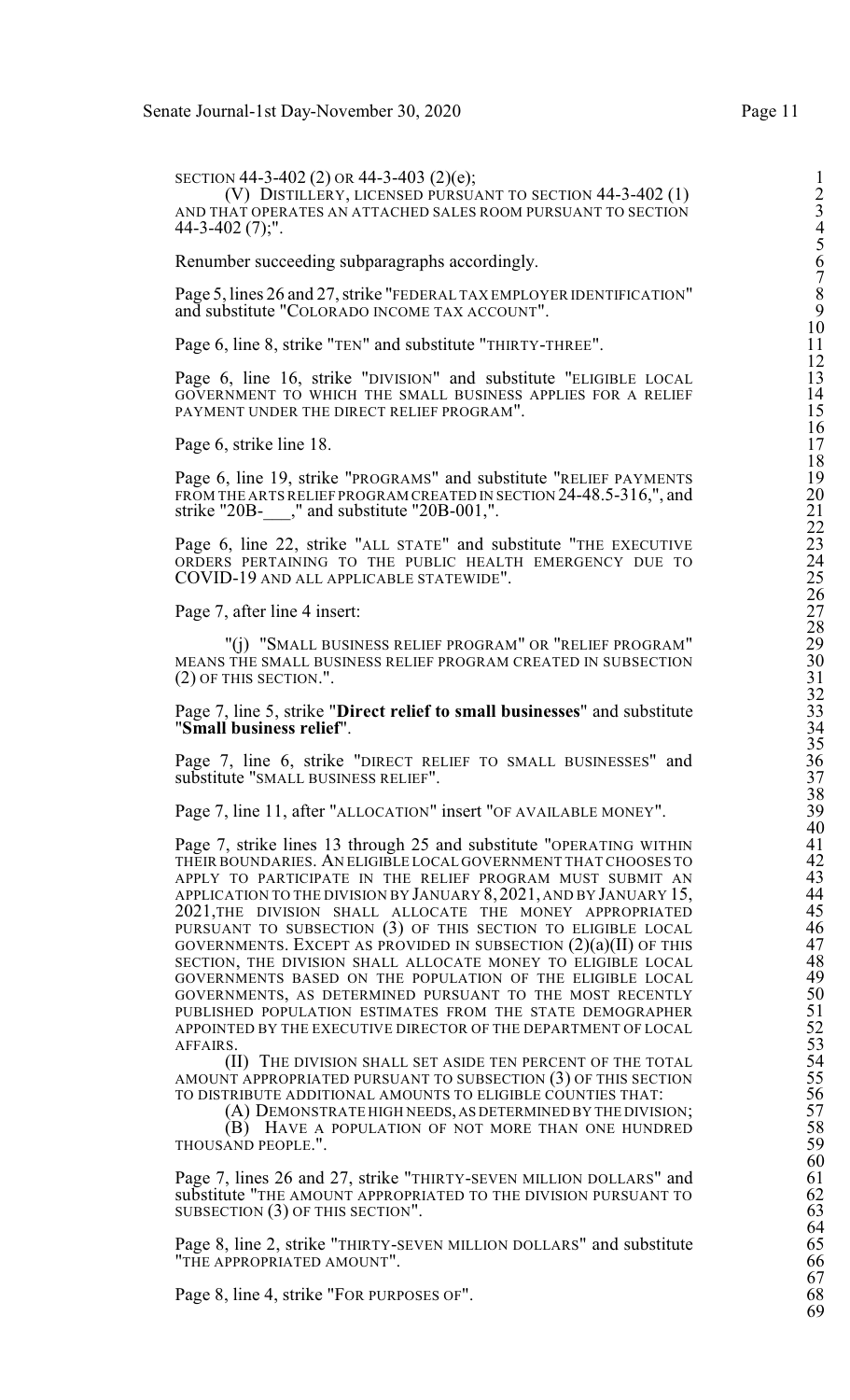Page 8, strike lines 5 through 13.

Page 8, line 15, after "NECESSARY" insert "BY THE ELIGIBLE LOCAL GOVERNMENT".

Page 8, strike lines 16 and 17 and substitute "THE TOTAL AMOUNT ALLOCATED TO THE ELIGIBLE LOCAL GOVERNMENT PURSUANT TO SUBSECTION (2)(a) OF THIS SECTION:".

Page 9, line 7, after "ANY" insert "NEW OR"

Page 9, line 9, after "THROUGH" insert "INTERGOVERNMENTA AGREEMENTS WITH OTHER ELIGIBLE LOCAL GOVERNMENTS OR POLITICA S U B DIVISIO N S A N D", an d after " WIT H" insert " P U B LIC O  $R''$ . 14

Page 9, line 10, strike "TO PROVIDE" and substitute "TO (A) PROVIDE" . 17

Page 9, strike lines 12 through 22 and substitute "EXPEDITIOUS AN EFFICIENT MANNER; AN  $D \t 20$ 

(B) ENCOURAGE AND FACILITATE THE EQUITABLE DISTRIBUTIO OF RELIEF PAYMENTS TO ELIGIBLE SMALL BUSINESSES WITHIN TH MUNICIPALITIES AND POLITICAL SUBDIVISIONS LOCATED WITHIN TH GEOGRAPHICAL BOUNDARIES OF THE ELIGIBLE LOCAL GOVERNMENT . 24

(II) EACH ELIGIBLE LOCAL GOVERNMENT THAT RECEIVES A ALLOCATION FROM THE DIVISION PURSUANT TO THE RELIEF PROGRA S H A L L : 27

(A ) ALLOW SMALL BUSINESSES LOCATED WITHIN TH GEOGRAPHICAL BOUNDARIES OF THE ELIGIBLE LOCAL GOVERNMENT SPECIFIED PERIOD OF NOT LESS THAN TWENTY-ONE DAYS DURING WHIC TO APPLY FOR RELIEF PAYMENTS  $;$  31

(B) NOT DISTRIBUTE RELIEF PAYMENTS BASED ON THE ORDER IN 32 WHICH APPLICATIONS ARE SUBMITTED OR RECEIVED; AN  $D \hspace{1.5cm} 33$ 

(C) COLLECT SUFFICIENT INFORMATION FROM SMALL BUSINES APPLICANTS TO ENABLE THE ELIGIBLE LOCAL GOVERNMENT TO ISSUE A internal revenue service form 1099 to an eligible small busines THAT RECEIVES A RELIEF PAYMENT PURSUANT TO THIS SECTION . 37

(III) ELIGIBLE LOCAL GOVERNMENTS THAT APPLY TO PARTICIPAT IN THE RELIEF PROGRAM MUST COMMUNICATE INFORMATION ABOUT TH RELIEF PROGRAM IN A MANNER THAT INFORMS SMALL BUSINESSE LOCATED WITHIN THE GEOGRAPHICAL BOUNDARIES OF THE ELIGIBL LOCAL GOVERNMENT ABOUT THE RELIEF PROGRAM AND HOW AND WHE TO APPLY FOR RELIEF PAYMENT S.". 43

Page 9, line 26, after "GOVERNMENT" insert "BASED ON THE PAYMEN AMOUNTS SPECIFIED IN SUBSECTION (2)(b)(II) OF THIS SECTION, REDUCE AS NECESSARY BASED ON THE TOTAL AMOUNT ALLOCATED TO TH ELIGIBLE LOCAL GOVERNMENT PURSUANT TO SUBSECTION  $\rm(2)(a)$  OF T  $HIS$  48 S E C TIO N,". 49

Page 1 0, line 1, strike "2 6," an d su bstitute "1  $2,$ ". 51

Page 10, line 1, after "2021." add "AN ELIGIBLE LOCAL GOVERNMEN SHALL PROVIDE AN INTERNAL REVENUE SERVICE FORM 1099 TO EAC ELIGIBLE SMALL BUSINESS TO WHICH IT DISTRIBUTES A RELIEF PAYMEN PURSUANT TO THIS SECTIO N.". 56

Page 10, line 5, after "PROCESS;" insert "AN  $D''$ . 58

Page 1 0, strik e lines 6 an d 7

Renumber succeeding subparagraph accordingly

Page 10, line 15, strike "PAYMENTS, GRANT  $\mathbf{s}$ ,". 64

Page 10, strike line 16 and substitute "RELIEF PAYMENTS FROM THE ART RELIEF PROGRAM CREATED IN SECTION 24-48.5-316, ENACTED BY". 67

Page 10, line 17, strike "20B-\_\_\_," and substitute "20B-001,". 69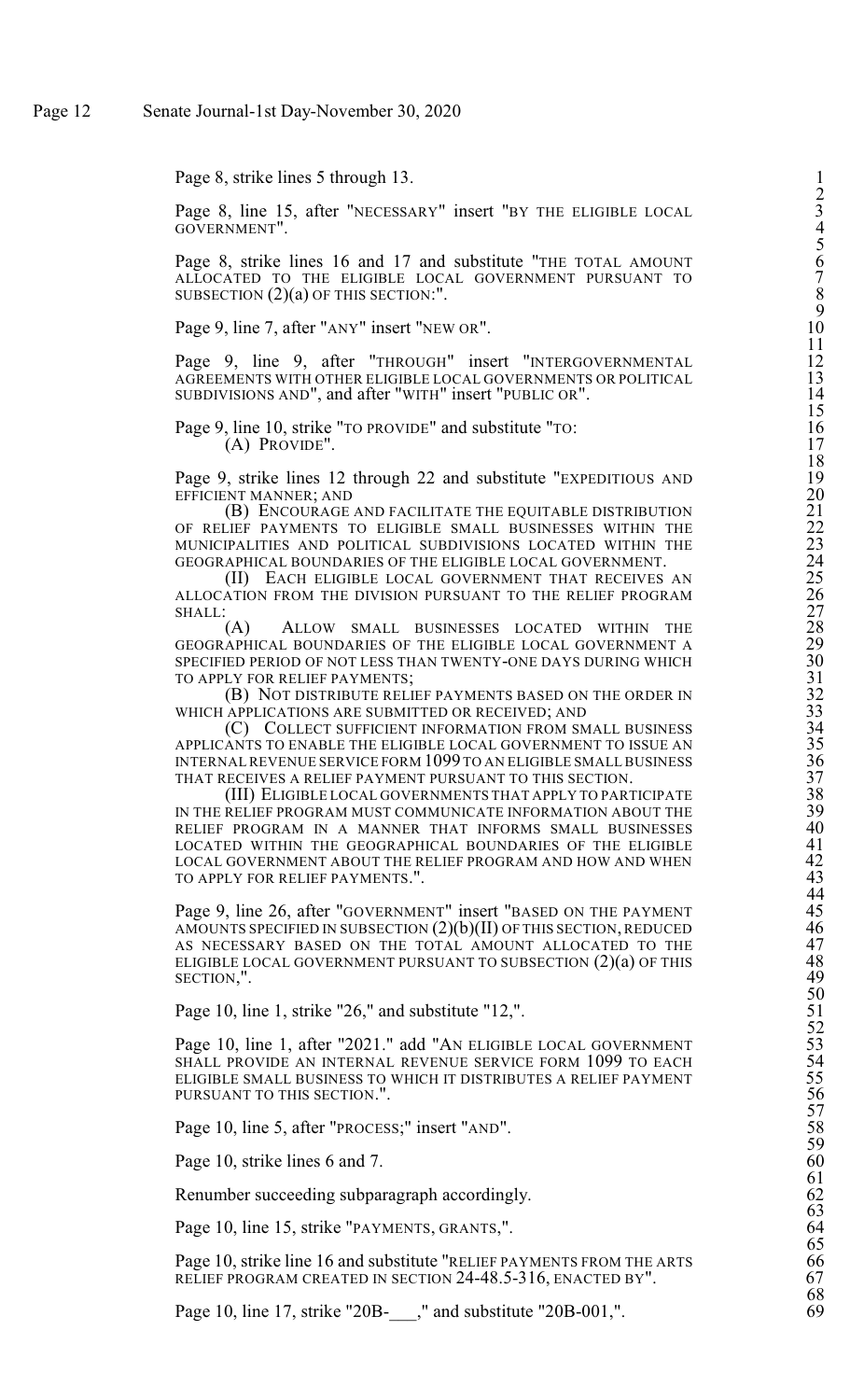Page 10, line 22, strike " $(1)(i)$ " and substitute " $(1)(h)$ ".

Page 10, strike lines 23 through 27 and substitute:

"(3) Funding. FOR THE 2020-21 STATE FISCAL YEAR, THE GENERAL ASSEMBLY SHALL APPROPRIATE THIRTY-SEVEN MILLION 6 DOLLARS FROM THE GENERAL FUND TO THE DEPARTMENT OF LOCAL 7 AFFAIRS FOR USE BY THE DIVISION IN ACCORDANCE WITH THIS SECTION.".

Page 11, line 27, strike " $(1)(h)$ ," and substitute " $(1)(g)$ ,".

Page 12, line 25, strike "GRANT" and substitute "ARTS RELIEF".

Page 13, line 15, strike "GRANT" and substitute "ARTS RELIEF".

Page 13, line 20, strike "direct".

Page 14, line 6, strike "**Direct**" and substitute "Arts".

Page 14, line 19, after "FUNDING." add "THE DIVISION SHALL COLLECT SUFFICIENT INFORMATION FROM APPLICANTS TO ENABLE THE DIVISION TO ISSUE AN INTERNALREVENUE SERVICE FORM 1099 TO AN APPLICANT THAT 22 RECEIVES A RELIEF PAYMENT PURSUANT TO THIS SECTION. WHEN ISSUING A RELIEF PAYMENT TO AN APPLICANT, THE DIVISION SHALL PROVIDE THE 24 INTERNAL REVENUE SERVICE FORM 1099 TO THE APPLICANT.". 25

Page 14, strike lines 24 and 25 and substitute "RELIEF PAYMENTS FROM THE SMALL BUSINESS RELIEF PROGRAM CREATED IN SECTION 24-32-129, ENACTED BY SENATE BILL 20B-001, ENACTED IN THE FIRST".

Page 15, line 2, strike "PAYMENTS,".

Page 15, strike line 3 and substitute "RELIEF PAYMENTS FROM THE SMALL BUSINESS RELIEF PROGRAM CREATED IN SECTION 24-32-129, ENACTED".

Page 15, line 4, strike "20B- $\ddot{\hspace{0.2cm}}$ ," and substitute "20B-001,".

Page 15, line 10, strike "ONE" and substitute "FIVE".

Page 16, line 12, after "HEALTH" insert "AND THE CITY AND COUNTY OF DENVER". DENVER". 41

Page 16, strike lines 14 through 16 and substitute "AN ANNUAL LICENSING FEE.". FEE.". 44

Page 16, line 27, after " $(1)(i)$ ," insert " $(1)(k)$ ,".

Page 18, line 2, after "HUNDRED" insert "SEVENTY-EIGHT".

Page 18, line 27, strike "Direct relief" and substitute "Relief".

Page 19, line 5, strike "DIRECT RELIEF" and substitute "RELIEF".

Page 19, after line 27 insert:

"(c) THE OFFICE SHALL COLLECT SUFFICIENT INFORMATION FROM MINORITY-OWNED BUSINESSES APPLYING FOR A RELIEF PAYMENT OR GRANT PURSUANT TO THIS SUBSECTION  $(2)$  to enable the division to ISSUE AN INTERNAL REVENUE SERVICE FORM 1099 TO A MINORITY-OWNED BUSINESS THAT RECEIVES A RELIEF PAYMENT OR GRANT. WHEN ISSUING A RELIEF PAYMENT OR GRANT TO A MINORITY-OWNED BUSINESS, THE DIVISION SHALL PROVIDE THE INTERNAL REVENUE SERVICE FORM 1099 TO 61 THE RELIEF PAYMENT OR GRANT RECIPIENT.".

Page 20, line 4, after "USED" insert "ANNUALLY".

Page 20, strike lines 19 through 23. 66

Renumber succeeding subsections accordingly.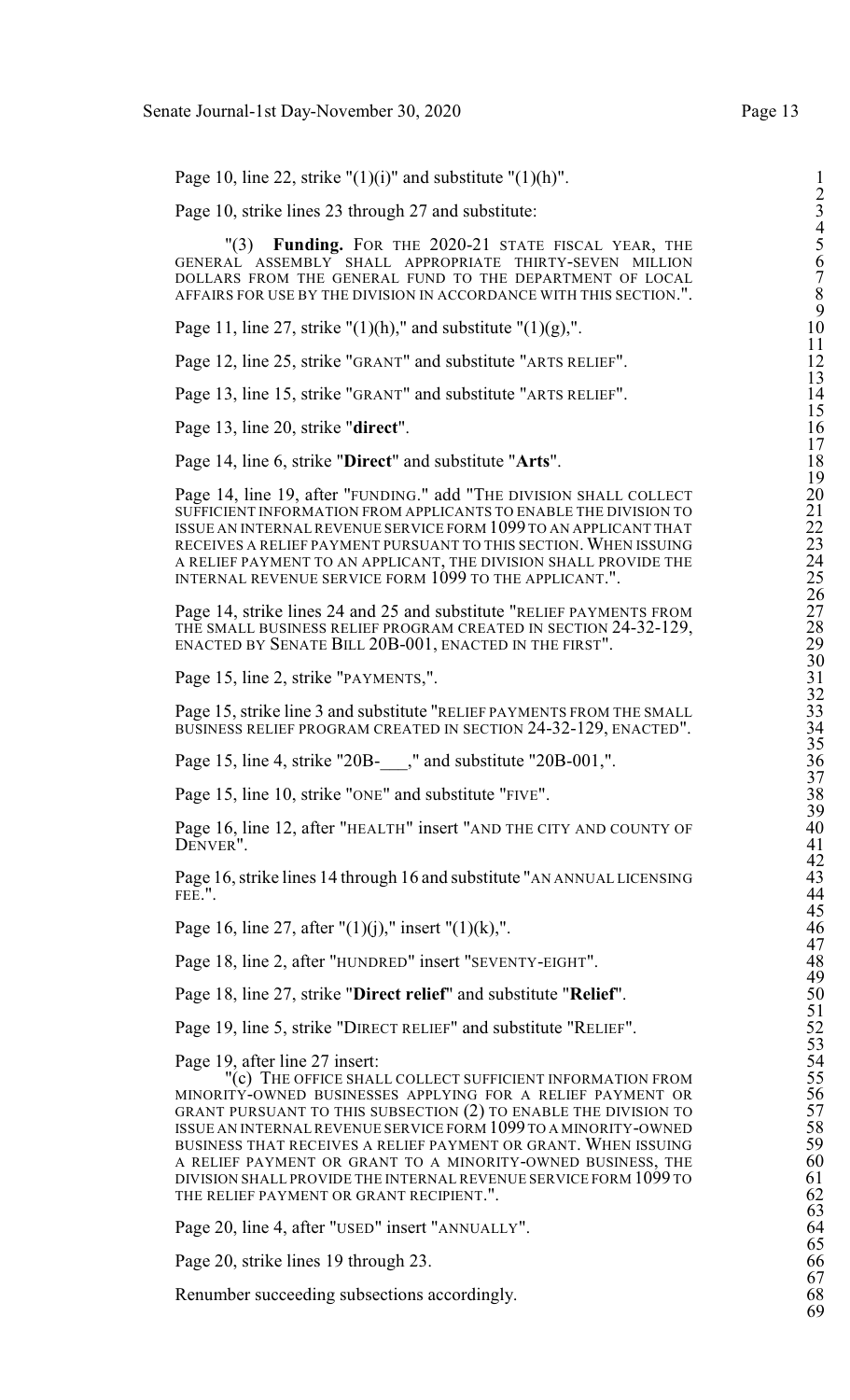Page 21, after line 10 insert:

|           | "SECTION 9. In Colorado Revised Statutes, 24-46-105, add (6)<br>as follows:                         | $\frac{2}{3}$                           |
|-----------|-----------------------------------------------------------------------------------------------------|-----------------------------------------|
|           | 24-46-105. Colorado economic development fund - creation -                                          | $rac{4}{5}$                             |
|           | <b>repeal.</b> (6) (a) NOTWITHSTANDING ANY PROVISION OF THIS SECTION TO                             | 6                                       |
|           | THE CONTRARY, THE COMMISSION SHALL ALLOCATE MONEY                                                   |                                         |
|           | APPROPRIATED TO THE FUND PURSUANT TO SECTION 24-49.5-106 (4) TO                                     | $\begin{array}{c} 7 \\ 8 \end{array}$   |
|           | THE MINORITY BUSINESS OFFICE CREATED IN SECTION 24-49.5-102 FOR USE                                 | 9                                       |
|           | IN ACCORDANCE WITH SECTION 24-49.5-106.                                                             | 10                                      |
|           | (b) THIS SECTION IS REPEALED, EFFECTIVE DECEMBER 31, 2022.".                                        | 11                                      |
|           | Renumber succeeding section accordingly.                                                            | $\frac{12}{13}$                         |
|           |                                                                                                     | 14                                      |
|           | Strike "A DIRECT" and substitute "AN ARTS" on: <b>Page 14</b> , lines 7, 11, 14,<br>22, and 27.     | 15<br>16                                |
|           | Strike "DIRECT" and substitute "ARTS" on: <b>Page 15</b> , lines 9, 13, 19, 21,                     | $\begin{array}{c} 17 \\ 18 \end{array}$ |
|           | and 24.                                                                                             | 19<br>20                                |
|           | Strike "DIRECT" on: <b>Page 5</b> , line 24; <b>page 6</b> , line 17; <b>page 7</b> , lines 8, 12,  | 21                                      |
|           | and 24; page 8, lines 1, 4, 14, 16, 20, and 24; page 9, lines 1, 5, 6, 10,                          |                                         |
|           | and 24; page 10, lines 3, 13, 14, 15, 19, and 20; page 11, lines 8 and 13;                          | $\frac{22}{23}$                         |
|           | and page $12$ , line 2; page 14, lines 8 and 23; page 15, line 2; and page                          | 24                                      |
|           | <b>19</b> , lines 12, 15, 20, 22, and 24.                                                           | 25                                      |
|           |                                                                                                     | 26                                      |
|           | Strike " $(5)$ " and substitute " $(4)$ " on: <b>Page 19</b> , line 3; and <b>page 20</b> , line 3. | 27                                      |
|           |                                                                                                     | 28                                      |
| Finance   | After consideration on the merits, the Committee recommends that SB20B-009 be                       | 29<br>30                                |
|           | postponed indefinitely.                                                                             |                                         |
|           |                                                                                                     |                                         |
|           |                                                                                                     | $\frac{31}{32}$                         |
| Finance   | After consideration on the merits, the Committee recommends that <b>SB20B-011</b> be                | 34                                      |
|           | postponed indefinitely.                                                                             | 35                                      |
|           |                                                                                                     | 36<br>37                                |
|           |                                                                                                     | 38                                      |
|           | Senate in recess.<br>Senate reconvened.                                                             | 39                                      |
|           |                                                                                                     | 40                                      |
|           |                                                                                                     | 41                                      |
|           | Call of the Senate.<br>Call raised.                                                                 | 42                                      |
|           |                                                                                                     | 43                                      |
|           |                                                                                                     | 44                                      |
|           |                                                                                                     | 45                                      |
|           | <b>COMMITTEE OF REFERENCE REPORTS</b>                                                               | 46<br>47                                |
|           |                                                                                                     | 48                                      |
| Finance   | After consideration on the merits, the Committee recommends that <b>SB20B-006</b> be                | 49                                      |
|           | postponed indefinitely.                                                                             | 50                                      |
|           |                                                                                                     | 51                                      |
|           |                                                                                                     |                                         |
| Finance   | After consideration on the merits, the Committee recommends that <b>SB20B-010</b> be                | $\frac{52}{53}$                         |
|           | postponed indefinitely.                                                                             | 54                                      |
|           |                                                                                                     | 55                                      |
|           |                                                                                                     | 56                                      |
| Appro-    | After consideration on the merits, the Committee recommends that <b>SB20B-002</b> be                | 57                                      |
| priations | amended as follows, and as so amended, be referred to the Committee of the Whole with               | 58                                      |
|           | favorable recommendation and with a recommendation that it be placed on the Consent                 | 59                                      |
|           | Calendar.                                                                                           | 60<br>61                                |
|           |                                                                                                     |                                         |

Amend printed bill, page 7, after line 5 insert:

"**SECTION 4. Appropriation.** (1) For the 2020-21 state fiscal 64 year, \$1,000,000 is appropriated to the judicial department. This 65 appropriation is from the pandemic subaccount of the eviction legal 66 defense fund created in section 13-40-127  $(7)(a)$ , C.R.S. To implement 67 this act, the department may use this appropriation for the eviction legal 68 defense grant program. 69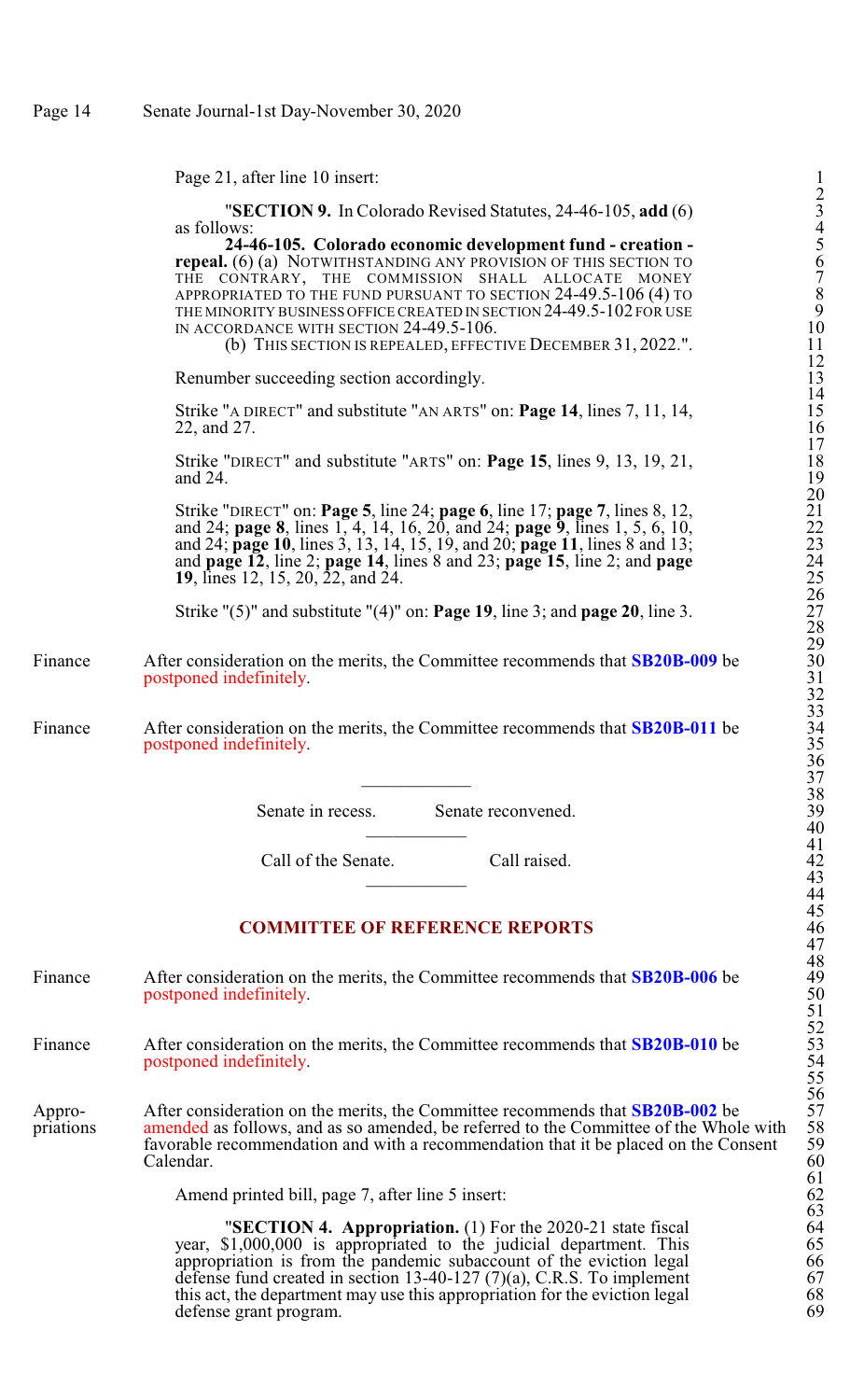|                              | $(2)$ For the 2020-21 state fiscal year, \$16,751 is appropriated to<br>the office of the governor for use by the office of information<br>technology. This appropriation is from reappropriated funds received<br>from the transfer from the general fund to the housing development grant<br>fund within the department of local affairs. To implement this act, the<br>office may use this appropriation to provide information technology<br>services for the department of local affairs.". | $\mathbf{1}$<br>$\frac{2}{3}$<br>$\overline{\mathcal{A}}$<br>5<br>6<br>$\begin{array}{c} 7 \\ 8 \\ 9 \\ 10 \end{array}$ |
|------------------------------|--------------------------------------------------------------------------------------------------------------------------------------------------------------------------------------------------------------------------------------------------------------------------------------------------------------------------------------------------------------------------------------------------------------------------------------------------------------------------------------------------|-------------------------------------------------------------------------------------------------------------------------|
|                              | Renumber succeeding section accordingly.                                                                                                                                                                                                                                                                                                                                                                                                                                                         |                                                                                                                         |
|                              | Page 1, strike lines 104 through 108 and substitute "EMERGENCY DIRECT"<br>ASSISTANCE GRANT PROGRAM; AND TRANSFERRING MONEY TO THE<br>EMERGENCY DIRECT ASSISTANCE GRANT PROGRAM FUND, AND TO THE<br>HOUSING DEVELOPMENT GRANT FUND, AND TO THE EVICTION LEGAL<br>DEFENSE FUND FOR THIS ASSISTANCE; AND MAKING AN<br>APPROPRIATION.".                                                                                                                                                              | $\begin{array}{c} 11 \\ 12 \\ 13 \\ 14 \\ 15 \end{array}$<br>$\frac{16}{17}$<br>$\frac{18}{19}$                         |
| Appro-<br>priations          | After consideration on the merits, the Committee recommends that <b>SB20B-003</b> be<br>referred to the Committee of the Whole with favorable recommendation and with a<br>recommendation that it be placed on the Consent Calendar.                                                                                                                                                                                                                                                             | 20<br>21<br>22<br>23<br>24<br>25                                                                                        |
| Appro-<br>priations          | After consideration on the merits, the Committee recommends that <b>SB20B-004</b> be<br>referred to the Committee of the Whole with favorable recommendation and with a<br>recommendation that it be placed on the Consent Calendar.                                                                                                                                                                                                                                                             | $\frac{26}{27}$<br>28<br>29                                                                                             |
|                              | Upon request of Majority Leader Fenberg, SB20B-002 was removed from the General<br>Orders-Second Reading of Bills Consent Calendar, and was placed at the end of the<br>General Orders-Second Reading of Bills Calendar.                                                                                                                                                                                                                                                                         | 30<br>31<br>32<br>33<br>33<br>34<br>35<br>36                                                                            |
|                              | On motion of Majority Leader Fenberg, and with a majority of those elected to the Senate<br>having voted in the affirmative, SB20B-003 and SB20B-004 were made Special Orders--<br>Consent Calendar at 7:13 p.m.                                                                                                                                                                                                                                                                                 | 37<br>38<br>39<br>40<br>$\frac{41}{42}$                                                                                 |
| Committee<br>of the<br>Whole | The hour of 7:13 p.m. having arrived, Senator Gonzales moved that the Senate resolve<br>itself into the Committee of the Whole for consideration of Special Orders--Second<br>Reading of Bills--Consent Calendar, and Senator Gonzales was called to act as Chair.                                                                                                                                                                                                                               | 44<br>45<br>46<br>47<br>$\overline{48}$<br>49<br>50<br>51<br>52<br>53                                                   |
|                              | <b>SPECIAL ORDERS -- SECOND READING OF BILLS -- CONSENT CALENDAR</b>                                                                                                                                                                                                                                                                                                                                                                                                                             |                                                                                                                         |
|                              | The Committee of the Whole having risen, the Chair reported that the following bills,<br>reading at length having been dispensed with by unanimous consent, had been considered<br>and action taken thereon as follows:                                                                                                                                                                                                                                                                          | 54<br>55<br>56<br>57                                                                                                    |
| <b>SB20B-003</b>             | by Senator(s) Fields and Crowder; also Representative(s) Duran and Landgraf--Concerning<br>assistance for individuals who are unable to pay their energy utility bills, and, in connection 59<br>therewith, transferring money from the general fund to the energy outreach Colorado low-<br>income energy assistance fund.                                                                                                                                                                      | 58<br>60<br>61                                                                                                          |
|                              | Amendment No. 1, Finance Committee Amendment.<br>(Printed in Senate Journal, November 30, page 9 and placed in members' bill files.)                                                                                                                                                                                                                                                                                                                                                             | $62$<br>$63$<br>64<br>65                                                                                                |
|                              | As amended, ordered engrossed and placed on the calendar for third reading and final<br>passage.                                                                                                                                                                                                                                                                                                                                                                                                 | 66<br>67                                                                                                                |

68 69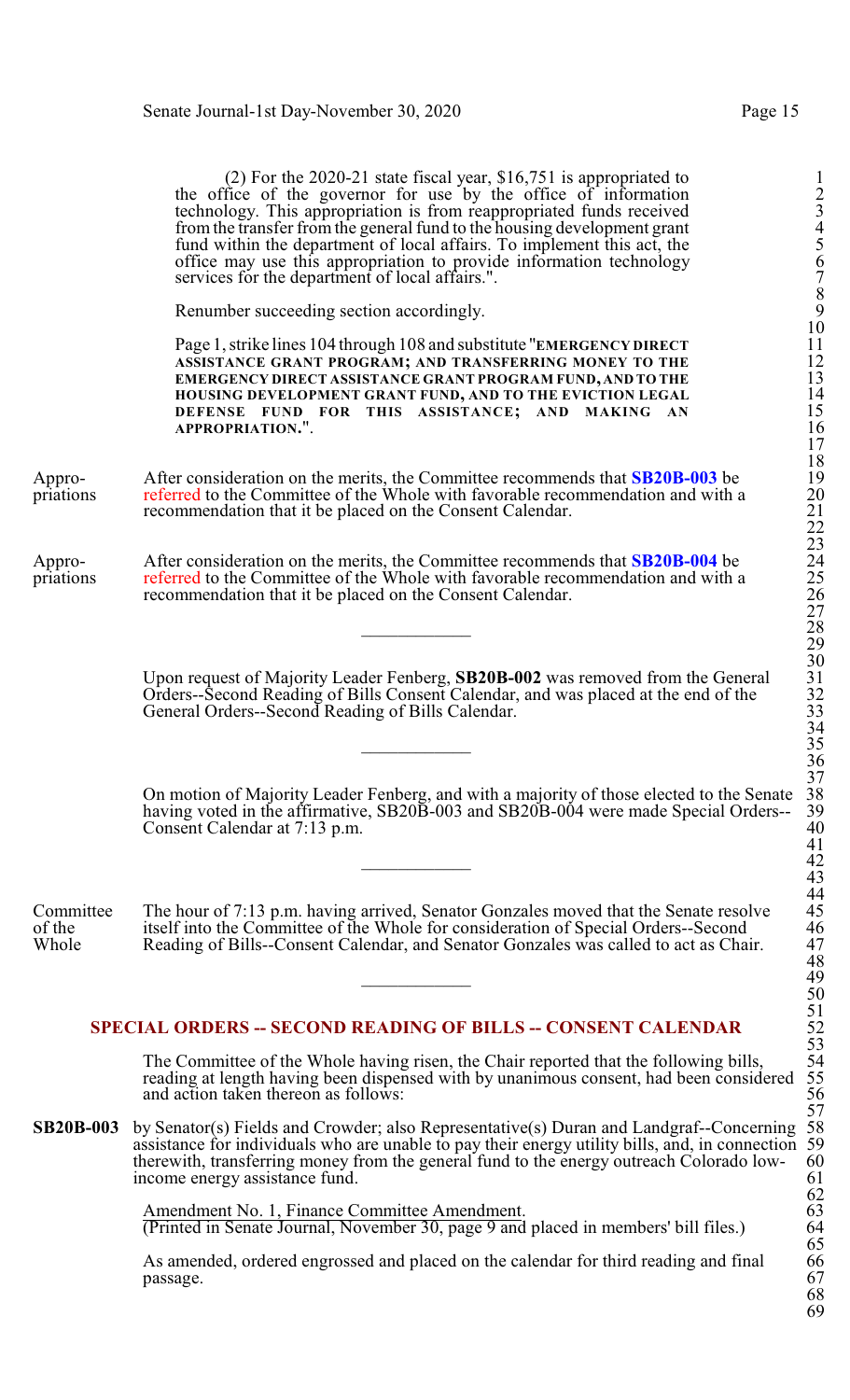**SB20B-004** by Senator(s) Moreno, Hansen; also Representative(s) McCluskie, Herod--Concerning a 1 transfer from the general fund to the controlled maintenance trust fund of money that will 2 be available to the governor for a limited time for further transfer to the disaster emergency fund for public health and emergency response expenses associated with the COVID-19 4 pandemic emergency. 5

> Amendment No. 1, Finance Committee Amendment. (Printed in Senate Journal, November 30, pages 9-10 and placed in members' bill files.) 8

As amended, ordered engrossed and placed on the calendar for third reading and final passage. passage. 11

## **ADOPTION OF THE REPORT OF THE COMMITTEE OF THE WHOLE --** 15 **SPECIAL ORDERS -- CONSENT CALENDAR**

On motion of Senator Gonzales, the report of the Committee of the Whole was **adopted** 18 on the following roll call vote:

| YES            | 34 |          |   | EXCUSED    | ABSENT      | 21 |
|----------------|----|----------|---|------------|-------------|----|
| <b>Bridges</b> |    | Gardner  |   | Marble     | Story       | 22 |
| Cooke          |    | Ginal    |   | Moreno     | Tate        | 23 |
| Coram          |    | Gonzales |   | Pettersen  | Todd        | 24 |
| Crowder        |    | Y Hansen |   | Priola     | Williams A. | 25 |
| Danielson      |    | Hill     | E | Rankin     | Winter      | 26 |
| Donovan        |    | Hisey    |   | Rodriguez  | Woodward    | 27 |
| Fenberg        |    | Holbert  |   | Scott      | Zenzinger   | 28 |
| Fields         |    | Lee      |   | Smallwood  | President   | 29 |
| Foote          |    | Lundeen  |   | Sonnenberg |             | 30 |

The Committee of the Whole took the following action:

Passed on second reading: SB20B-003 as amended, SB20B-004 as amended.

Senate in recess. Senate reconvened.

#### **COMMITTEE OF REFERENCE REPORTS**

Appro-<br>After consideration on the merits, the Committee recommends that **SB20B-001** be 44 priations amended as follows, and as so amended, be referred to the Committee of the Whole with 45 favorable recommendation.

Amend printed bill, page 21, before line 11 insert:

"**SECTION 10.** In Colorado Revised Statutes, add 35-1-107.5 as follows: as follows: 51

**35-1-107.5.** Relief program for agriculture events **organizations- definitions - report - repeal.** (1) **Definitions.** AS USED 53 IN THIS SECTION, UNLESS THE CONTEXT OTHERWISE REQUIRES:

(a) "AGRICULTURE EVENTS ORGANIZATION" MEANS A NONPROFIT OR FOR-PROFIT ORGANIZATION THAT CONDUCTS ONE OR MORE AGRICULTURE EVENTS IN THE STATE.

(b) "COVID-19" MEANS THE CORONAVIRUS DISEASE CAUSED BY THE SEVERE ACUTE RESPIRATORY SYNDROME CORONAVIRUS 2, ALSO 59 KNOWN AS  $SARS-CoV-2$ . 60

(2) **Agriculture events relief program.** THE COMMISSIONER 61 SHALL ADMINISTER OR CONTRACT WITH A THIRD PARTY TO ADMINISTER 62 A RELIEF PROGRAM TO PROVIDE RELIEF PAYMENTS TO AGRICULTURE EVENTS ORGANIZATIONS THAT MEET ELIGIBILITY CRITERIA DEVELOPED BY 64 THE DIVISION. WHEN DETERMINING ELIGIBILITY FOR AND THE SIZE OF A RELIEF PAYMENT, THE COMMISSIONER SHALL CONSIDER THE TYPE OF AGRICULTURE EVENTS ORGANIZATION THAT IS APPLYING FOR A RELIEF 67<br>PAYMENT, THE IMPACT OF THE COVID-19 PANDEMIC ON THE 68 PAYMENT, THE IMPACT OF THE COVID-19 PANDEMIC ON THE 68<br>ORGANIZATION'S AGRICULTURAL EVENTS OR BUSINESS MODEL. THE SIZE 69 ORGANIZATION'S AGRICULTURAL EVENTS OR BUSINESS MODEL, THE SIZE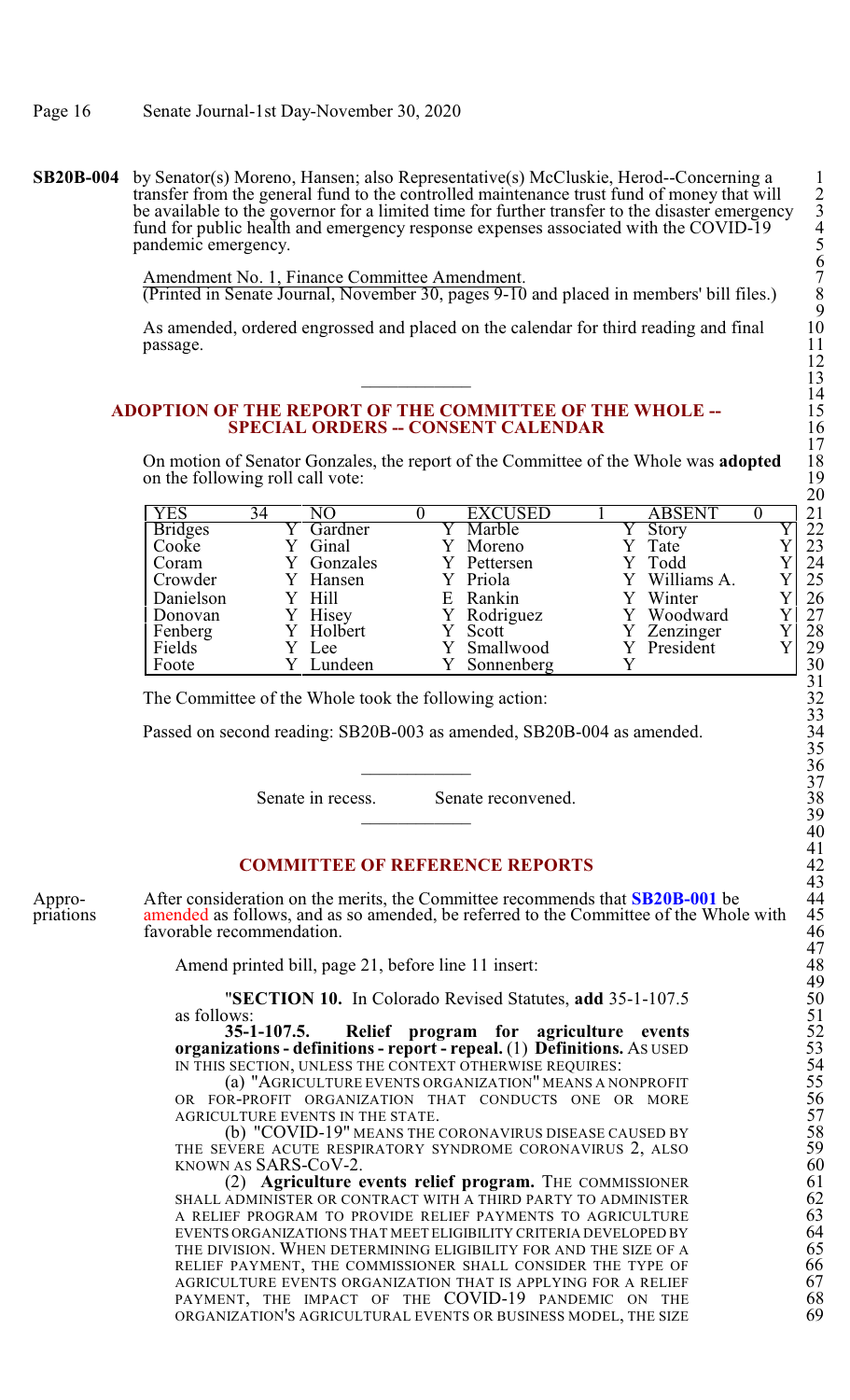ORGANIZATION'S ACCESS TO OTHER RELIEF OR GRANT FUNDING. 2

OF THE ORGANIZATION, AND THE AVAILABILITY OF AND THE 1<br>
ORGANIZATION'S ACCESS TO OTHER RELIEF OR GRANT FUNDING. (2)<br>
(3) **Funding**, FOR THE 2020-21 STATE FISCAL YEAR, THE GENERAL<br>
ASSEMBLY SHALL APPROPRIATE THREE MILLION D (3) **Funding.** FOR THE 2020-21 STATE FISCAL YEAR, THE GENERAL ASSEMBLY SHALL APPROPRIATE THREE MILLION DOLLARS FROM THE GENERAL FUND TO THE DEPARTMENT FOR ALLOCATION TO THE COMMISSIONER FOR THE AGRICULTURE EVENTS RELIEF PROGRAM. THE COMMISSIONER MAY USE UP TO ONE PERCENT OF THE AMOUNT APPROPRIATED PURSUANT TO THIS SECTION FOR THE COMMISSIONER'S ADMINISTRATIVE COSTS IN ADMINISTERING OR CONTRACTING WITH A 9 THIRD PARTY TO ADMINISTER THE RELIEF PROGRAM.

(4) **Report.** BY NOVEMBER 1, 2021, THE COMMISSIONER SHALL SUBMIT A REPORT TO THE GOVERNOR, THE AGRICULTURE AND NATURAL AND THE RURAL AFFAIRS AND AGRICULTURE COMMITTEE OF THE HOUSE 14 OF REPRESENTATIVES OR ITS SUCCESSOR COMMITTEE, DETAILING HOW THE MONEY WAS ALLOCATED THROUGH THE AGRICULTURE EVENTS RELIEF PROGRAM, INCLUDING:

(a) THE LIST OF RELIEF PAYMENT RECIPIENTS AND THE AMOUNT ALLOCATED TO EACH RECIPIENT;

(b) THE TYPES OF AGRICULTURE EVENTS ORGANIZATIONS THAT RECEIVED RELIEF PAYMENTS; AND

(c) ANY OTHER INFORMATION DEEMED PERTINENT BY THE COMMISSIONER.

(5) **Repeal.** This section is repealed, effective December 31, 2022. 2023. 25

RESOURCES COMMITTEE OF THE SENATE OR ITS SUCCESSOR COMMITTEE,<br>
AND THE RURAL AFFAIRS AND AGRICULTURE COMMITTEE, DETAILING HOW<br>
THE NURAL THE SORE OR ITS SUCCESSOR COMMITTEE, DETAILING HOW<br>
THE MOREY WAS ALLOCATED THROUGH T **SECTION 11. Appropriation.** (1) For the 2021-22 state fiscal 26 year, \$37,000,000 is appropriated to the department of local affairs for use by the division of local government. This appropriation is from the general fund and is based on an assumption that the department will 29 require an additional 1.2 FTE. To implement this act, the division may 30

use this appropriation for direct relief to small businesses.<br>(2)(a) For the 2021-22 state fiscal year, \$ For the  $2021-22$  state fiscal year, \$7,500,000 is appropriated to the creative industries cash fund created in section 24- $48.5-301$  (2)(a), C.R.S. This appropriation is from the general fund. The office of the governor is responsible for the accounting related to this 35 appropriation.

(b) For the 2021-22 state fiscal year, \$7,500,000 is appropriated 37<br>ffice of the governor for use by economic development programs. 38<br>propriation is from reappropriated funds in the creative industries 39 to the office of the governor for use by economic development programs. This appropriation is from reappropriated funds in the creative industries 39 cash fund under subsection  $(2)(a)$  of this section. To implement this act,  $40$ the appropriation is non-reappropriated range in the event velocities<br>
cash fund under subsection (2)(a) of this section. To implement this act,<br>
the office may use the appropriation for the council on creative<br>
42<br>
42 industries. 42

(3) For the 2021-22 state fiscal year, \$4,000,000 is appropriated 43 to the economic development fund created in section 24-48.5-301 (2)(a),  $\qquad \qquad \qquad 44$ C.R.S. This appropriation is from the general fund. The office of the 45

For the 2021-22 state fiscal year,  $$6,780,000$  is appropriated to the food protection cash fund created in section 48  $25-4-1608$  (1), C.R.S. This appropriation is from the general fund. The  $49$ department of public health and environement is responsible for the accounting related to this appropriation.

massimus.<br>
(3) For the 2021-22 state fiscal year, \$4,000,000 is appropriated<br>
to the economic development fund created in section 24-48.5-301 (2)(a),<br>
C.R.S. This appropriation is from the general fund. The office of the<br> (b) For the 2021-22 state fiscal year,  $$6,780,000$  is appropriated to the department of public health and environment for use by the 53 division of environmental health and sustainability. This appropriation 54 is from reappropriated funds in the food protection cash fund under subsection  $\hat{A}$  $\hat{A}$  of this section. To implement this act, the division may use the appropriation for the environmental health programs.

(c) Any money appropriated in this subsection  $(4)(b)$  not 58 expended prior to July 1, 2021, is further appropriated to the department 59 for the 2021-22 state fiscal year for the same purpose.  $(5)$  For the 2021-22 state fiscal year, \$1,891,775 is appropriated  $61$ 

(5) For the 2021-22 state fiscal year,  $\hat{\mathbf{s}}$ 1,891,775 is appropriated 61<br>department of revenue. This appropriation is from the general 62<br>o implement this act, the department may use this appropriation 63 to the department of revenue. This appropriation is from the general fund. To implement this act, the department may use this appropriation 63<br>as follows: (a) \$13,775 for the division of taxation for tax administration IT 65 as follows:

(a) \$13,775 for the division of taxation for tax administration IT 65 (GenTax) support; and 66

system (GenTax) support; and  $\begin{array}{c} 66 \\ (b) \quad $1,878,000 \text{ for use by the liquor and tobacco enforcement} \end{array}$  67 (b)  $$1,878,000$  for use by the liquor and tobacco enforcement 67<br>n for personal services. 68 division for personal services. 68<br>
(c) Any money appropriated in this subsection (5)(b) not 69

(c) Any money appropriated in this subsection  $(5)(b)$  not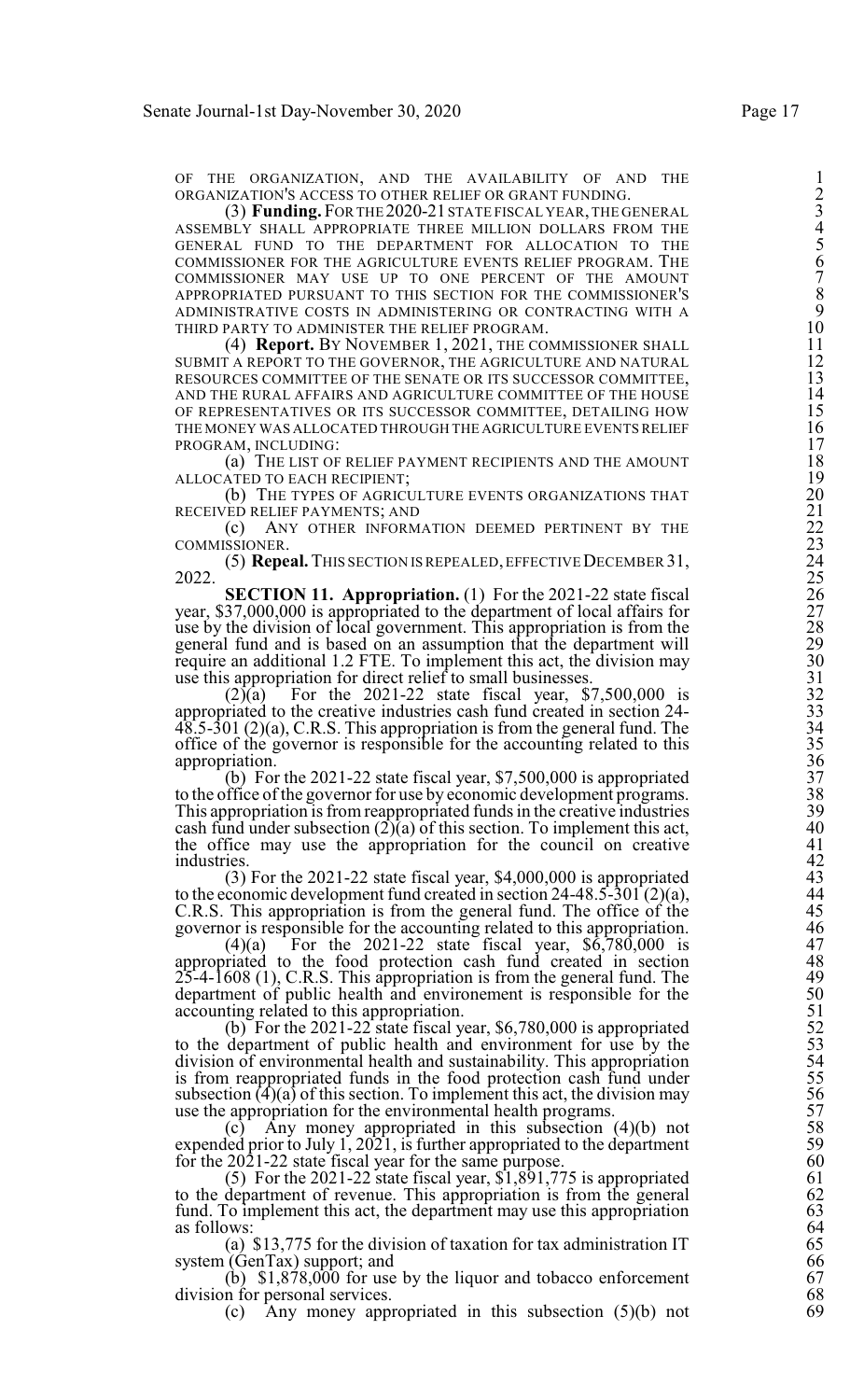expended prior to July 1, 2021, is further appropriated to the department for the 2021-22 state fiscal year for the same purpose. 2

(6) For the 2021-22 state fiscal year,  $$3,000,000$  is appropriated 3 to the department of agriculture for use by the commissioner's office and 4 administrative services. This appropriation is from the general fund. The 5 department may use this appropriation for the agriculture events relief program in accordance with section 35-1-107.5, C.R.S.". 7

Renumber succeeding section accordingly.

Page 1, line 102, strike "**PANDEMIC.**" and substitute "**PANDEMIC, AND,IN** 11 **CONNECTION THEREWITH, MAKING AN APPROPRIATION.**". 12

On motion of Majority Leader Fenberg, and with a two-thirds majority of those elected to 16 the Senate having voted in the affirmative, SB20B-002 and SB20B-001 were made Special Orders at 7:23 p.m. \_\_\_\_\_\_\_\_\_\_\_\_ 19

Committee The hour of 7:23 p.m. having arrived, Senator Gonzales moved that the Senate resolve<br>of the itself into the Committee of the Whole for consideration of Special Orders--Second of the itself into the Committee of the Whole for consideration of Special Orders--Second Whole Reading of Bills, and Senator Gonzales was called to act as Chair. Reading of Bills, and Senator Gonzales was called to act as Chair.  $24$ 

## **SPECIAL ORDERS -- SECOND READING OF BILLS**

The Committee of the Whole having risen, the Chair reported that the following bills, reading at length having been dispensed with by unanimous consent, had been considered and action taken thereon as follows:

**SB20B-002** by Senator(s) Gonzales and Holbert, Ginal, Moreno, Rodriguez; also Representative(s) Exum and Tipper, Bird, Gonzales-Gutierrez, Hooton, Jackson, Jaquez Lewis, Michaelson 33 Jenet, Mullica, Weissman, Woodrow--Concerning temporary assistance for individuals 34 who are facing a financial hardship due to the COVID-19 pandemic, and, in connection 35 therewith, creating the emergency direct assistance grant program and transferring money to the emergency direct assistance grant program fund and to the housing development grant fund and the eviction legal defense fund for this assistance.

> Amendment No. 1, Finance Committee Amendment. (Printed in Senate Journal, November 30, page 10 and placed in members' bill files.) 41

Amendment No. 2, Appropriations Committee Amendment. 43 (Printed in Senate Journal, November 30, pages 14-15 and placed in members' bill files.) 44

Amendment No. 3(L.003), by Senator Lundeen.

Amend printed bill, page 2, line 3, strike  $">(1.7)(a.5)$  and  $(1.7)(g.5)"$  and 48 substitute " $(1.7)(a.5)$ ,  $(1.7)(g.5)$ , and  $(1.7)(h.5)$ ". 49

Page 3, after line 25, insert:

"(h.5) ANY FULL-TIME EMPLOYEE THAT THE DIVISION HIRES OR CONTRACTS WITH FOR THE PURPOSE OF IMPLEMENTING THIS SUBSECTION  $(1.7)$  SHALL NOT BE EMPLOYED BY THE DIVISION FOR SUCH PURPOSE AFTER SEPTEMBER 1, 2022.".

Page 6, after line 12, insert:

"(8) ANY FULL-TIME EMPLOYEE THAT THE DIVISION HIRES OR CONTRACTS WITH FOR THE PURPOSE OF IMPLEMENTING THIS SECTION SHALL NOT BE EMPLOYED BY THE DIVISION FOR SUCH PURPOSE AFTER SEPTEMBER 1, 2022.".

Renumber succeeding subsections accordingly.

As amended, ordered engrossed and placed on the calendar for third reading and final 68 passage. passage. 69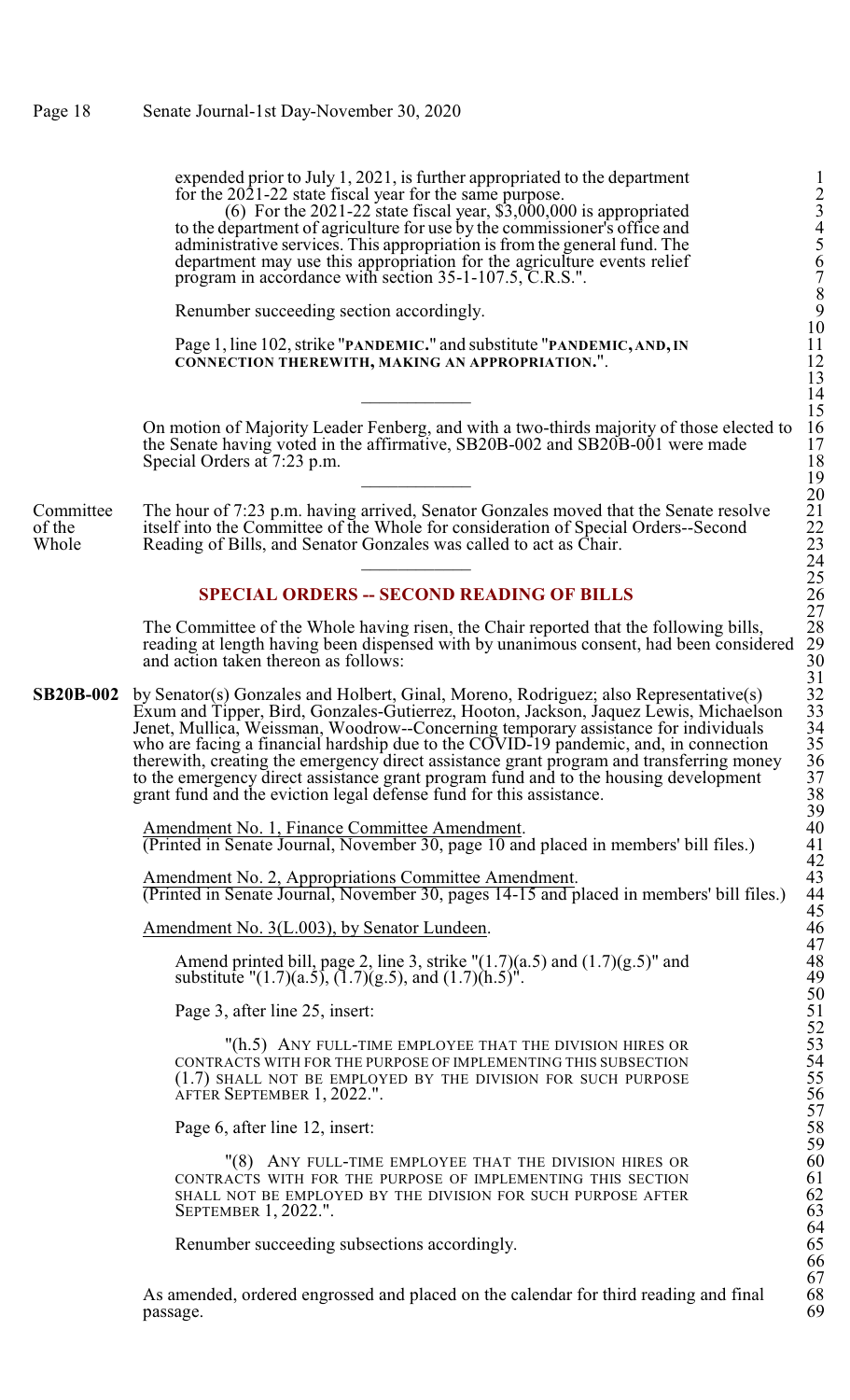**SB20B-001** by Senator(s) Winter and Priola, Bridges; also Representative(s) Herod and Sandridge--Concerning support for entities impacted by severe capacity restrictions due to the COVID- 2 19 pandemic.

> Amendment No. 1, Finance Committee Amendment. (Printed in Senate Journal, November 30, pages 10-14 and placed in members' bill files.) 6

> Amendment No. 2, Appropriations Committee Amendment. (Printed in Senate Journal, November 30, pages 16-18 and placed in members' bill files.) 9

Amendment No. 3(L.026), by Senator Priola.

Amend the Appropriations Committee Report, dated November 30,  $2020$ , page 1, strike lines 2 through 23.

Page 2, strike lines 1 through 23.

Renumber succeeding section accordingly.

Page 2, line 24, strike "**SECTION**" and substitute ""**SECTION**".

Page 3, line 26, strike "purpose." and substitute "purpose.".".

Page 3, strike lines 27 through 31.

Amendment No. 4(L.014), by Senator Winter.

Amend printed bill, page 3, line 26, strike "COUNTY." and substitute 28 "COUNTY OR, IF APPLICABLE, AT LEAST ONE ELIGIBLE MUNICIPALITY.". 29

Page 4, line 18, strike "COUNTY." and substitute "COUNTY OR, IF APPLICABLE, AT LEAST ONE ELIGIBLE MUNICIPALITY.".

Page 5, line 21, strike "DISTRICT." and substitute "DISTRICT; EXCEPT 34 THAT, IF A COUNTY IS DETERMINED BY THE DIVISION TO BE INELIGIBLE 35 BASED ON THE COUNTY'S FAILURE TO MEET THE CRITERIA SPECIFIED IN SUBSECTION  $(1)(d)$  OF THIS SECTION, ELIGIBLE MUNICIPALITIES WITHIN THE INELIGIBLE COUNTY, EITHER ACTING SEPARATELY OR AS A GROUP, CONSTITUTE AN ELIGIBLE LOCAL GOVERNMENT AND MAY PARTICIPATE IN  $39$ <br>THE RELIEF PROGRAM.  $40$ 

(h) "ELIGIBLE MUNICIPALITY" MEANS A MUNICIPALITY THAT IS:

THE RELIEF PROGRAM.<br>
(h) "ELIGIBLE MUNICIPALITY" MEANS A MUNICIPALITY THAT IS:<br>
40<br>
(I) As of December 31, 2020, UNDER SEVERE CAPACITY<br>
42<br>
RESTRICTIONS, AS DETERMINED THROUGH A STATEWIDE OR LOCAL PUBLIC<br>
43<br>
HEALTH ORDER  $(1)$  As of December 31, 2020, UNDER SEVERE CAPACITY RESTRICTIONS, AS DETERMINED THROUGH A STATEWIDE OR LOCAL PUBLIC 43 HEALTH ORDER THAT HAS BEEN IN EFFECT SINCE DECEMBER 10, 2020, OR 44 EARLIER AND THAT INCLUDES THE FOLLOWING RESTRICTIONS:

(A) THE CLOSURE OF RESTAURANTS FOR IN-PERSON, INDOOR 46<br>DINING; (B) THE CLOSURE OF BARS AND THE PROHIBITION OF INDOOR 48  $DINING;$  47

EVENTS; AND

(C) A LIMIT OF THE LESSER OF TEN PERCENT CAPACITY OR TEN PEOPLE PER ROOM OR POOL FOR GYMS, RECREATION CENTERS, AND INDOOR POOLS; AND

(B) THE CLOSURE OF BARS AND THE PROHIBITION OF INDOOR<br>
S; AND<br>
(C) A LIMIT OF THE LESSER OF TEN PERCENT CAPACITY OR TEN<br>
50 FER ROOM OR POOL FOR GYMS, RECREATION CENTERS, AND<br>
R POOLS; AND<br>
(II) IN GOOD-FAITH COMPLIANCE WI (II) IN GOOD-FAITH COMPLIANCE WITH THE EXECUTIVE ORDERS PERTAINING TO THE PUBLIC HEALTH EMERGENCY DUE TO COVID-19 AND ALL APPLICABLE STATEWIDE AND LOCAL PUBLIC HEALTH ORDERS THAT ESTABLISH SEVERE CAPACITY RESTRICTIONS, AS DETERMINED BY THE DIVISION IN CONSULTATION WITH THE DEPARTMENT OF PUBLIC HEALTH 57 AND ENVIRONMENT AND AS DEMONSTRATED BY:

(A) THE MUNICIPALITY'S GOOD-FAITH EFFORTS TO ENFORCE OR PROMOTE COMPLIANCE WITH APPLICABLE EXECUTIVE AND PUBLIC HEALTH 60<br>ORDERS WITHIN THE SCOPE OF ITS AUTHORITY AND IN CONSIDERATION OF 61 ORDERS WITHIN THE SCOPE OF ITS AUTHORITY AND IN CONSIDERATION OF 61<br>AVAILABLE RESOURCES, INCLUDING ENGAGING LAW ENFORCEMENT TO 62<br>ENFORCE EXECUTIVE AND PUBLIC HEALTH ORDER VIOLATIONS; AND 63 AVAILABLE RESOURCES, INCLUDING ENGAGING LAW ENFORCEMENT TO 62

ENFORCE EXECUTIVE AND PUBLIC HEALTH ORDER VIOLATIONS; AND  $($ B) THE MUNICIPALITY NOT ADOPTING A PUBLIC HEALTH ORDER  $64$  OR ENFORCEMENT POLICY THAT IS LESS RESTRICTIVE THAN A STATEWIDE  $65$ (B) THE MUNICIPALITY NOT ADOPTING A PUBLIC HEALTH ORDER OR ENFORCEMENT POLICY THAT IS LESS RESTRICTIVE THAN A STATEWIDE  $65$ <br>PUBLIC HEALTH ORDER ADOPTED BY THE DEPARTMENT OF PUBLIC HEALTH  $66$ PUBLIC HEALTH ORDER ADOPTED BY THE DEPARTMENT OF PUBLIC HEALTH 66<br>AND ENVIRONMENT, UNLESS THE MUNICIPALITY HAS OBTAINED A 67 AND ENVIRONMENT, UNLESS THE MUNICIPALITY HAS OBTAINED A 67<br>VARIANCE OR OTHER EXEMPTION FROM THE DEPARTMENT OF PUBLIC 68 VARIANCE OR OTHER EXEMPTION FROM THE DEPARTMENT OF PUBLIC  $68$ <br>HEALTH AND ENVIRONMENT." 69 HEALTH AND ENVIRONMENT."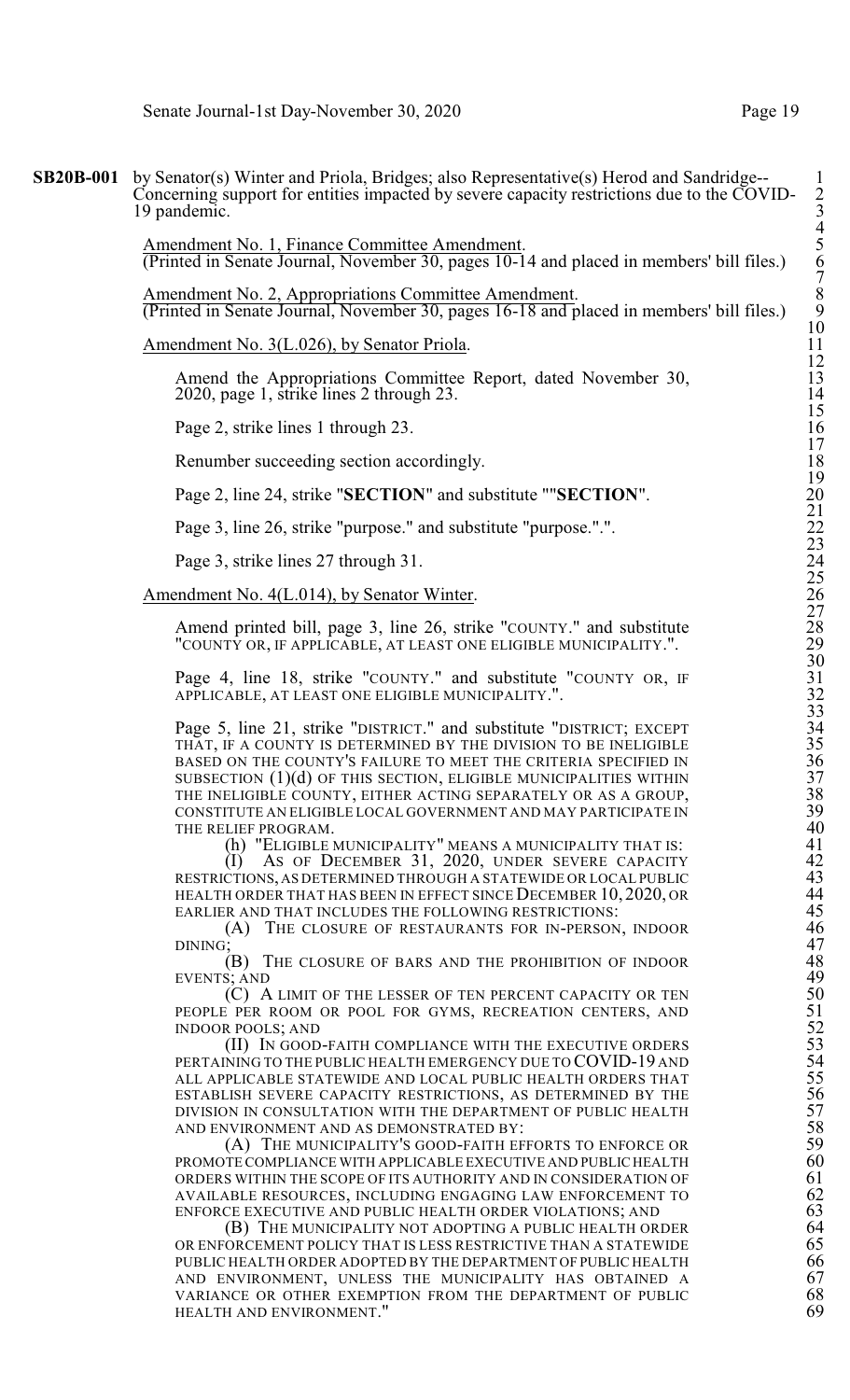Reletter succeeding paragraphs accordingly.

Page 5, line 23, strike "COUNTY," and substitute "COUNTY OR, IF APPLICABLE, AN ELIGIBLE MUNICIPALITY,".

Amend the Finance Committee Report, dated November 30, 2020, page 3, line 22, strike "SUBSECTION  $(2)$  $(a)$  $(II)$ " and substitute "SUBSECTIONS  $(2)(a)(II)$  AND  $(2)(a)(III)$ ".

Page 3 of the report, after line 28 insert: 10

"(II) FOR PURPOSES OF THE ALLOCATION TO AN ELIGIBLE LOCA GOVERNMENT THAT IS AN ELIGIBLE MUNICIPALITY, THE DIVISION SHAL ALLOCATE THE MONEY TO THE ELIGIBLE MUNICIPALITY BASED ON TH PROPORTION OF THE POPULATION OF THE COUNTY IN WHICH THE ELIGIBL MUNICIPALITY IS LOCATED THAT IS ATTRIBUTABLE TO THE ELIGIBL M U NICIP A LIT Y.". 17

Renumber succeeding subparagraph accordingly

Page 5 of the report, strike line 29

Amendment No. 5(L.015), by Senator Win  $\frac{\text{ter.}}{23}$ 

Amend printed bill, page 10, after line 1 insert: 25

"(V) IF, AFTER DISTRIBUTING RELIEF PAYMENTS TO ALL ELIGIBL SMALL BUSINESSES IN THE ELIGIBLE LOCAL GOVERNMENT, THE ELIGIBL LOCAL GOVERNMENT HAS MONEY REMAINING FROM ITS ALLOCATIO FROM THE DIVISION, THE ELIGIBLE LOCAL GOVERNMENT MAY ACCEP APPLICATIONS FROM AND DISTRIBUTE THE REMAINING MONEY TO OTHE BUSINESSES IN THE ELIGIBLE LOCAL GOVERNMENT THAT MEET ALL TH REQUIREMENTS SPECIFIED IN SUBSECTIONS (1)(i) AND (1)(j) OF THI SECTION EXCEPT SUBSECTION (1)(j)(III) OF THIS SECTION. THE ELIGIBL LOCAL GOVERNMENT SHALL NOT DISTRIBUTE MORE THAN SEVE THOUSAND DOLLARS TO ANY BUSINESS THAT IS ELIGIBLE FOR A RELIE PAYMENT PURSUANT TO THIS SUBSECTION  $(2)(c)(V)$ .".  $37$ 

Amendment No. 6(L.016), by Senator Win

Amend the Finance Committee Report, dated November 30, 2020, pag 2, line 29, strike ""THIRTY-THREE"." and substitute ""TWENTY ".". 42

Amendment No. 7(L.019), by Senator Win  $\frac{\text{ter.}}{45}$ 

Amend printed bill, page 6, line 13, after "REQUIREMENTS;" add "EXCEP THAT THIS SUBSECTION (1)(i)(V) DOES NOT APPLY TO A SMALL BUSINES THAT BEGAN OPERATING ON OR AFTER JANUARY 1, 2020, AND ON O BEFORE MARCH 26, 202  $0;$ ". 50

Page 7, line 3, strike "(III) FOR THE 2019 CALENDAR YEAR," an substitute "(III) (A) FOR A SMALL BUSINESS THAT WAS OPERATIN BEFORE JANUARY 1, 2020,".

Page 7, line 4, strike "DOLLARS." and substitute "DOLLARS FOR THE 201 CALENDAR YEAR; AN  $D \t\t\t\t\t\t\t\t\t\t57$ 

(B) FOR A SMALL BUSINESS THAT BEGAN OPERATING ON OR AFTE January 1, 2020, and on or before March 26, 2020, had annua RECEIPTS OF LESS THAN TWO MILLION FIVE HUNDRED THOUSAND DOLLAR IN THE 2020 CALENDAR YEA R.".  $61$ 

Amendment No. 8(L.020), by Senator Win  $\frac{\text{ter.}}{64}$ 

Amend printed bill, page 7, line 2, after "EMPLOYEE;" insert "EXCEP THAT THE REQUIREMENT TO HAVE ONE EMPLOYEE DOES NOT APPLY TO SMALL BUSINESS THAT IS A SOLE PROPRIETORSHIP;". 68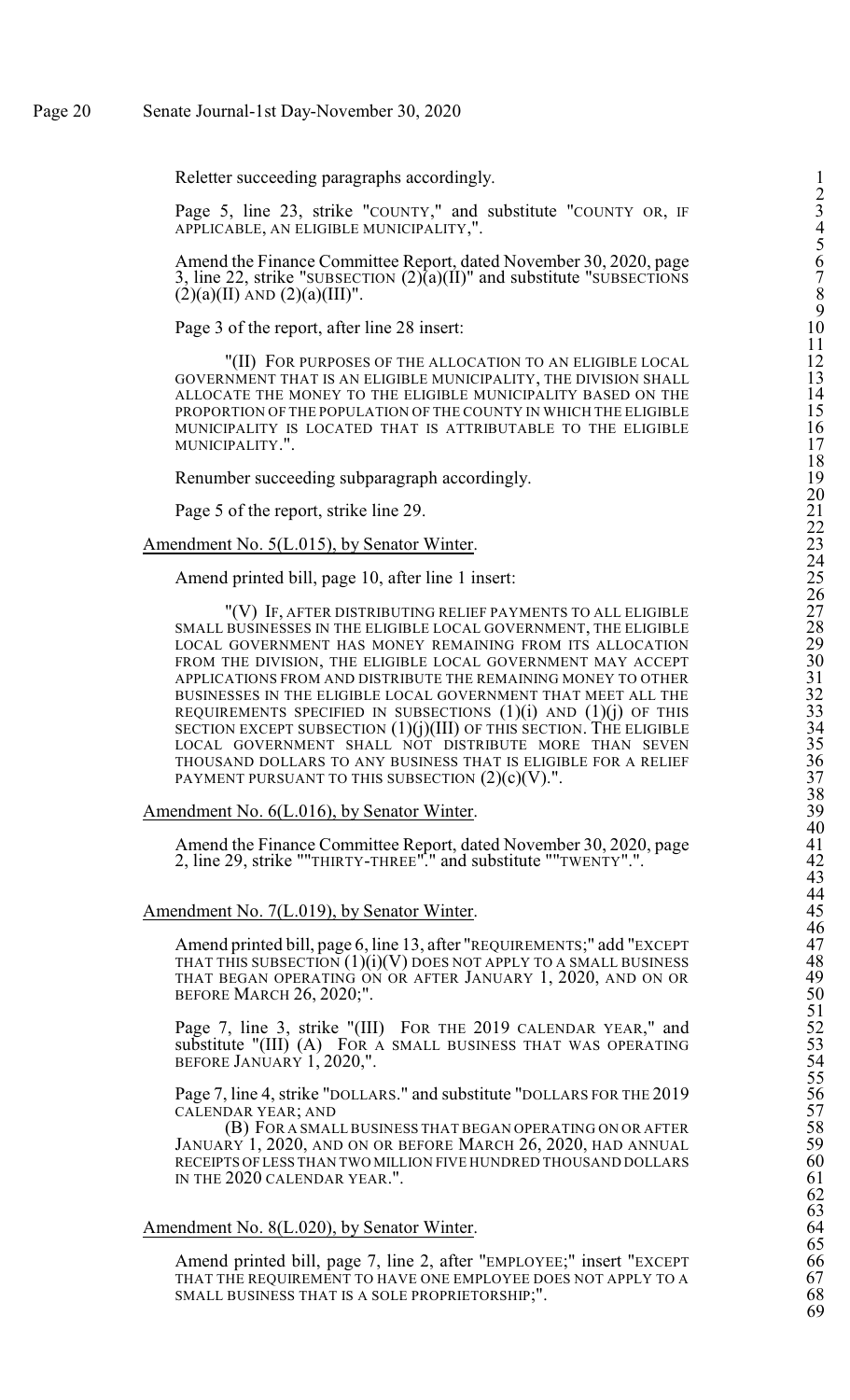## Amendment No. 9(L.032), by Senator Donovan.

Amend printed bill, page 3, after line 9 insert:

"(2) The general assembly further declares that the executive 5 branch will continue to develop a framework to certify businesses that 6 demonstrate exemplary compliance with public health orders during the 7 pandemic through an evidence-based certification program that is aligned with the state's objectives to contain the COVID-19 virus.".

As amended, ordered engrossed and placed on the calendar for third reading and final passage. passage. 12

 $16$ 

(For further action, see amendments to the report of the Committee of the Whole.) 14

## **AMENDMENTS TO THE REPORT OF THE COMMITTEE OF THE WHOLE**

**SB20B-001** by Senator(s) Winter and Priola, Bridges; also Representative(s) Herod and Sandridge--Concerning support for entities impacted by severe capacity restrictions due to the COVID-19 pandemic.

> Senator Gardner moved to amend the Report of the Committee of the Whole to show that the following Gardner floor amendment,  $(L.022)$  to SB 20B-001, did pass.

Amend printed bill, page 8, line 1, strike "FIVE" and substitute "ONE-HALF OF ONE". OF ONE". 28

Less than a majority of all members elected to the Senate having voted in the affirmative, the amendment to the report of the Committee of the Whole was **lost** on the following roll call vote: call vote: 32

| YES            | 13 |          | 20 | <b>EXCUSED</b> |  | <b>ABSENT</b> |  |
|----------------|----|----------|----|----------------|--|---------------|--|
| <b>Bridges</b> |    | Gardner  |    | Marble         |  | Story         |  |
| Cooke          |    | Ginal    |    | Moreno         |  | Tate          |  |
| Coram          |    | Gonzales |    | Pettersen      |  | Todd          |  |
| Crowder        | E  | Hansen   |    | Priola         |  | Williams A.   |  |
| Danielson      |    | - Hill   |    | E Rankin       |  | Winter        |  |
| Donovan        |    | Hisey    |    | Rodriguez      |  | Woodward      |  |
| Fenberg        |    | Holbert  |    | Scott          |  | Zenzinger     |  |
| Fields         |    | Lee      |    | Smallwood      |  | President     |  |
| Foote          |    | Lundeen  |    | Sonnenberg     |  |               |  |
|                |    |          |    |                |  |               |  |

Senators Sonnenberg and Cooke moved to amend the Report of the Committee of the 46 Whole to show that the following Cooke and Gardner floor amendment, (L.028) to SB  $20B-001$ , did pass.

Amend printed bill, page 4, line 1, strike "IS:" and substitute "IS,".

Page 4, line 2, strike " $(I)$ ".

Page 4, line 6, strike " $(A)$ " and substitute " $(I)$ ".

Page 4, line 8, strike " $(B)$ " and substitute " $(II)$ ".

Page 4, line 10, strike " $(C)$ " and substitute " $(III)$ ".

Page 4, strike line 12 and substitute "POOLS.".

Amend the Finance Committee Report, dated November 30, 2020, page 1, line 8, strike "" $As$ " and substitute "" $As$ ".

Page 1 of the report, strike lines 13 through 16.

Page 2 of the report, strike lines 1 through 15 and substitute:

"Page 4 of the bill, strike lines 13 and 14.".

2

4

10

13

15

17

19

23

26

29

33

45

49

51

53

55

57

59

61

64

66

68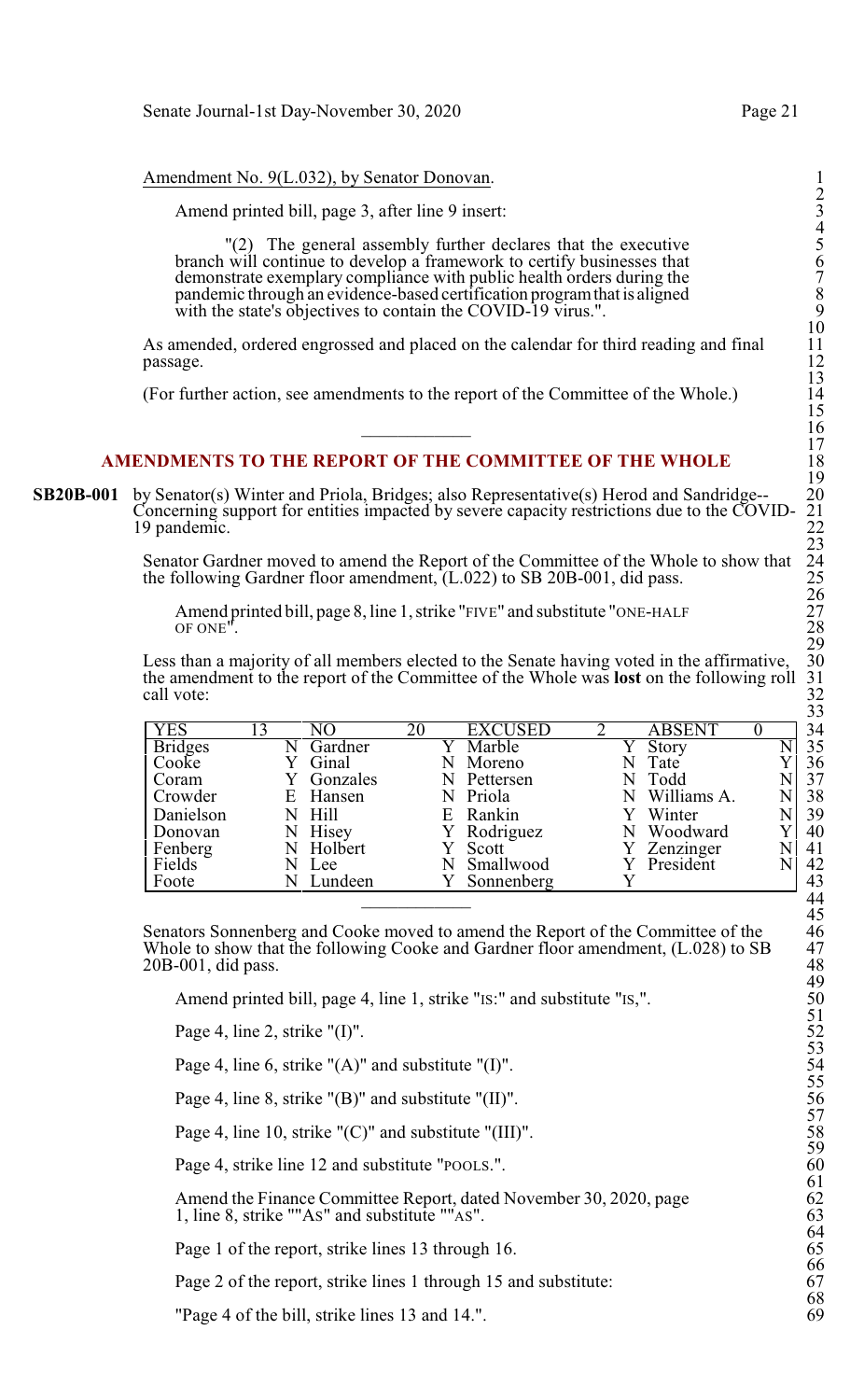Less than a majority of all members elected to the Senate having voted in the affirmative, the amendment to the report of the Committee of the Whole was **lost** on the following roll call vote: call vote: 3

| YES            |          |    | <b>EXCUSED</b> |  | ABSENT      |  |    |
|----------------|----------|----|----------------|--|-------------|--|----|
| <b>Bridges</b> | Gardner  |    | Marble         |  | Story       |  | 6  |
| Cooke          | Ginal    |    | Moreno         |  | Tate        |  | 7  |
| Coram          | Gonzales |    | Pettersen      |  | Todd        |  | 8  |
| Crowder        | E Hansen |    | N Priola       |  | Williams A. |  | 9  |
| Danielson      | N Hill   | F. | Rankin         |  | Winter      |  | 10 |
| Donovan        | Hisey    |    | Rodriguez      |  | Woodward    |  | 11 |
| Fenberg        | Holbert  |    | Scott          |  | Zenzinger   |  | 12 |
| Fields         | Lee      |    | Smallwood      |  | President   |  | 13 |
| Foote          | Lundeen  |    | Sonnenberg     |  |             |  | 14 |

Senator Cooke moved to amend the Report of the Committee of the Whole to show that the following Cooke floor amendment, (L.024) to SB 20B-001, did pass. 20

Amend the Finance Committee Report, dated November 30, 2020, page 22 3, line 28, after "AFFAIRS." add "NOTHING IN THIS SECTION PROHIBITS THE 23 ALLOCATION OF MONEY TO A COUNTY THAT DOES NOT SATISFY 24 SUBSECTION  $(1)(d)(II)$  OF THIS SECTION FOR PURPOSES OF PROVIDING RELIEF PAYMENTS TO ELIGIBLE SMALL BUSINESSES WITHIN THE 26 NONCOMPLYING COUNTY.". 27

Less than a majority of all members elected to the Senate having voted in the affirmative, the amendment to the report of the Committee of the Whole was **lost** on the following roll call vote: call vote: 32

| <b>YES</b>     |   |          |    |            | <b>ABSENT</b> |   | 34 |
|----------------|---|----------|----|------------|---------------|---|----|
| <b>Bridges</b> |   | Gardner  |    | Marble     | Story         |   | 35 |
| Cooke          |   | Ginal    |    | Moreno     | Tate          |   | 36 |
| Coram          |   | Gonzales | N. | Pettersen  | Todd          |   | 37 |
| Crowder        | Ε | Hansen   |    | N Priola   | Williams A.   | N | 38 |
| Danielson      |   | Hill     | E  | Rankin     | Winter        | N | 39 |
| Donovan        |   | Hisey    |    | Rodriguez  | Woodward      |   | 40 |
| Fenberg        |   | Holbert  |    | Scott      | Zenzinger     | N | 41 |
| Fields         |   | Lee      |    | Smallwood  | President     |   | 42 |
| Foote          |   | Lundeen  |    | Sonnenberg |               |   | 43 |

## **ADOPTION OF THE REPORT OF THE COMMITTEE OF THE WHOLE --** 47 **SPECIAL ORDERS**

On motion of Senator Gonzales, the report of the Committee of the Whole was **adopted** on the following roll call vote:

| <b>YES</b>     | 33 | NΟ        |    | <b>EXCUSED</b> | <b>ABSENT</b>        | 53 |
|----------------|----|-----------|----|----------------|----------------------|----|
| <b>Bridges</b> |    | Gardner   |    | ' Marble       | $\overline{Y}$ Story | 54 |
| Cooke          |    | Ginal     |    | Moreno         | Tate                 | 55 |
| Coram          |    | Gonzales  |    | Pettersen      | Todd                 | 56 |
| Crowder        |    | E Hansen  |    | Y Priola       | Williams A.          | 57 |
| Danielson      |    | Y Hill    | E. | Rankin         | Winter               | 58 |
| Donovan        |    | Hisey     |    | Rodriguez      | Woodward             | 59 |
| Fenberg        |    | Y Holbert |    | Scott          | Zenzinger            | 60 |
| Fields         |    | Lee       |    | Smallwood      | President            | 61 |
| Foote          |    | Lundeen   |    | Sonnenberg     |                      | 62 |

The Committee of the Whole took the following action:

Passed on second reading: SB20B-002 as amended, SB20B-001 as amended.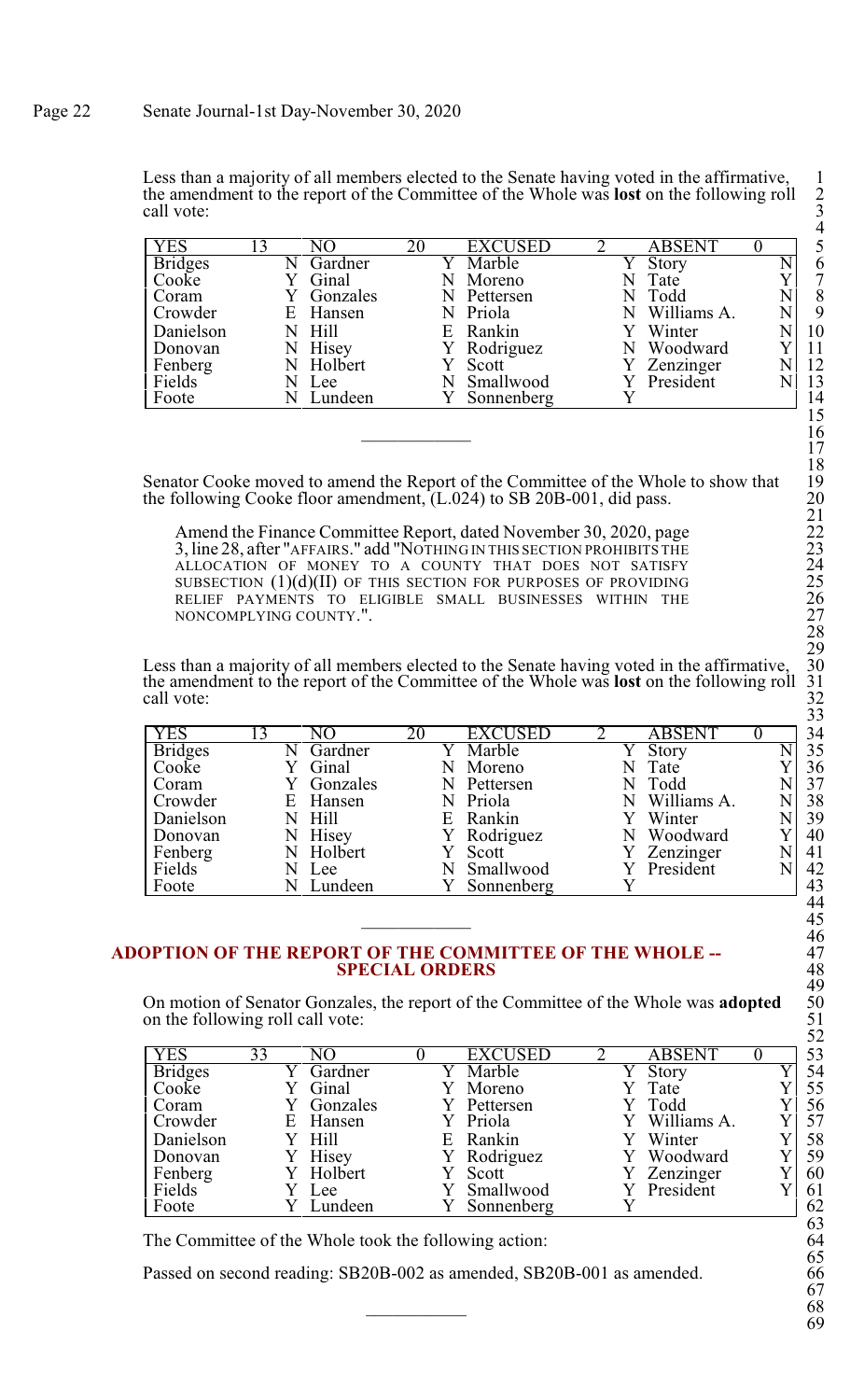## **COMMITTEE OF REFERENCE REPORTS**

- Finance After consideration on the merits, the Committee recommends that **SCR20B-001** be 3 postponed indefinitely.
- Finance After consideration on the merits, the Committee recommends that **SJR20B-001** be 7 postponed indefinitely.

## **SIGNING OF BILLS -- RESOLUTIONS -- MEMORIALS**

The President has signed: SR20B-001.

On motion of Majority Leader Fenberg, the Senate adjourned until 9:00 a.m., Tuesday, 18 December 1, 2020.

Approved:

Leroy M. Garcia President of the Senate

Attest: 28

Cindi L. Markwell Secretary of the Senate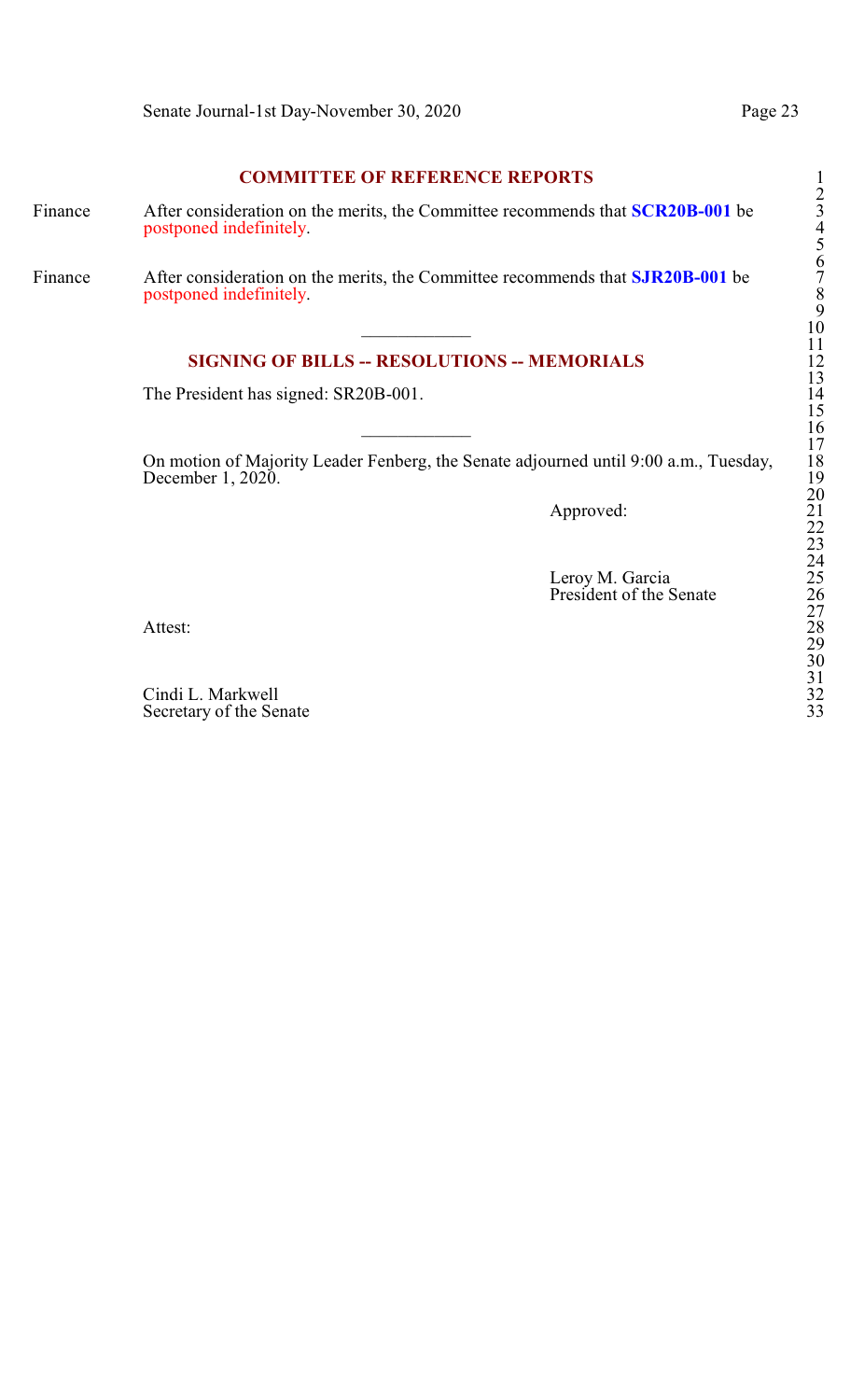#### **SENATE JOURNAL** Seventy-second General Assembly 2 **STATÉ OF COLORADO** First Extraordinary Session 4

2nd Legislative Day Tuesday, December 1, 2020 Prayer By Senator Holbert. Call to By the President at 9:00 a.m.<br>Order Order 14 Roll Call Present--31 16 Excused--4, Cooke, Hill, Priola, Story. Present later--2, Priola, Story. Quorum The President announced a quorum present. 20 Pledge By Senator Fields. Reading of On motion of Senator Fenberg, reading of the Journal of Monday, November 30, 2020, the Journal was dispensed with and the Journal was approved as corrected by the Secretary. was dispensed with and the Journal was approved as corrected by the Secretary.  $\overline{\phantom{a}27}$ 

## **SENATE SERVICES REPORT**

**Correctly Printed:** SB20B-001, 002, 003, 004, 005, 006, 007, 008, 009, 010, and 011; 31 SCR20B-001; SJR20B-001; SR20B-001. **Correctly Engrossed:** SB20B-001, 002, 003, and 004; SR20B-001. **Correctly Enrolled: SR20B-001.** 

Senate in recess. Senate reconvened.

#### **THIRD READING OF BILLS -- FINAL PASSAGE --CONSENT CALENDAR**

On third reading, the titles of the following bills were publicly read, the reading at length 45<br>having been dispensed with by unanimous consent: 46 having been dispensed with by unanimous consent:

**SB20B-003** by Senator(s) Fields and Crowder; also Representative(s) Duran and Landgraf--Concerning 48 assistance for individuals who are unable to pay their energy utility bills, and, in connection 49 assistance for individuals who are unable to pay their energy utility bills, and, in connection 49<br>therewith, transferring money from the general fund to the energy outreach Colorado low- 50 therewith, transferring money from the general fund to the energy outreach Colorado low-<br>income energy assistance fund. 51 income energy assistance fund.

The question being "Shall the bill pass?", the roll call was taken with the following result:

| YES            | 33 | NO       |    | <b>EXCUSED</b> | <b>ABSENT</b> | 55 |
|----------------|----|----------|----|----------------|---------------|----|
| <b>Bridges</b> |    | Gardner  |    | Marble         | Story         | 56 |
| Cooke          | E  | Ginal    |    | Moreno         | Tate          | 57 |
| Coram          |    | Gonzales |    | Pettersen      | Todd          | 58 |
| Crowder        |    | Hansen   |    | Y Priola       | Williams A.   | 59 |
| Danielson      |    | Y Hill   | E. | Rankin         | Winter        | 60 |
| Donovan        |    | Hisey    |    | Rodriguez      | Woodward      | 61 |
| Fenberg        |    | Holbert  |    | Scott          | Zenzinger     | 62 |
| Fields         |    | Lee      |    | Smallwood      | President     | 63 |
| Foote          |    | Lundeen  |    | Sonnenberg     |               | 64 |

A majority of all members elected to the Senate having voted in the affirmative, the bill 66<br>was **passed**. was **passed**. 67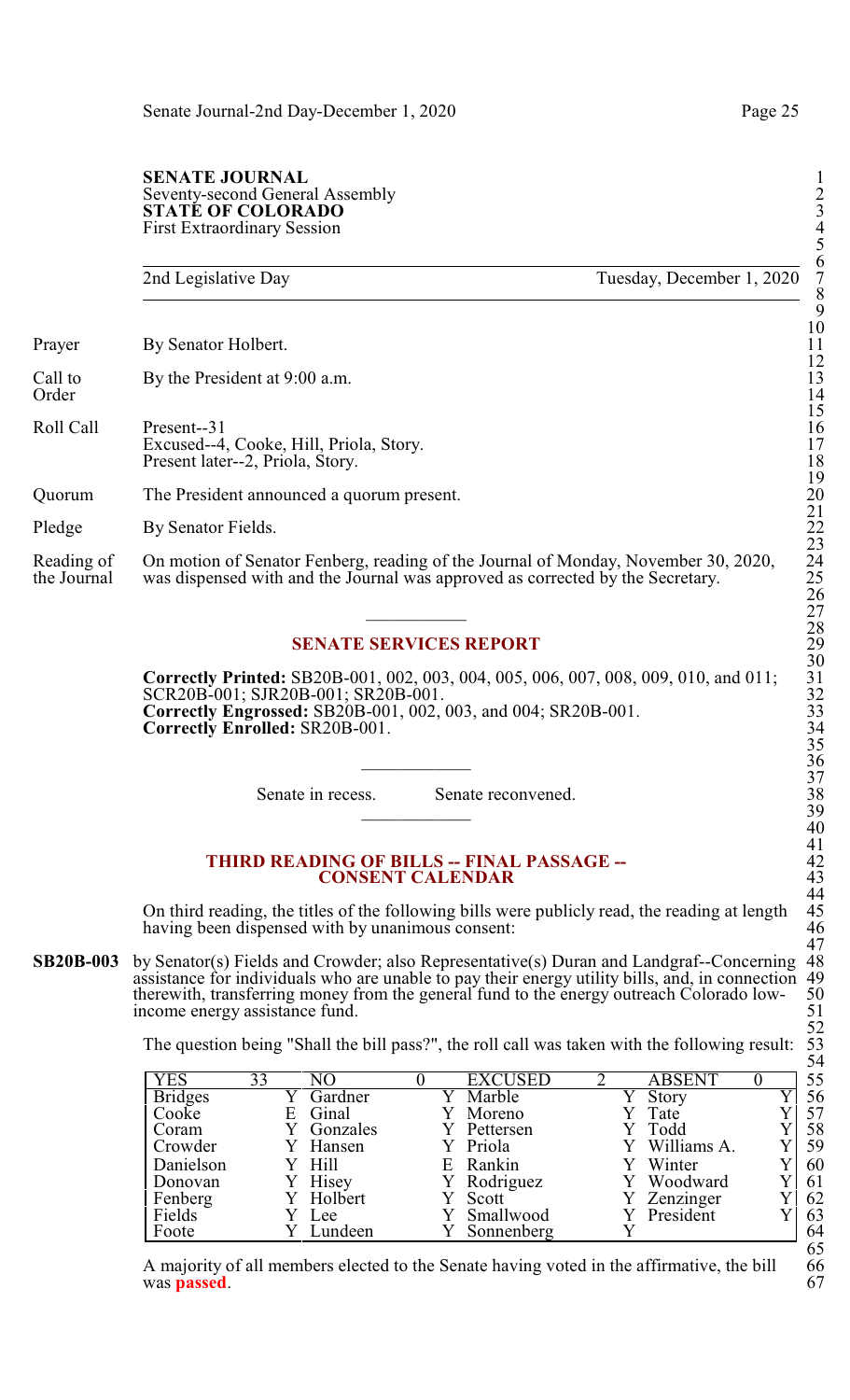Co-sponsor(s) added: Bridges, Danielson, Donovan, Fenberg, Foote, Garcia, Gardner, 1 Ginal, Gonzales, Hansen, Hisey, Holbert, Lee, Lundeen, Marble, Moreno, Pettersen, Priola, 2 Rankin, Rodriguez, Smallwood, Story, Tate, Todd, Williams A., Winter, Woodward, and 3 Zenzinger.

**SB20B-004** by Senator(s) Moreno, Hansen; also Representative(s) McCluskie, Herod--Concerning a 7 transfer from the general fund to the controlled maintenance trust fund of money that will 8 be available to the governor for a limited time for further transfer to the disaster emergency fund for public health and emergency response expenses associated with the COVID-19 pandemic emergency.

The question being "Shall the bill pass?", the roll call was taken with the following result:

| <b>YES</b>     | 33 | NO.      |    | <b>EXCUSED</b> | <b>ABSENT</b> |  |
|----------------|----|----------|----|----------------|---------------|--|
| <b>Bridges</b> |    | Gardner  |    | Y Marble       | Y Story       |  |
| Cooke          | Е  | Ginal    |    | Moreno         | Tate          |  |
| Coram          |    | Gonzales |    | Pettersen      | Todd          |  |
| Crowder        |    | Y Hansen |    | Y Priola       | Williams A.   |  |
| Danielson      |    | Y Hill   | E. | Rankin         | Winter        |  |
| Donovan        |    | Hisey    |    | Rodriguez      | Woodward      |  |
| Fenberg        |    | Holbert  |    | Y Scott        | Zenzinger     |  |
| Fields         |    | Lee      |    | Smallwood      | President     |  |
| Foote          |    | Lundeen  |    | Sonnenberg     |               |  |

A majority of all members elected to the Senate having voted in the affirmative, the bill 26 was **passed**.

Co-sponsor(s) added: Bridges, Danielson, Donovan, Fenberg, Fields, Foote, Garcia, 29 Gardner, Ginal, Gonzales, Hisey, Holbert, Lee, Lundeen, Marble, Pettersen, Priola, Rankin, 30 Rodriguez, Smallwood, Sonnenberg, Story, Tate, Todd, Williams A., Winter, and Woodward. Woodward. 32

# **THIRD READING OF BILLS -- FINAL PASSAGE**

On third reading, the titles of the following bills were publicly read, the reading at length 38 having been dispensed with by unanimous consent:

**SB20B-002** by Senator(s) Gonzales and Holbert, Ginal, Moreno, Rodriguez; also Representative(s) Exum and Tipper, Bird, Gonzales-Gutierrez, Hooton, Jackson, Jaquez Lewis, Michaelson 42 Jenet, Mullica, Weissman, Woodrow--Concerning temporary assistance for individuals 43 who are facing a financial hardship due to the  $\overrightarrow{Cov}$ ID-19 pandemic, and, in connection therewith, creating the emergency direct assistance grant program; and transferring money to the emergency direct assistance grant program fund, and to the housing development grant fund, and to the eviction legal defense fund for this assistance; and making an 47 appropriation. grant fund, and to the eviction legal defense fund for this assistance; and making an appropriation.

The question being "Shall the bill pass?", the roll call was taken with the following result:

| <b>YES</b>     | 33 | NΟ       | <b>EXCUSED</b> | <b>ABSENT</b> | 52 |
|----------------|----|----------|----------------|---------------|----|
| <b>Bridges</b> |    | Gardner  | Marble         | Story         | 53 |
| Cooke          | E  | Ginal    | Moreno         | Tate          | 54 |
| Coram          |    | Gonzales | Pettersen      | Todd          | 55 |
| Crowder        |    | Hansen   | Y Priola       | Williams A.   | 56 |
| Danielson      |    | Hill     | E Rankin       | Winter        | 57 |
| Donovan        |    | Hisey    | Y Rodriguez    | Woodward      | 58 |
| Fenberg        |    | Holbert  | Scott          | Zenzinger     | 59 |
| Fields         |    | Lee      | Smallwood      | President     | 60 |
| Foote          |    | Lundeen  | Sonnenberg     |               | 61 |

A majority of all members elected to the Senate having voted in the affirmative, the bill was **passed**.

Co-sponsor(s) added: Bridges, Crowder, Danielson, Donovan, Fenberg, Fields, Foote, 66 Garcia, Gardner, Hansen, Hisey, Lee, Lundeen, Marble, Pettersen, Priola, Rankin, Scott, 67 Smallwood, Sonnenberg, Story, Tate, Todd, Williams A., Winter, Woodward, and 68 Zenzinger. 69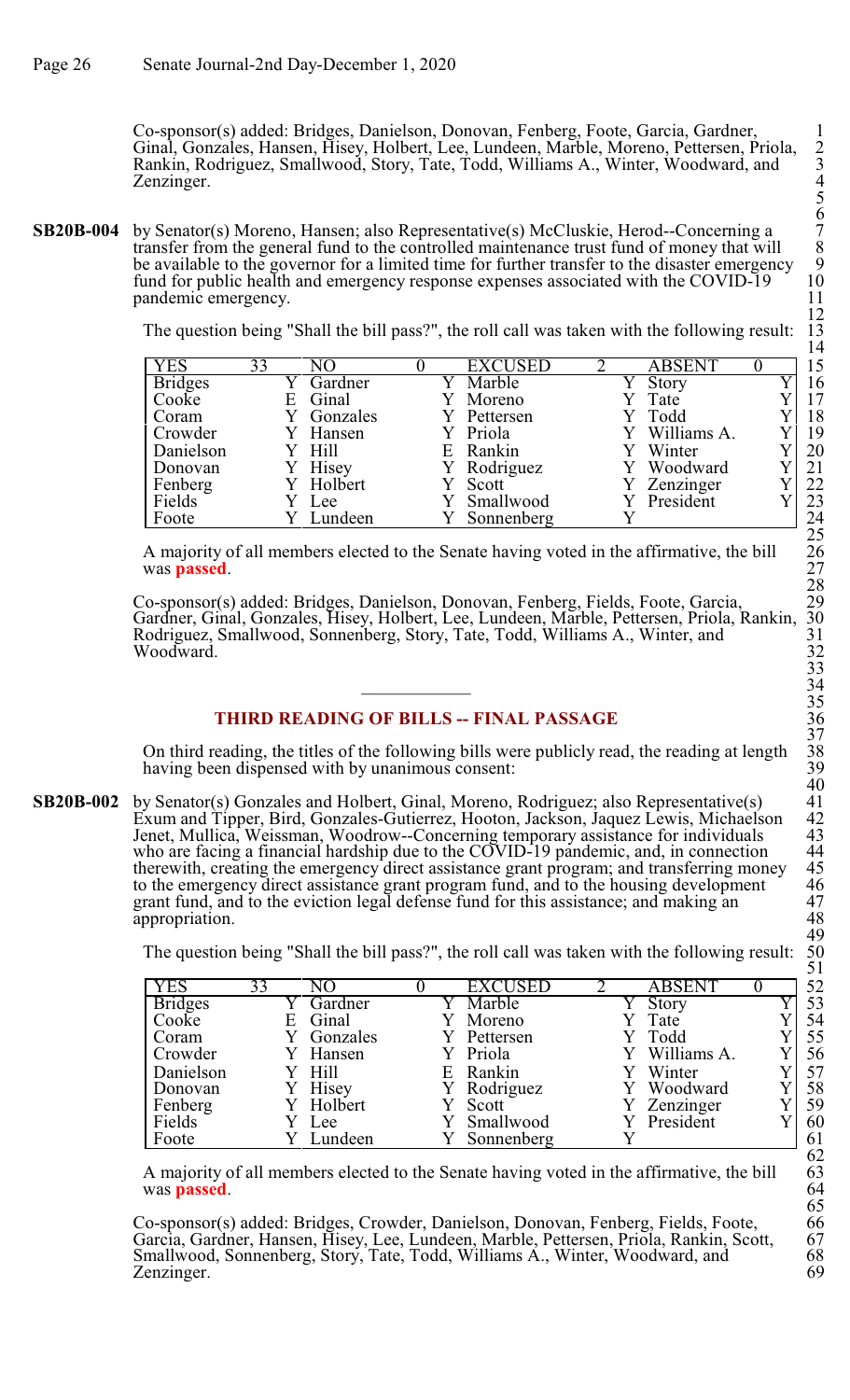**SB20B-001** by Senator(s) Winter and Priola, Bridges; also Representative(s) Herod and Sandridge-- 1 Concerning support for entities impacted by severe capacity restrictions due to the COVID- 2 19 pandemic, and, in connection therewith, making an appropriation. 3

> A majority of those elected to the Senate having voted in the affirmative, Senator Priola 5 was given permission to offer a third reading amendment.

#### Third Reading Amendment No. 1(L.033), by Senator Priola. 8

Amend engrossed bill, page 2, line 11, strike "severly" and substitute "severely".

Page 11, line 6, after the semicolon add "AND".

Page 11, line 13, strike the first "THE".

Page 27, line 3, strike "environement" and substitute "environment".

The amendment was **passed** on the following roll call vote:

| <b>YES</b>     | 33 | NО       |    | <b>EXCUSED</b> | <b>ABSENT</b> | 21 |
|----------------|----|----------|----|----------------|---------------|----|
| <b>Bridges</b> |    | Gardner  |    | Marble         | <b>Story</b>  | 22 |
| Cooke          | E  | Ginal    |    | Moreno         | Tate          | 23 |
| Coram          |    | Gonzales |    | Pettersen      | Todd          | 24 |
| Crowder        |    | Hansen   |    | Priola         | Williams A.   | 25 |
| Danielson      |    | Hill     | E. | Rankin         | Winter        | 26 |
| Donovan        |    | Hisey    |    | Rodriguez      | Woodward      | 27 |
| Fenberg        |    | Holbert  |    | Scott          | Zenzinger     | 28 |
| Fields         |    | Y Lee    |    | Smallwood      | President     | 29 |
| Foote          |    | Lundeen  |    | Sonnenberg     |               | 30 |

The question being "Shall the bill, as amended, pass?", the roll call was taken with the following result:

| <b>YES</b>     | 31 | N()            | EXCUSED     | <b>ABSENT</b> |  |
|----------------|----|----------------|-------------|---------------|--|
| <b>Bridges</b> |    | Gardner        | Marble      | Story         |  |
| Cooke          | Е  | Ginal          | Moreno      | Tate          |  |
| Coram          |    | Gonzales       | Pettersen   | Todd          |  |
| Crowder        |    | Y Hansen       | Y Priola    | Y Williams A. |  |
| Danielson      |    | Hill           | E Rankin    | Winter        |  |
| Donovan        |    | Hisey          | Y Rodriguez | Woodward      |  |
| Fenberg        | ∗  | Holbert        | Scott       | Zenzinger     |  |
| Fields         |    | Lee            | Smallwood   | President     |  |
| Foote          |    | <b>Lundeen</b> | Sonnenberg  |               |  |

\* Abstaining from voting under Senate Rule 17(c) -- Senator Fenberg. 46

A majority of all members elected to the Senate having voted in the affirmative, the bill, as amended, was **passed**.

Co-sponsor(s) added: Crowder, Danielson, Donovan, Fields, Foote, Garcia, Ginal, 51 Gonzales, Hansen, Lee, Moreno, Pettersen, Rankin, Story, Tate, Todd, Williams A., and 52 Zenzinger.  $\overline{\phantom{a}}$  54

Senate in recess. Senate reconvened.

## **MESSAGE FROM THE HOUSE**

December 1, 2020

Mr. President:

The House has passed on Third Reading and transmitted to the Revisor of Statutes HB20B-1004.

The House has passed on Third Reading and transmitted to the Revisor of Statutes 68<br>HB20B-1001, 1002, 1003 and 1006 amended as printed in House Journal, November 30, 69 HB20B-1001, 1002, 1003 and 1006 amended as printed in House Journal, November 30, 69  $2020.$  70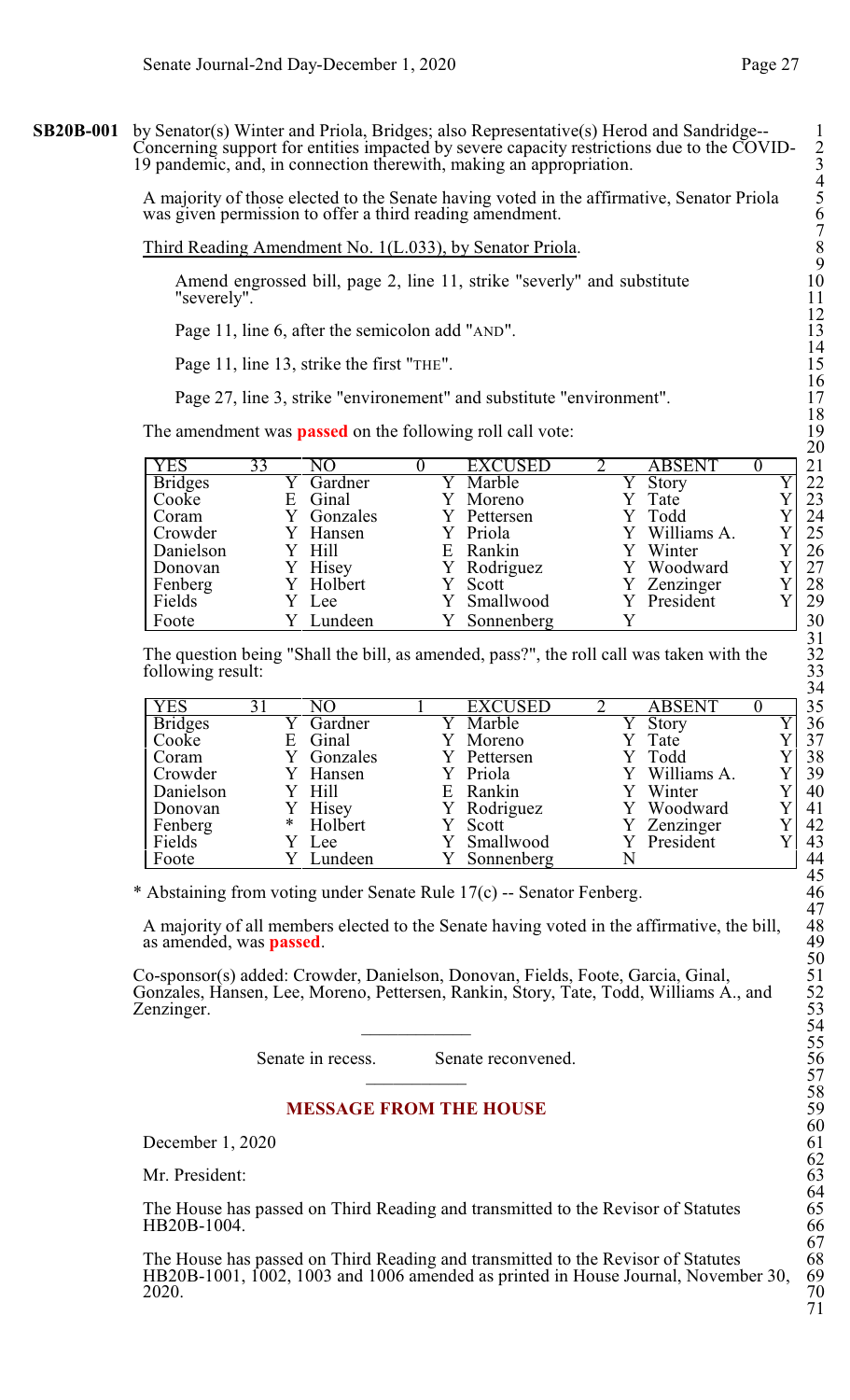The House has passed on Third Reading and transmitted to the Revisor of Statutes 1 HB20B-1007.

The House has passed on Third Reading and transmitted to the Revisor of Statutes; 4 HB20B-1005, amended as printed in House Journal, November 30, 2020, and amended on Third Reading as printed in House Journal, December 1, 2020. 6

#### **MESSAGE FROM THE REVISOR OF STATUTES**

We herewith transmit:

Without comment, HB20B-1004. Without comment, as amended, HB20B-1001, 1002, 1003, and 1006. 15 Without comment, HB20B-1007. 16 Without comment, as amended, HB20B-1005.

## **INTRODUCTION OF BILLS -- FIRST READING**

The following bills were read by title and referred to the committees indicated:

- **HB20B-1001** by Representative(s) Young and Soper; also Senator(s) Donovan and Coram, Bridges--Concerning support for expanding broadband access for preschool through twelfth grade education, and, in connection therewith, creating the connecting Colorado students grant 27 program and making an appropriation.<br>Finance Finance 29
- **HB20B-1002** by Representative(s) Kipp and Landgraf, McCluskie; also Senator(s) Pettersen and Sonnenberg, Priola--Concerning the creation of COVID-19 emergency relief grant 32 Sonnenberg, Priola--Concerning the creation of COVID-19 emergency relief grant 32<br>programs for the child care sector, and, in connection therewith, making an appropriation. 33 programs for the child care sector, and, in connection therewith, making an appropriation. 33 Finance 34
- **HB20B-1003** by Representative(s) Cutter and Bockenfeld; also Senator(s) Story and Hisey--Concerning 36 changes to the food pantry assistance grant program, and, in connection therewith, making 37 changes to the food pantry assistance grant program, and, in connection therewith, making 37 an appropriation.  $\frac{38}{39}$ Finance 39
- **HB20B-1004** by Representative(s) Valdez A. and Van Winkle, Herod; also Senator(s) Bridges and Tate, 41 Winter--Concerning a temporary deduction from state net taxable sales for certain retailers 42 in the state in order to allow such retailers to retain the resulting sales tax collected as 43 in the state in order to allow such retailers to retain the resulting sales tax collected as 43<br>assistance for lost revenue as a result of the economic disruptions due to the presence of 44 assistance for lost revenue as a result of the economic disruptions due to the presence of 44<br>coronavirus disease 2019 (COVID-19) in Colorado. 45 coronavirus disease 2019 (COVID-19) in Colorado. 45<br>Finance 46 Finance 46
- **HB20B-1005** by Representative(s) Bird; also Senator(s) Rodriguez--Concerning authorization for local 48 governments to enact restrictions relating to fees charged by a third-party food delivery 49 governments to enact restrictions relating to fees charged by a third-party food delivery 49<br>service to a retail food establishment. service to a retail food establishment.<br>Finance Finance 51
- **HB20B-1006** by Representative(s) Arndt; also Senator(s) Zenzinger--Concerning modifications to the insurance premium tax, and, in connection therewith, modifying how credits against 54 premium tax payments may be claimed or transferred, adjusting how estimated quarterly 55 taxes are calculated, and allowing a company to claim a refund for overpayments of estimated premium tax liability.<br>Finance Finance 58
- **HB20B-1007** by Representative(s) Singer and Van Winkle; also Senator(s) Fields and Holbert-- 60<br>Concerning the recreation, with amendments, of the "Occupational Therapy Practice Act", 61 Concerning the recreation, with amendments, of the "Occupational Therapy Practice Act", 61 and, in connection therewith, reestablishing the licensing functions of the director of the 62 division of professions and occupati and, in connection therewith, reestablishing the licensing functions of the director of the division of professions and occupations in the department of regulatory agencies 63<br>regarding occupational therapists and occupational therapy assistants. 64 regarding occupational therapists and occupational therapy assistants.  $64$ <br>Finance 65 Finance 65

Senate in recess. Senate reconvened. 69<br>
70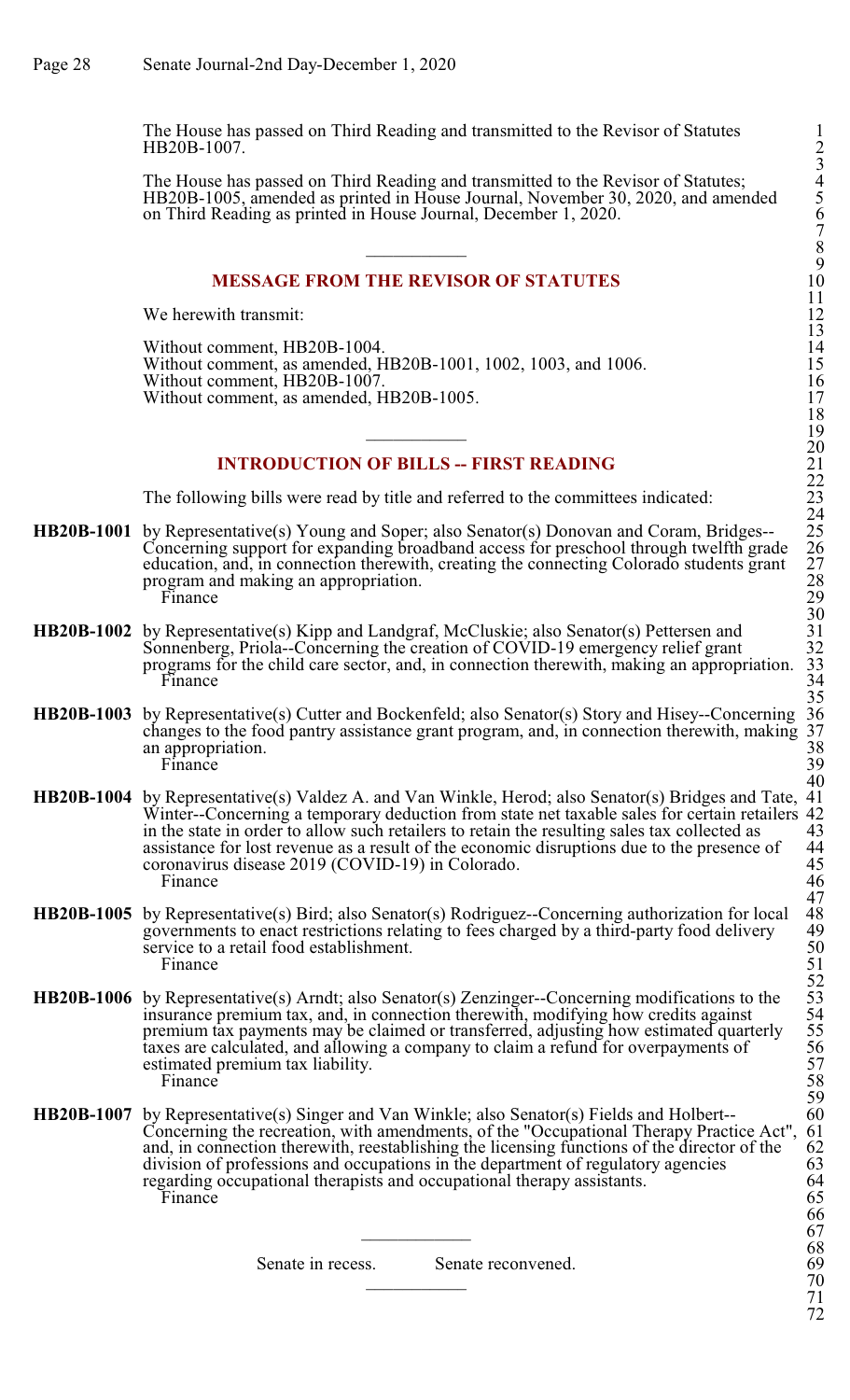2

66

69

## **COMMITTEE OF REFERENCE REPORTS**

| Finance | After consideration on the merits, the Committee recommends that <b>SB20B-007</b> be<br>postponed indefinitely.                                                                                                                                                                                                                                                                             | $\overline{\phantom{a}}$<br>$\mathfrak{Z}$          |
|---------|---------------------------------------------------------------------------------------------------------------------------------------------------------------------------------------------------------------------------------------------------------------------------------------------------------------------------------------------------------------------------------------------|-----------------------------------------------------|
| Finance | After consideration on the merits, the Committee recommends that <b>SB20B-005</b> be<br>postponed indefinitely.                                                                                                                                                                                                                                                                             | 4567890                                             |
| Finance | After consideration on the merits, the Committee recommends that <b>SB20B-008</b> be<br>postponed indefinitely.                                                                                                                                                                                                                                                                             | 11<br>$\frac{12}{13}$                               |
| Finance | After consideration on the merits, the Committee recommends that <b>HB20B-1001</b> be<br>amended as follows, and as so amended, be referred to the Committee on Appropriations<br>with favorable recommendation.                                                                                                                                                                            | 14<br>15<br>16<br>17                                |
|         | Amend reengrossed bill, page 7, after line 18 insert:<br>"(f) THE TIMELINE BY WHICH THE LOCAL EDUCATION PROVIDER<br>EXPECTS TO SPEND THE GRANT MONEY TO COMPLETE THE PROPOSED PLAN<br>TO MEET THE INTERNET ACCESS NEEDS OF STUDENTS, EDUCATORS, AND<br>OTHER STAFF;".                                                                                                                       | 18<br>19<br>20<br>21<br>22<br>$\overline{23}$<br>24 |
|         | Reletter succeeding paragraphs accordingly.                                                                                                                                                                                                                                                                                                                                                 | 25                                                  |
|         | Page 8, after line 23 insert:<br>(a) THE TIMELINE BY WHICH THE APPLYING LOCAL EDUCATION<br>PROVIDER EXPECTS TO SPEND THE GRANT MONEY AND ESPECIALLY<br>WHETHER THE GRANT MONEY IS LIKELY TO BE SPENT AND THE LOCAL<br>EDUCATION PROVIDER'S PROPOSED PLAN TO MEET THE INTERNET ACCESS<br>NEEDS OF STUDENTS, EDUCATORS, AND OTHER STAFF COMPLETED BY THE<br>END OF THE 2020-21 SCHOOL YEAR;". | 26<br>27<br>28<br>29<br>30<br>31<br>$\frac{32}{33}$ |
|         | Reletter succeeding paragraphs accordingly.                                                                                                                                                                                                                                                                                                                                                 | 34<br>35<br>36                                      |
| Finance | After consideration on the merits, the Committee recommends that <b>HB20B-1004</b> be<br>amended as follows, and as so amended, be referred to the Committee on Appropriations<br>with favorable recommendation.                                                                                                                                                                            | 37<br>38<br>39<br>40                                |
|         | Amend reengrossed bill, page 2, line 16, after "SALES ROOMS," insert<br>"VINTNER'S RESTAURANTS,".                                                                                                                                                                                                                                                                                           | 41<br>42<br>43<br>44                                |
| Finance | After consideration on the merits, the Committee recommends that <b>HB20B-1003</b> be<br>amended as follows, and as so amended, be referred to the Committee on Appropriations<br>with favorable recommendation.                                                                                                                                                                            | 45<br>46<br>47<br>48                                |
|         | Amend reengrossed bill, page 4, line 16, strike "JUNE 30," and substitute<br>"JULY 31,".                                                                                                                                                                                                                                                                                                    | 49<br>50<br>51                                      |
|         | Page 4, line 17, strike "FIFTY" and substitute "SEVENTY".                                                                                                                                                                                                                                                                                                                                   | $\frac{52}{53}$                                     |
|         | Page 4, line 24, strike "FEBRUARY 28," and substitute "MARCH 31,".                                                                                                                                                                                                                                                                                                                          | 54<br>55                                            |
|         | Page 5, strike lines 23 through 27.                                                                                                                                                                                                                                                                                                                                                         | 56<br>57                                            |
|         | Page 6, strike line 1.                                                                                                                                                                                                                                                                                                                                                                      | 58<br>59                                            |
|         | Page 6, line 5, strike "\$3,000,000" and substitute "\$5,000,000".                                                                                                                                                                                                                                                                                                                          | 60<br>61<br>62<br>63                                |
|         | <b>CHANGE IN SPONSORSHIP</b>                                                                                                                                                                                                                                                                                                                                                                | 64<br>65                                            |

Upon announcement of President Garcia, Senator Tate was added as a Senate Joint Prime 67 Sponsor with Senator Rodriguez and Representative Bird on HB20B-1005. 68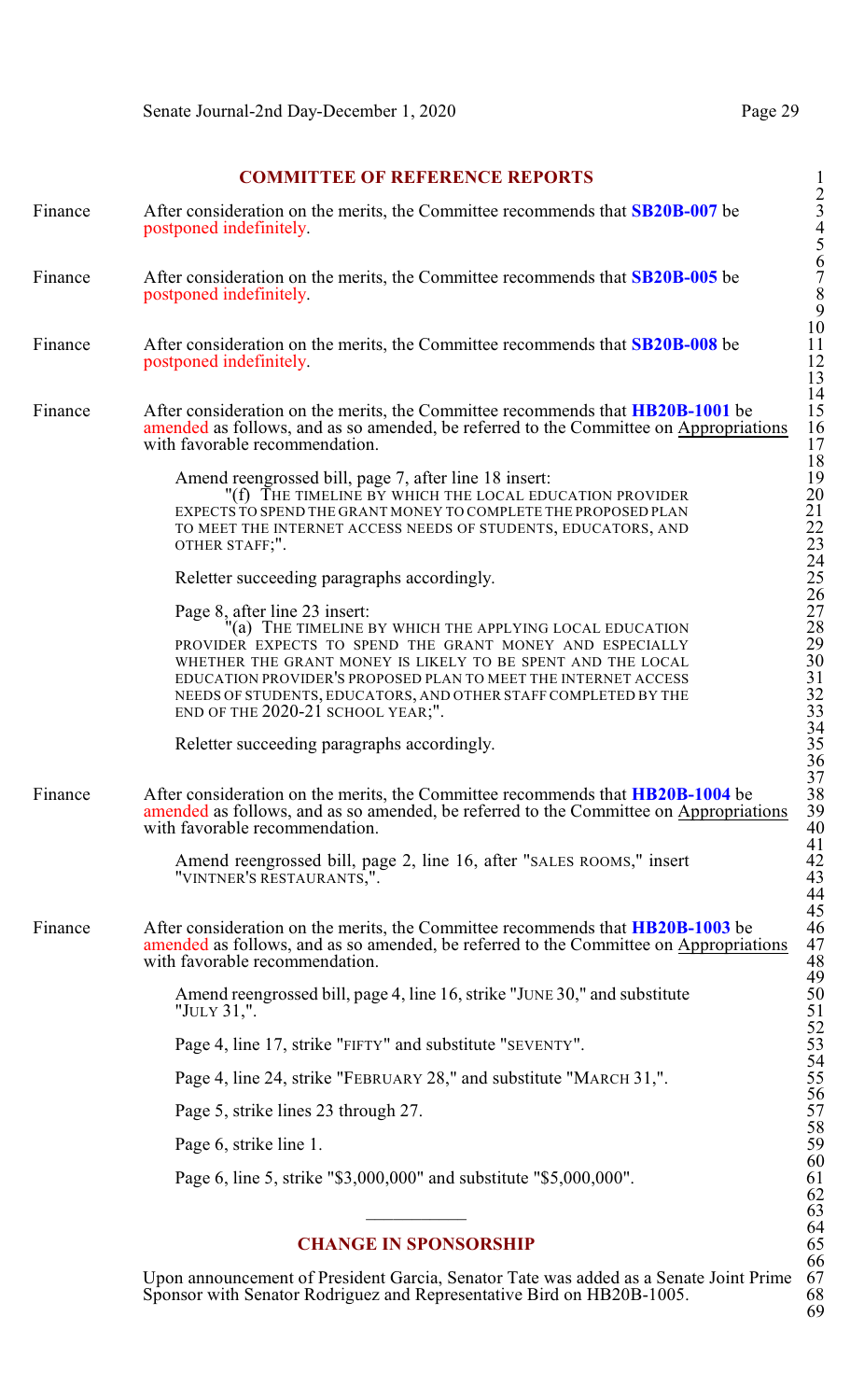|                     | Senate in recess.<br>Senate reconvened.                                                                                                                                                                                               | 3                                          |
|---------------------|---------------------------------------------------------------------------------------------------------------------------------------------------------------------------------------------------------------------------------------|--------------------------------------------|
|                     |                                                                                                                                                                                                                                       |                                            |
|                     | <b>COMMITTEE OF REFERENCE REPORTS</b>                                                                                                                                                                                                 |                                            |
| Finance             | After consideration on the merits, the Committee recommends that <b>HB20B-1005</b> be<br>referred to the Committee of the Whole with favorable recommendation.                                                                        | 4567890<br>11                              |
| Finance             | After consideration on the merits, the Committee recommends that <b>HB20B-1002</b> be<br>amended as follows, and as so amended, be referred to the Committee on Appropriations<br>with favorable recommendation.                      | 12<br>13<br>14<br>$\frac{15}{16}$          |
|                     | Amend reengrossed bill, page 9, lines 14 and 15, strike "A CHILD CARE<br>PROVIDER" and substitute "AN ELIGIBLE ENTITY".                                                                                                               | 17<br>$\frac{18}{19}$                      |
| Finance             | After consideration on the merits, the Committee recommends that HB20B-1006 be<br>referred to the Committee of the Whole with favorable recommendation and with a<br>recommendation that it be placed on the Consent Calendar.        | 20<br>21<br>22<br>23<br>24<br>25           |
|                     | Senate in recess. Senate reconvened.                                                                                                                                                                                                  | 26<br>27<br>28<br>29                       |
|                     | <b>COMMITTEE OF REFERENCE REPORTS</b>                                                                                                                                                                                                 | 30                                         |
| Finance             | After consideration on the merits, the Committee recommends that HB20B-1007 be<br>postponed indefinitely.                                                                                                                             | $31$<br>$32$<br>$33$<br>$34$<br>$35$<br>36 |
|                     | Senate in recess.<br>Senate reconvened.                                                                                                                                                                                               | 37<br>$\frac{5}{3}$ 8                      |
|                     | Call of the Senate.<br>Call raised.                                                                                                                                                                                                   | 40<br>41<br>42                             |
|                     |                                                                                                                                                                                                                                       | 43<br>44                                   |
|                     | <b>COMMITTEE OF REFERENCE REPORTS</b>                                                                                                                                                                                                 | 45<br>46                                   |
| Appro-<br>priations | After consideration on the merits, the Committee recommends that <b>HB20B-1001</b> be<br>referred to the Committee of the Whole with favorable recommendation and with a<br>recommendation that it be placed on the Consent Calendar. | 47<br>48<br>49                             |
| Appro-<br>priations | After consideration on the merits, the Committee recommends that <b>HB20B-1002</b> be<br>referred to the Committee of the Whole with favorable recommendation and with a<br>recommendation that it be placed on the Consent Calendar. | 50<br>51<br>52<br>53<br>53<br>55           |
| Appro-<br>priations | After consideration on the merits, the Committee recommends that <b>HB20B-1003</b> be<br>referred to the Committee of the Whole with favorable recommendation and with a<br>recommendation that it be placed on the Consent Calendar. | 56<br>57<br>58<br>59<br>60                 |
| Appro-<br>priations | After consideration on the merits, the Committee recommends that <b>HB20B-1004</b> be<br>referred to the Committee of the Whole with favorable recommendation and with a<br>recommendation that it be placed on the Consent Calendar. | 61<br>62<br>63<br>64<br>65                 |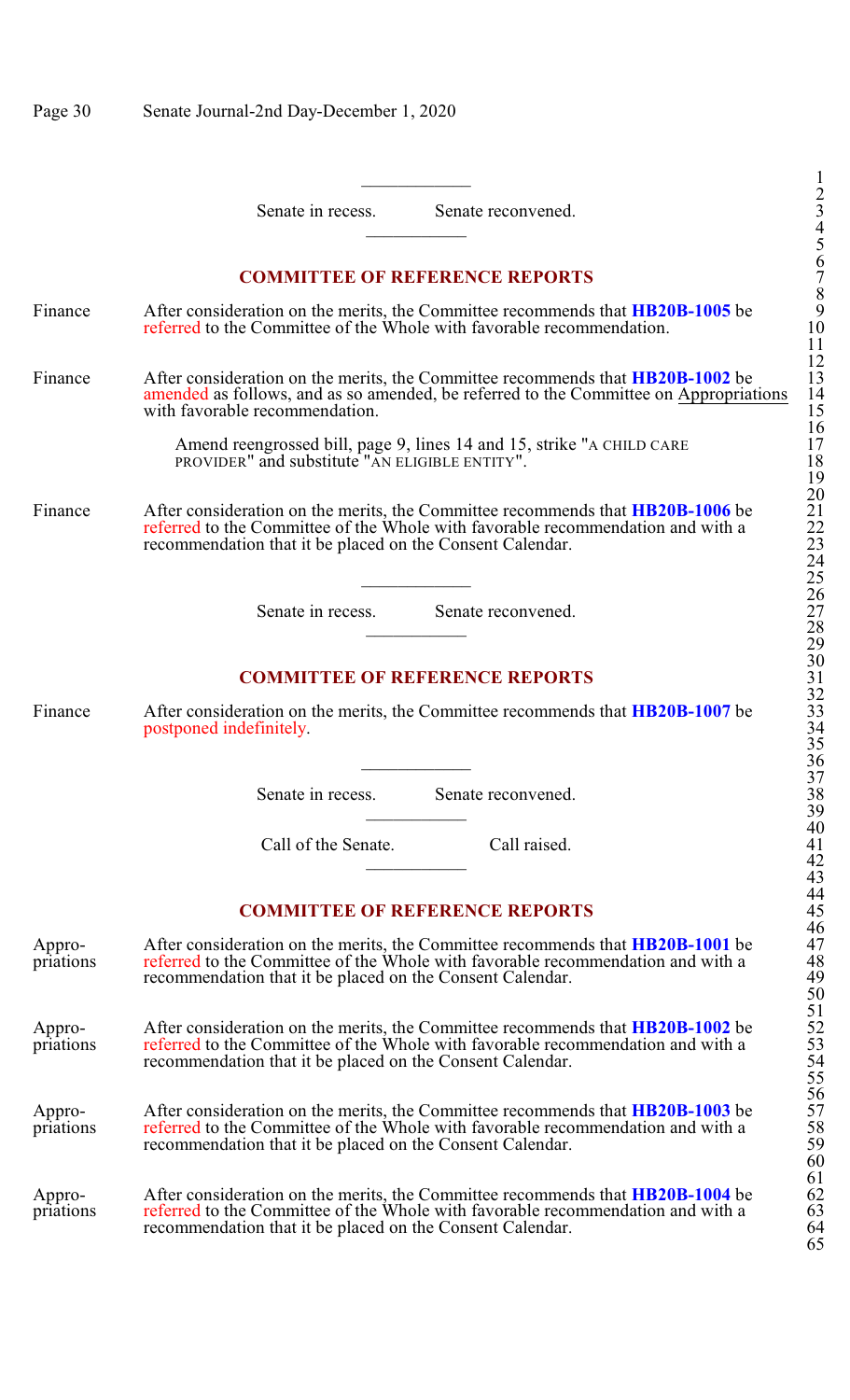On motion of Majority Leader Fenberg, and with a majority of those elected to the Senate 4 having voted in the affirmative, HB20B-1006, HB20B-1001, HB20B-1003, and HB20B- 5 1002, were made Special Orders--Consent Calendar at 4:39 p.m. 6

Committee The hour of 4:39 p.m. having arrived, Senator Moreno moved that the Senate resolve<br>of the itself into the Committee of the Whole for consideration of Special Orders--Second of the itself into the Committee of the Whole for consideration of Special Orders--Second<br>Whole Reading of Bills--Consent Calendar, and Senator Moreno was called to act as Chair Reading of Bills--Consent Calendar, and Senator Moreno was called to act as Chair.  $\overline{\phantom{a}13}$ 

## **SPECIAL ORDERS -- SECOND READING OF BILLS -- CONSENT CALENDAR**

The Committee of the Whole having risen, the Chair reported that the following bills, reading at length having been dispensed with by unanimous consent, had been considered and action taken thereon as follows:

**HB20B-1006** by Representative(s) Arndt; also Senator(s) Zenzinger--Concerning modifications to the insurance premium tax, and, in connection therewith, modifying how credits against premium tax payments may be claimed or transferred, adjusting how estimated quarterly 24 taxes are calculated, and allowing a company to claim a refund for overpayments of estimated premium tax liability.

Ordered revised and placed on the calendar for third reading and final passage.

**HB20B-1001** by Representative(s) Young and Soper; also Senator(s) Donovan and Coram, Bridges--Concerning support for expanding broadband access for preschool through twelfth grade education, and, in connection therewith, creating the connecting Colorado students grant program and making an appropriation. 34

> Amendment No. 1, Finance Committee Amendment. (Printed in Senate Journal, December 1, page 29 and placed in members' bill files.) 37

As amended, ordered revised and placed on the calendar for third reading and final passage.  $_{\text{passage.}}$  40

**HB20B-1003** by Representative(s) Cutter and Bockenfeld; also Senator(s) Story and Hisey--Concerning changes to the food pantry assistance grant program, and, in connection therewith, making 44 an appropriation.

> Amendment No. 1, Finance Committee Amendment. (Printed in Senate Journal, December 1, page 29 and placed in members' bill files.) 48

As amended, ordered revised and placed on the calendar for third reading and final passage. passage. 51

**HB20B-1002** by Representative(s) Kipp and Landgraf, McCluskie; also Senator(s) Pettersen and Sonnenberg, Priola--Concerning the creation of COVID-19 emergency relief grant programs for the child care sector, and, in connection therewith, making an appropriation.

> Amendment No. 1, Finance Committee Amendment. (Printed in Senate Journal, December 1, page 30 and placed in members' bill files.) 59

As amended, ordered revised and placed on the calendar for third reading and final 61 passage. 62  $_{\text{passage.}}$  62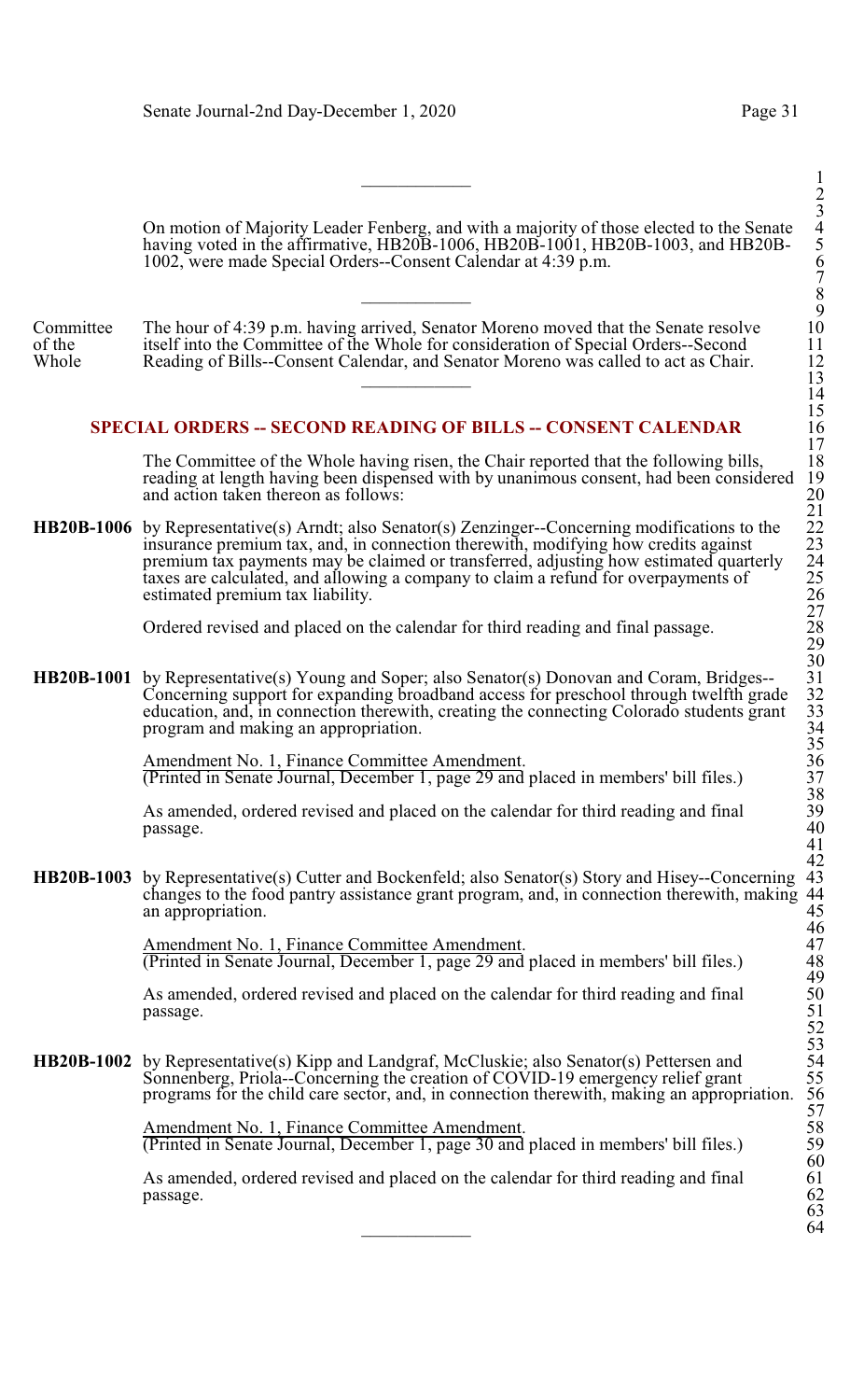#### **ADOPTION OF THE REPORT OF THE COMMITTEE OF THE WHOLE --** 1 **SPECIAL ORDERS -- CONSENT CALENDAR**

On motion of Senator Moreno, the report of the Committee of the Whole was **adopted** on 4 the following roll call vote:

| YES            | 33 |          |    | <b>EXCUSED</b> |  | <b>ABSENT</b> |  | ⇁  |
|----------------|----|----------|----|----------------|--|---------------|--|----|
| <b>Bridges</b> |    | Gardner  |    | Marble         |  | Story         |  | 8  |
| Cooke          | E  | Ginal    |    | Moreno         |  | Tate          |  | 9  |
| Coram          |    | Gonzales |    | Pettersen      |  | Todd          |  | 10 |
| Crowder        |    | Hansen   |    | Y Priola       |  | Williams A.   |  | 11 |
| Danielson      |    | Y Hill   | E. | Rankin         |  | Winter        |  | 12 |
| Donovan        |    | Hisey    |    | Rodriguez      |  | Woodward      |  | 13 |
| Fenberg        |    | Holbert  |    | Scott          |  | Zenzinger     |  | 14 |
| Fields         |    | Lee      |    | Smallwood      |  | President     |  | 15 |
| Foote          |    | Lundeen  |    | Sonnenberg     |  |               |  | 16 |

The Committee of the Whole took the following action:

Passed on second reading: HB20B-1006, HB20B-1001 as amended, HB20B-1003 as amended, HB20B-1002 as amended.

On motion of Majority Leader Fenberg, and with a majority of those elected to the Senate 25 having voted in the affirmative,  $HB20\overline{B}$ -1004 and  $HB20\overline{B}$ -1005, were made Special Orders at  $4:45$  p.m. \_\_\_\_\_\_\_\_\_\_\_\_ 28

Committee The hour of 4:45 p.m. having arrived, Senator Moreno moved that the Senate resolve<br>of the itself into the Committee of the Whole for consideration of Special Orders--Second of the itself into the Committee of the Whole for consideration of Special Orders--Second Whole Reading of Bills, and Senator Moreno was called to act as Chair. Reading of Bills, and Senator Moreno was called to act as Chair.

# **SPECIAL ORDERS -- SECOND READING OF BILLS**

The Committee of the Whole having risen, the Chair reported that the following bills, 37<br>reading at length having been dispensed with by unanimous consent, had been considered 38 reading at length having been dispensed with by unanimous consent, had been considered 38 and action taken thereon as follows: and action taken thereon as follows:

**HB20B-1004** by Representative(s) Valdez A. and Van Winkle, Herod; also Senator(s) Bridges and Tate, 41 Winter--Concerning a temporary deduction from state net taxable sales for certain retailers 42 in the state in order to allow such retailers to retain the resulting sales tax collected as 43 in the state in order to allow such retailers to retain the resulting sales tax collected as 43<br>assistance for lost revenue as a result of the economic disruptions due to the presence of 44 assistance for lost revenue as a result of the economic disruptions due to the presence of coronavirus disease 2019 (COVID-19) in Colorado.

> Amendment No. 1, Finance Committee Amendment. (Printed in Senate Journal, December 1, page 29 and placed in members' bill files.) 48

Amendment No.  $2(L.006)$ , by Senator Bridges.

Amend reengrossed bill, page 2, after line 1 insert:

"**SECTION 1.** Legislative declaration. (1) The general assembly hereby finds and declares that:

(a) Due to the coronavirus disease  $2019$  (COVID-19) pandemic and the ongoing public health emergency that Colorado has been battling 57 since March  $2020$ , many retailers in the state, particularly those that are subject to mandatory capacity restrictions, have suffered severe revenue declines: declines; 60

(b) Many retailers have been forced to choose between closing 61 (b) Many retailers have been forced to choose between closing<br>their doors and laying off employees; <br>(c) Not all retailers were able to make such a choice for 63

(c) Not all retailers were able to make such a choice for 63<br>lives and were instead forced to close, further straining the state's 64<br>loyment insurance program, resulting in significant impacts to the 65 themselves and were instead forced to close, further straining the state's unemployment insurance program, resulting in significant impacts to the 65<br>state's budget; 66 state's budget;<br>
(d) As retailers continue to close due to economic strain, local 67

(d) As retailers continue to close due to economic strain, local 67<br>unities and governments are doing their best to deal with the fallout 68 communities and governments are doing their best to deal with the fallout 68<br>of lost iobs and revenue: and 69 of lost jobs and revenue; and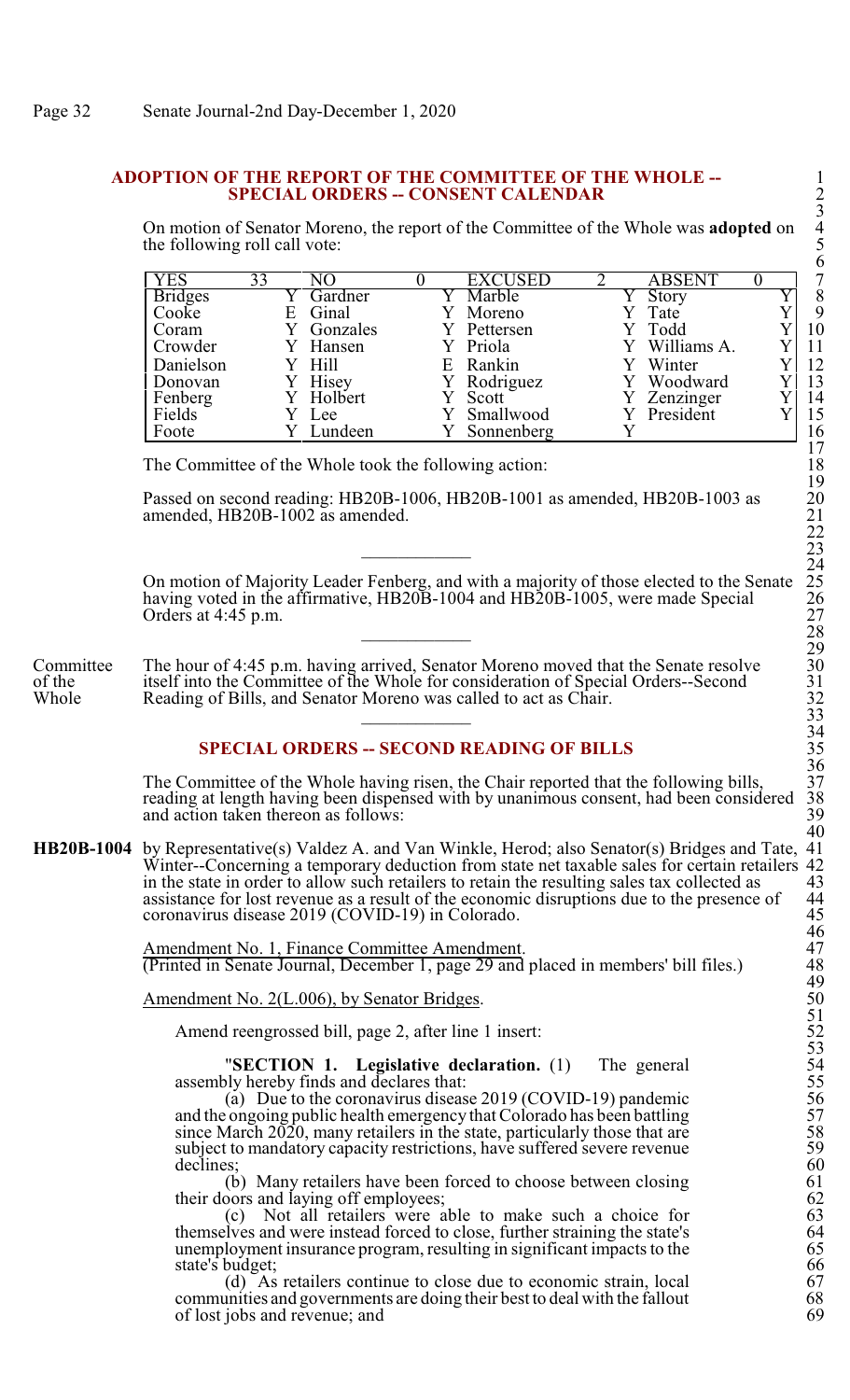(e) By providing relief to certain retailers, local businesses can 1 continue to provide valuable services to their community and continue 2 to employ Coloradans who would otherwise lose their jobs.

 $(2)$  The general assembly further finds and declares that the alcoholic beverages drinking places industry, the restaurant and other eating places industry, and the mobile food services industry are severely 6 impacted by the COVID-19 pandemic due to mandatory capacity 7 restrictions and by public health orders that required or recommended 8 potential patrons to stay home. These specific industries are in particular 9 need of relief in order to stabilize the economy throughout the state and to better position Colorado's economy to recover from the COVID-19 pandemic.".

Renumber succeeding sections accordingly.

As amended, ordered revised and placed on the calendar for third reading and final passage. passage. 18

**HB20B-1005** by Representative(s) Bird; also Senator(s) Rodriguez and Tate--Concerning authorization for local governments to enact restrictions relating to fees charged by a third-party food delivery service to a retail food establishment.

Amendment No. 1(L.016), by Senator Tate.

Amend reengrossed bill, page 4, after line 20 insert:

"(4) AS USED IN THIS SECTION, A "DECLARED PUBLIC HEALTH DISASTER EMERGENCY" MEANS THE DECLARED PUBLIC HEALTH DISASTER EMERGENCY TO ADDRESS THE COVID-19 PANDEMIC OF 2020, AS DECLARED BY THE GOVERNOR BY EXECUTIVE ORDER.".

Page 6, after line 16 insert:

"(4) AS USED IN THIS SECTION, A "DECLARED PUBLIC HEALTH DISASTER EMERGENCY"MEANS THE DECLARED PUBLIC HEALTH DISASTER 37 EMERGENCY TO ADDRESS THE COVID-19 PANDEMIC OF 2020, AS DECLARED BY THE GOVERNOR BY EXECUTIVE ORDER.".

As amended, ordered revised and placed on the calendar for third reading and final passage. passage. 43

#### **ADOPTION OF THE REPORT OF THE COMMITTEE OF THE WHOLE --** 47 **SPECIAL ORDERS**

On motion of Senator Moreno, the report of the Committee of the Whole was **adopted** on the following roll call vote:

| <b>YES</b>     | 33 |          |    | <b>EXCUSED</b> | ABSENT      | 53 |
|----------------|----|----------|----|----------------|-------------|----|
| <b>Bridges</b> |    | Gardner  |    | Marble         | Story       | 54 |
| Cooke          | E  | Ginal    |    | Moreno         | Tate        | 55 |
| Coram          |    | Gonzales |    | Pettersen      | Todd        | 56 |
| Crowder        |    | Hansen   |    | Priola         | Williams A. | 57 |
| Danielson      |    | Hill     | E. | Rankin         | Winter      | 58 |
| Donovan        |    | Hisey    |    | Rodriguez      | Woodward    | 59 |
| Fenberg        |    | Holbert  |    | Scott          | Zenzinger   | 60 |
| Fields         |    | Lee      |    | Smallwood      | President   | 61 |
| Foote          |    | Lundeen  |    | Sonnenberg     |             | 62 |

The Committee of the Whole took the following action: 64

Passed on second reading: HB20B-1004 as amended, HB20B-1005 as amended.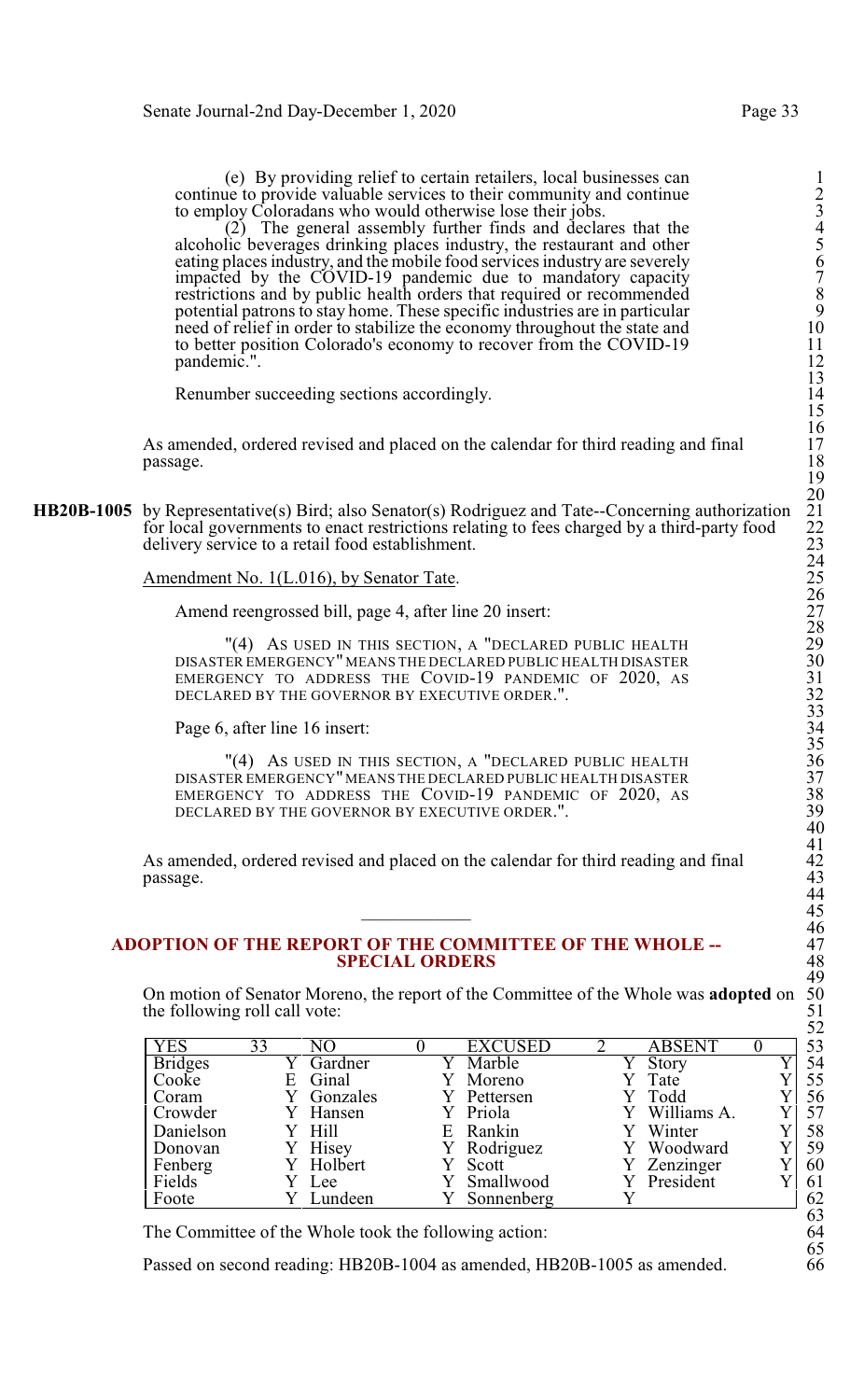On motion of Majority Leader Fenberg, the Senate adjourned until 9:00 a.m., Wednesday, 3 December 2, 2020.  $\frac{4}{3}$ 

Approved:

Leroy M. Garcia 10 President of the Senate 11

Attest: 14

Cindi L. Markwell 18 Secretary of the Senate 19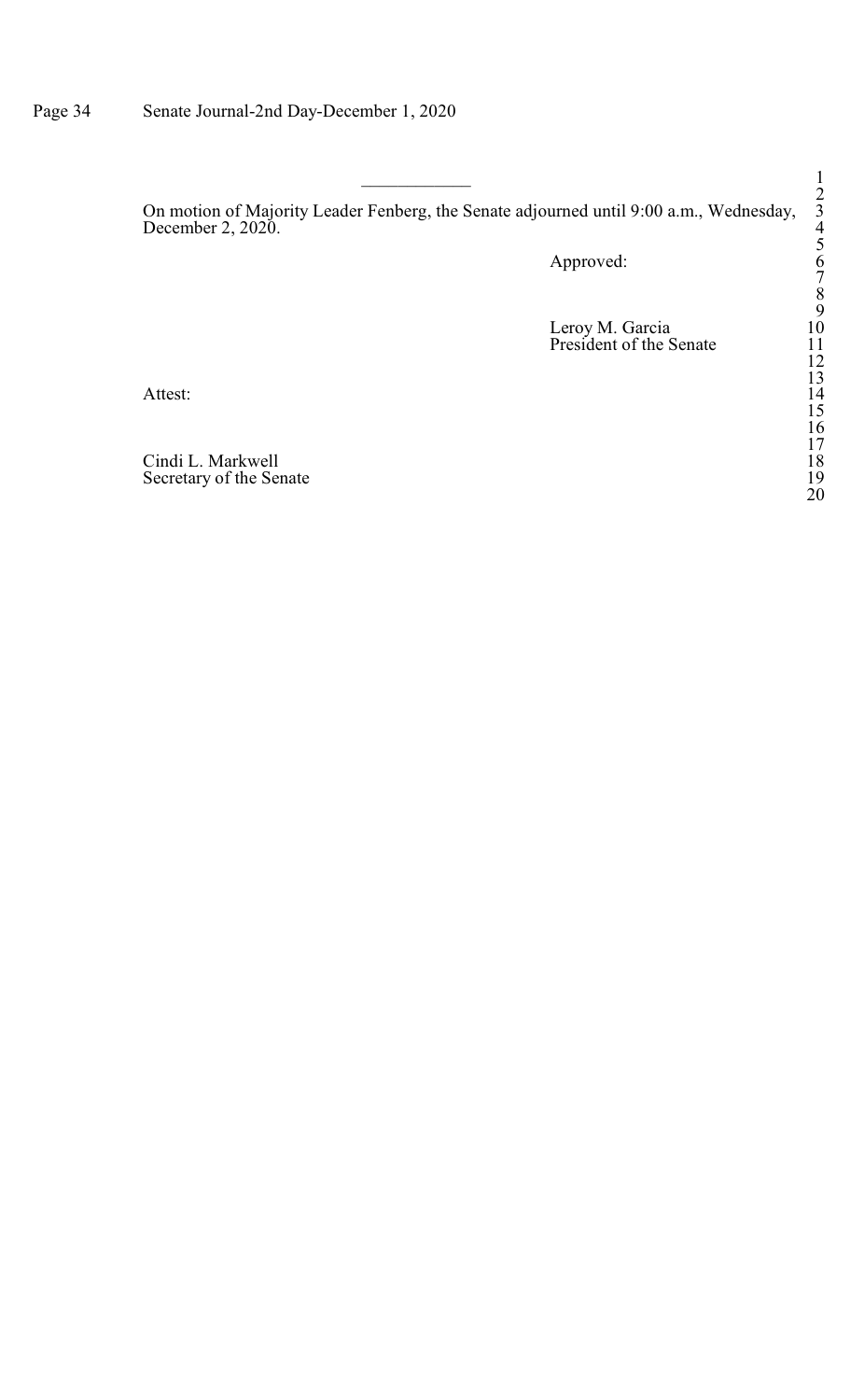#### **SENATE JOURNAL** Seventy-second General Assembly 2 **STATÉ OF COLORADO** First Extraordinary Session 4

| 3rd Legislative Day                                                        | 8                                                                                                                                                                                                   |
|----------------------------------------------------------------------------|-----------------------------------------------------------------------------------------------------------------------------------------------------------------------------------------------------|
| By Senator Fields.                                                         | 9<br>10<br>11                                                                                                                                                                                       |
| By the President at 9:00 a.m.                                              | 12<br>13<br>14                                                                                                                                                                                      |
| Present-33<br>Excused--2, Hill, Marble.<br>Present later--2, Hill, Marble. | 15<br>16<br>17<br>18                                                                                                                                                                                |
| The President announced a quorum present.                                  | 19<br>20                                                                                                                                                                                            |
| By Majority Leader Fenberg.                                                | 21<br>22                                                                                                                                                                                            |
|                                                                            | 23<br>24<br>25<br>26<br>27                                                                                                                                                                          |
|                                                                            | Wednesday, December 2, 2020<br>On motion of Senator Holbert, reading of the Journal of Tuesday, December 1, 2020, was<br>dispensed with and the Journal was approved as corrected by the Secretary. |

## **SENATE SERVICES REPORT**

**Correctly Reengrossed: SB20B-001, 002, 003, and 004. Correctly Revised:** HB20B-1001, 1002, 1003, 1004, 1005, and 1006.

#### **THIRD READING OF BILLS -- FINAL PASSAGE --CONSENT CALENDAR**

On third reading, the titles of the following bills were publicly read, the reading at length 39 having been dispensed with by unanimous consent:

**HB20B-1006** by Representative(s) Arndt; also Senator(s) Zenzinger--Concerning modifications to the insurance premium tax, and, in connection therewith, modifying how credits against 43 premium tax payments may be claimed or transferred, adjusting how estimated quarterly 44 taxes are calculated, and allowing a company to claim a refund for overpayments of estimated premium tax liability.

The question being "Shall the bill pass?", the roll call was taken with the following result:

| <b>YES</b>        | 34 | NO        | EXCUSED    |    | <b>ABSENT</b> | 50 |
|-------------------|----|-----------|------------|----|---------------|----|
| <b>Bridges</b>    |    | Gardner   | Marble     | E. | Story         | 51 |
| Cooke             |    | Ginal     | Moreno     |    | Tate          | 52 |
| Coram             |    | Gonzales  | Pettersen  |    | Todd          | 53 |
| Crowder           |    | Hansen    | Y Priola   |    | Y Williams A. | 54 |
| Danielson         |    | Y Hill    | Rankin     |    | Winter        | 55 |
| Donovan           |    | Hisey     | Rodriguez  |    | Woodward      | 56 |
|                   |    | Y Holbert | Scott      |    | Zenzinger     | 57 |
| Fenberg<br>Fields |    | Lee       | Smallwood  |    | President     | 58 |
| Foote             |    | Lundeen   | Sonnenberg |    |               | 59 |

A majority of all members elected to the Senate having voted in the affirmative, the bill 61 was **passed**.

Co-sponsor(s) added: Bridges, Danielson, Donovan, Fenberg, Fields, Garcia, Ginal, 64 Gonzales, Hansen, Lee, Pettersen, Priola, Rankin, Story, Tate, Todd, Williams A., and 65<br>Winter. 66 Winter. 66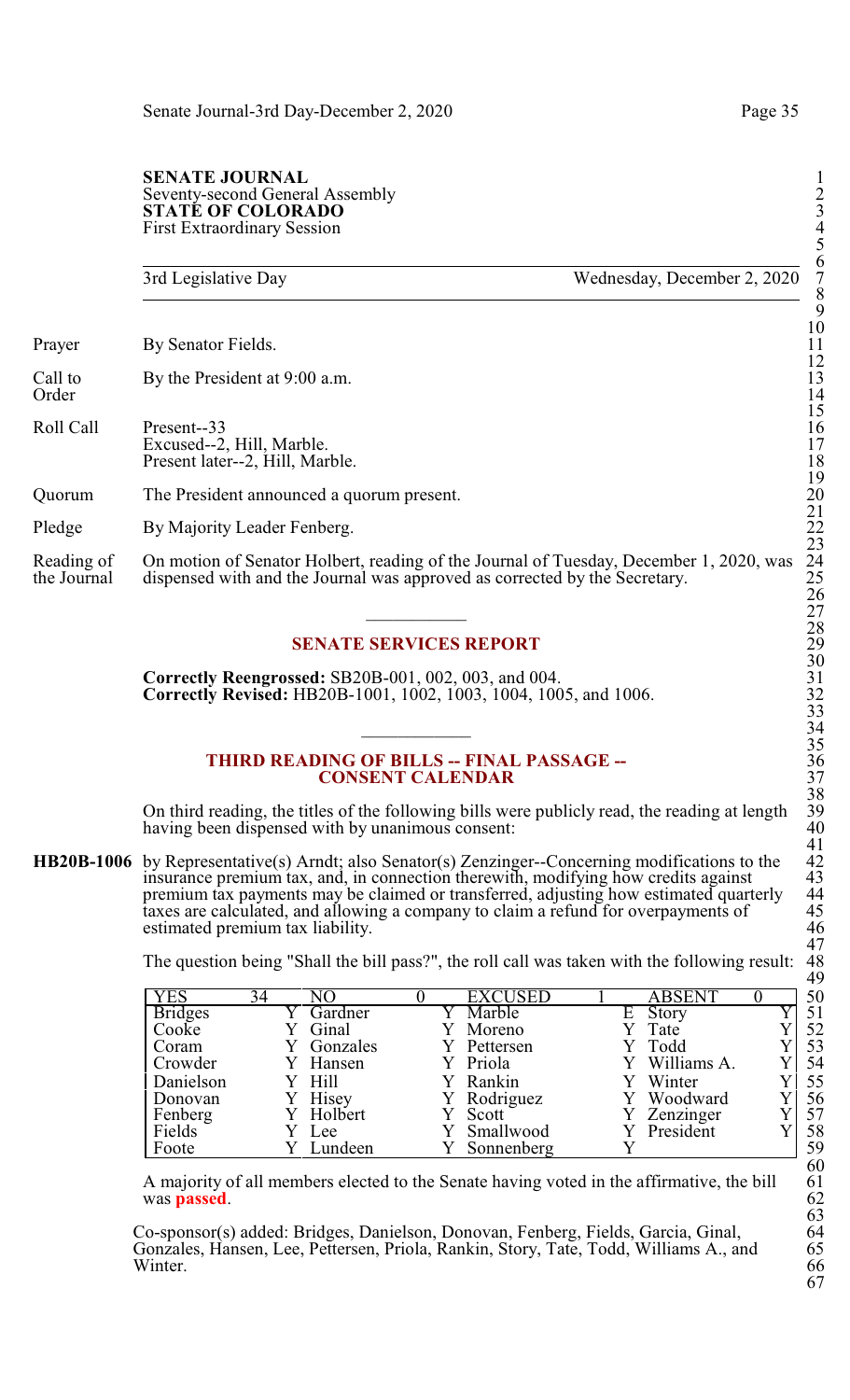**HB20B-1001** by Representative(s) Young and Soper; also Senator(s) Donovan and Coram, Bridges--Concerning support for expanding broadband access for preschool through twelfth grade 2 education, and, in connection therewith, creating the connecting Colorado students grant program and making an appropriation. 4

The question being "Shall the bill pass?", the roll call was taken with the following result: 6

| <b>YES</b>     | 34 |          |  | <b>EXCUSED</b> |   | <b>ABSENT</b> |  | 8  |
|----------------|----|----------|--|----------------|---|---------------|--|----|
| <b>Bridges</b> |    | Gardner  |  | Marble         | Ε | Story         |  | 9  |
| Cooke          |    | Ginal    |  | Moreno         |   | Tate          |  | 10 |
| Coram          |    | Gonzales |  | Pettersen      |   | Todd          |  | 11 |
| Crowder        |    | Hansen   |  | Y Priola       |   | Williams A.   |  | 12 |
| Danielson      |    | Hill     |  | Rankin         |   | Winter        |  | 13 |
| Donovan        |    | Hisey    |  | Rodriguez      |   | Woodward      |  | 14 |
| Fenberg        |    | Holbert  |  | Scott          |   | Zenzinger     |  | 15 |
| Fields         |    | Lee      |  | Smallwood      |   | President     |  | 16 |
| Foote          |    | Lundeen  |  | Sonnenberg     |   |               |  | 17 |

A majority of all members elected to the Senate having voted in the affirmative, the bill 19 was **passed**.

Co-sponsor(s) added: Cooke, Crowder, Danielson, Fenberg, Fields, Foote, Garcia, Gardner, 22 Ginal, Gonzales, Hansen, Hisey, Holbert, Lee, Lundeen, Moreno, Pettersen, Priola, Rankin, 23 Rodriguez, Scott, Smallwood, Sonnenberg, Story, Tate, Todd, Williams A., Winter, 24 Woodward, and Zenzinger.

**HB20B-1003** by Representative(s) Cutter and Bockenfeld; also Senator(s) Story and Hisey--Concerning changes to the food pantry assistance grant program, and, in connection therewith, making an appropriation.

The question being "Shall the bill pass?", the roll call was taken with the following result:

|                |    |          |                |   |               | ے ت |
|----------------|----|----------|----------------|---|---------------|-----|
| <b>YES</b>     | 34 | NΩ       | <b>EXCUSED</b> |   | <b>ABSENT</b> | 33  |
| <b>Bridges</b> |    | Gardner  | Marble         | E | Story         | 34  |
| Cooke          |    | Ginal    | Moreno         |   | Tate          | 35  |
| Coram          |    | Gonzales | Pettersen      |   | Todd          | 36  |
| <b>Crowder</b> |    | Hansen   | Priola         |   | Williams A.   | 37  |
| Danielson      |    | Y Hill   | Rankin         |   | Winter        | 38  |
| Donovan        |    | Hisey    | Y Rodriguez    |   | Woodward      | 39  |
| Fenberg        |    | Holbert  | Scott          |   | Zenzinger     | 40  |
| Fields         |    | Lee      | Smallwood      |   | President     | 41  |
| Foote          |    | Lundeen  | Sonnenberg     |   |               | 42  |

A majority of all members elected to the Senate having voted in the affirmative, the bill 44<br>was **passed**. 45 was **passed**. 45

Co-sponsor(s) added: Bridges, Cooke, Danielson, Donovan, Fenberg, Fields, Foote, Garcia, 47 Gardner, Ginal, Gonzales, Hansen, Holbert, Lee, Lundeen, Moreno, Pettersen, Priola, 48 Rankin, Rodriguez, Scott, Smallwood, Sonnenberg, Tate, Todd, Williams A., Winter, 49 Woodward, and Zenzinger.

**HB20B-1002** by Representative(s) Kipp and Landgraf, McCluskie; also Senator(s) Pettersen and Sonnenberg, Priola--Concerning the creation of COVID-19 emergency relief grant programs for the child care sector, and, in connection therewith, making an appropriation.

The question being "Shall the bill pass?", the roll call was taken with the following result:

| <b>YES</b>     | 34 | NΟ       | <b>EXCUSED</b> |   | <b>ABSENT</b> |  |
|----------------|----|----------|----------------|---|---------------|--|
| <b>Bridges</b> |    | Gardner  | Marble         | Е | Story         |  |
| Cooke          |    | Ginal    | Moreno         |   | Tate          |  |
| Coram          |    | Gonzales | Pettersen      |   | Todd          |  |
| Crowder        |    | Hansen   | Y Priola       |   | Williams A.   |  |
| Danielson      |    | Hill     | Rankin         |   | Winter        |  |
| Donovan        |    | Hisey    | Rodriguez      |   | Woodward      |  |
| Fenberg        |    | Holbert  | Scott          |   | Zenzinger     |  |
| Fields         |    | Lee      | Smallwood      |   | President     |  |
| Foote          |    | Lundeen  | Sonnenberg     |   |               |  |

A majority of all members elected to the Senate having voted in the affirmative, the bill 69 was **passed**. 70 was **passed**.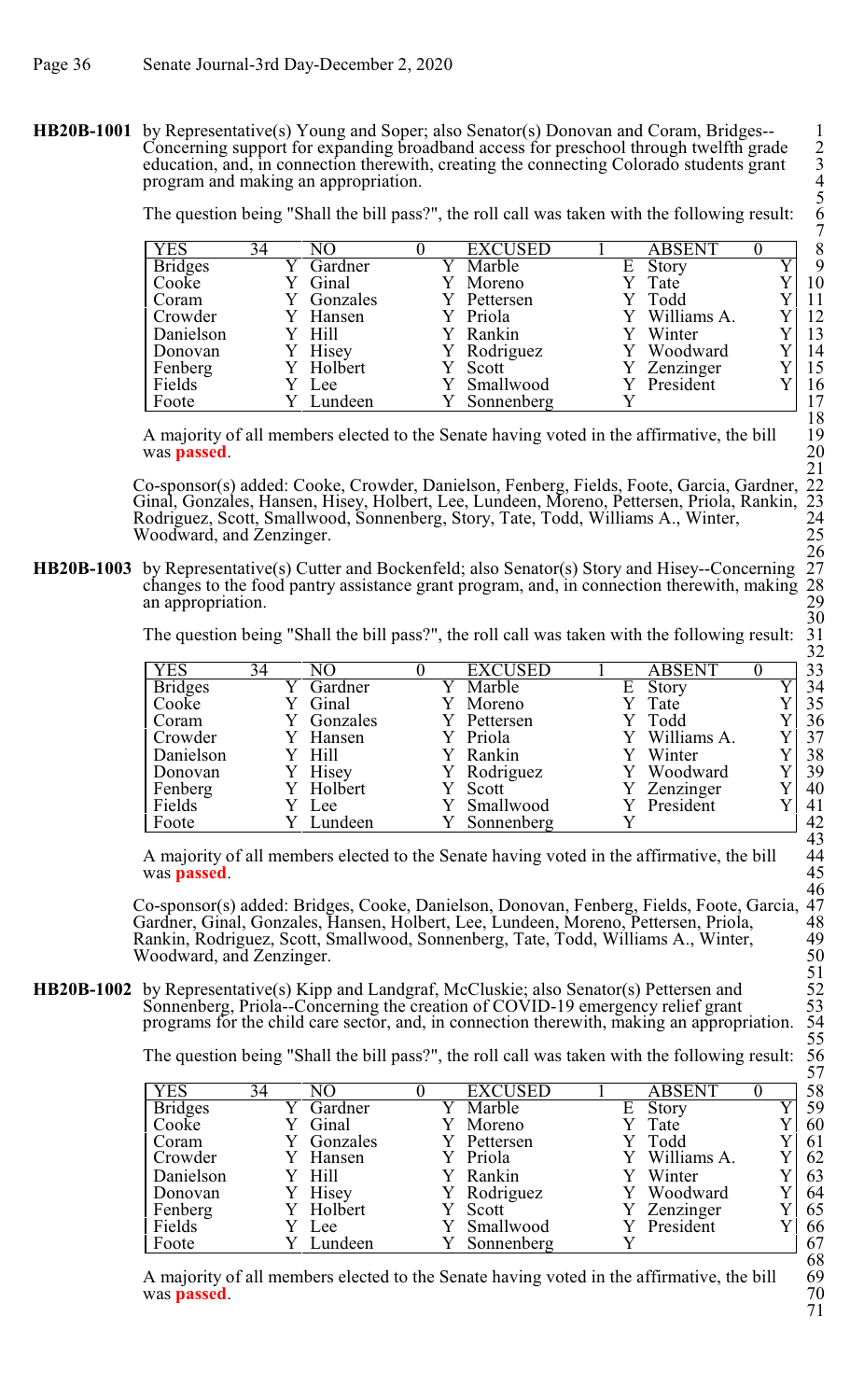Co-sponsor(s) added: Bridges, Cooke, Crowder, Danielson, Donovan, Fenberg, Fields, 1 Foote, Garcia, Gardner, Ginal, Gonzales, Hansen, Hisey, Holbert, Lee, Moreno, Rankin, 2 Scott, Smallwood, Story, Tate, Todd, Williams A., Winter, and Zenzinger.

# **THIRD READING OF BILLS -- FINAL PASSAGE**

On third reading, the titles of the following bills were publicly read, the reading at length 10 having been dispensed with by unanimous consent: having been dispensed with by unanimous consent:

**HB20B-1004** by Representative(s) Valdez A. and Van Winkle, Herod; also Senator(s) Bridges and Tate, 14 Winter--Concerning a temporary deduction from state net taxable sales for certain retailers 15 in the state in order to allow such retailers to retain the resulting sales tax collected as 16 assistance for lost revenue as a result of the economic disruptions due to the presence of 17  $coronavirus disease 2019 (COVID-19) in Colorado.$  18

The question being "Shall the bill pass?", the roll call was taken with the following result:

|                |    |                |                |               | - - |
|----------------|----|----------------|----------------|---------------|-----|
| <b>YES</b>     | 35 | N <sub>O</sub> | <b>EXCUSED</b> | <b>ABSENT</b> | 22  |
| <b>Bridges</b> |    | Gardner        | Marble         | Story         | 23  |
| Cooke          |    | Ginal          | Moreno         | Tate          | 24  |
| Coram          |    | Gonzales       | Pettersen      | Todd          | 25  |
| Crowder        |    | Y Hansen       | Priola         | Williams A.   | 26  |
| Danielson      |    | Y Hill         | Rankin         | Winter        | 27  |
| Donovan        |    | Hisey          | Y Rodriguez    | Woodward      | 28  |
| Fenberg        |    | Holbert        | Scott          | Zenzinger     | 29  |
| Fields         |    | Lee            | Smallwood      | President     | 30  |
| Foote          |    | Lundeen        | Sonnenberg     |               | 31  |

A majority of all members elected to the Senate having voted in the affirmative, the bill was **passed**.

Co-sponsor(s) added: Cooke, Coram, Crowder, Danielson, Donovan, Fenberg, Fields, 36 Foote, Garcia, Gardner, Ginal, Gonzales, Hansen, Hill, Hisey, Holbert, Lee, Lundeen, 37 Marble, Moreno, Pettersen, Priola, Rankin, Rodriguez, Scott, Smallwood, Sonnenberg, 38 Story, Todd, Williams A., Woodward, and Zenzinger.

**HB20B-1005** by Representative(s) Bird; also Senator(s) Rodriguez and Tate--Concerning authorization for local governments to enact restrictions relating to fees charged by a third-party food 43<br>delivery service to a retail food establishment. 44 delivery service to a retail food establishment.

The question being "Shall the bill pass?", the roll call was taken with the following result:

| <b>YES</b>     | 23 | NО       | $\overline{2}$ | <b>EXCUSED</b> |   | <b>ABSENT</b> |   |
|----------------|----|----------|----------------|----------------|---|---------------|---|
| <b>Bridges</b> |    | Gardner  | N              | Marble         |   | Story         |   |
| Cooke          |    | Ginal    |                | Moreno         |   | Tate          |   |
| Coram          |    | Gonzales |                | Pettersen      |   | Y Todd        |   |
| Crowder        |    | Hansen   |                | Priola         |   | Williams A.   |   |
| Danielson      |    | Hill     |                | Rankin         |   | Winter        |   |
| Donovan        |    | Hisey    |                | N Rodriguez    |   | Woodward      | N |
| Fenberg        |    | Holbert  |                | Scott          | N | Zenzinger     |   |
| Fields         |    | Lee      |                | Smallwood      |   | President     |   |
| Foote          |    | Lundeen  |                | Sonnenberg     |   |               |   |

A majority of all members elected to the Senate having voted in the affirmative, the bill was **passed**.

Co-sponsor(s) added: Bridges, Danielson, Fenberg, Fields, Foote, Garcia, Ginal, Gonzales, 62 Holbert, Lee, Moreno, Pettersen, Story, Todd, Williams A., Winter, and Zenzinger.

Senate in recess. Senate reconvened.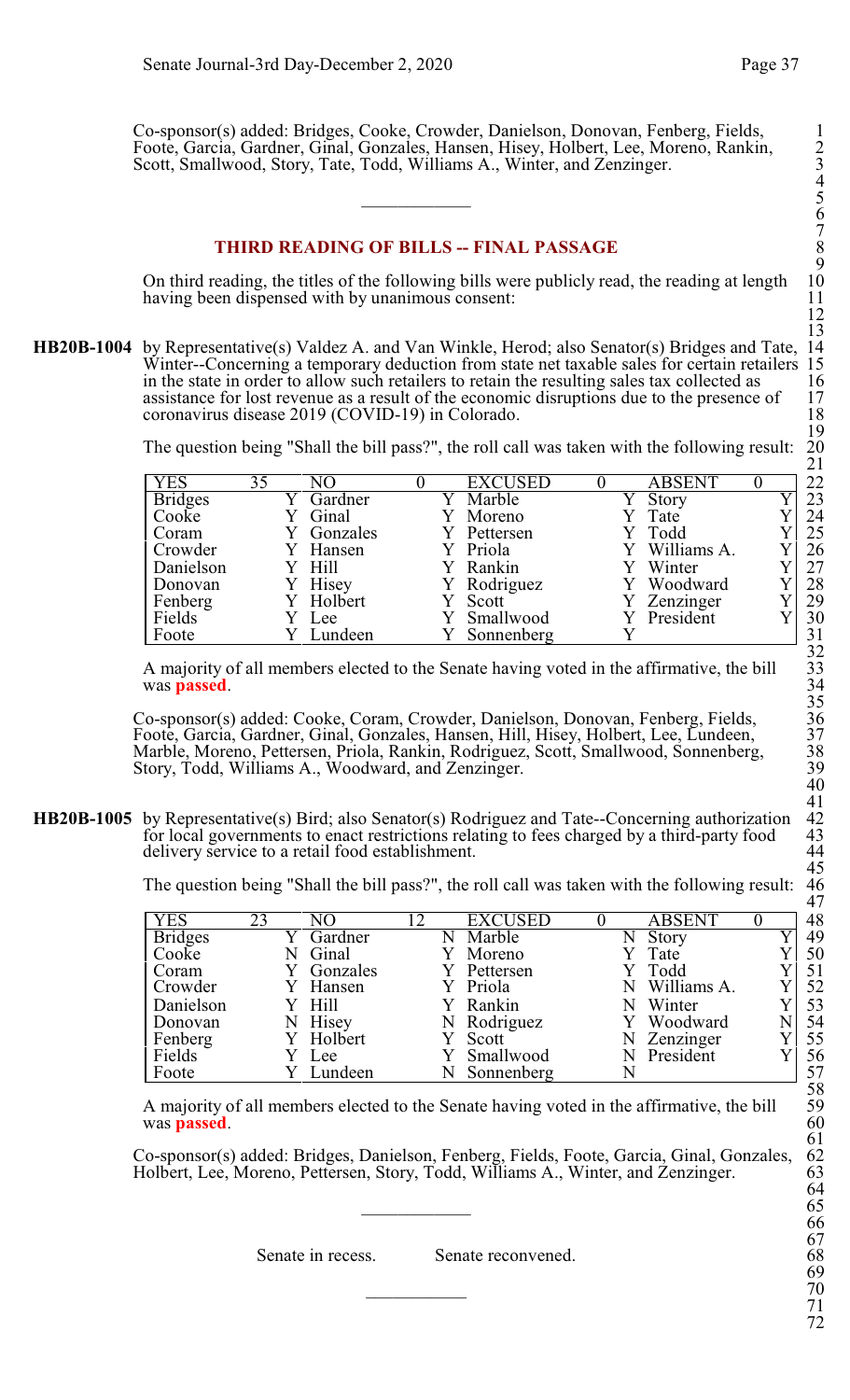Call of the Senate. Call raised.

# **MESSAGE FROM THE HOUSE**

December 2, 2020

Mr. President:

The House has passed on Third Reading and returns herewith SB20B-004.

The House has passed on Third Reading and transmitted to the Revisor of Statutes; 15 SB20B-001 and 003 amended as printed in House Journal, December 1, 2020, and 16 amended on Third Reading as printed in House Journal, December 2, 2020.

The House has passed on Third Reading and transmitted to the Revisor of Statutes; 19 SB20B-002 amended as printed in House Journal, December 1, 2020.

The House has adopted and transmits herewith HJR20B-1001, as printed in House Journal, December 2, 2020.

# **MESSAGE FROM THE REVISOR**

We herewith transmit:

Without comment, as amended, SB20B-001, 002, and 003.

# **CONSIDERATION OF HOUSE AMENDMENTS TO SENATE BILLS**

**SB20B-001** by Senator(s) Winter and Priola, Bridges; also Representative(s) Herod and Sandridge--Concerning support for entities impacted by severe capacity restrictions due to the COVID-19 pandemic, and, in connection therewith, making an appropriation.

> Senator Priola moved that the Senate concur in House amendments to **SB20B-001**, as 41 printed in House journal, December 1, pages 33-34, 35, and 36-37, and December 2, page 42 printed in House journal, December 1, pages 33-34, 35, and 36-37, and December 2, page 42 47. The motion was **adopted** by the following roll call vote: 43

| <b>YES</b>     | 25 | NΟ       | <b>EXCUSED</b> |   | <b>ABSENT</b> | 45 |
|----------------|----|----------|----------------|---|---------------|----|
| <b>Bridges</b> |    | Gardner  | Marble         | Е | Story         | 46 |
| Cooke          |    | Ginal    | Moreno         |   | Tate          | 47 |
| Coram          |    | Gonzales | Pettersen      |   | Todd          | 48 |
| Crowder        |    | E Hansen | Y Priola       |   | Williams A.   | 49 |
| Danielson      |    | Y Hill   | N Rankin       |   | Winter        | 50 |
| Donovan        |    | Hisey    | Y Rodriguez    |   | Woodward      | 51 |
| Fenberg        |    | Holbert  | Scott          |   | Zenzinger     | 52 |
| Fields         |    | Lee      | Smallwood      |   | President     | 53 |
| Foote          |    | Lundeen  | Sonnenberg     |   |               | 54 |

The question being "Shall the bill, as amended, pass?", the roll call was taken with the following result:

| <b>YES</b>     | 30 | NО       | <b>EXCUSED</b> | <b>ABSENT</b> | 59 |
|----------------|----|----------|----------------|---------------|----|
| <b>Bridges</b> |    | Gardner  | Marble         | Story<br>N    | 60 |
| Cooke          |    | Ginal    | Moreno         | Tate          | 61 |
| Coram          |    | Gonzales | Pettersen      | Y Todd        | 62 |
| Crowder        | E  | Hansen   | Y Priola       | Williams A.   | 63 |
| Danielson      |    | Hill     | Rankin         | Winter        | 64 |
| Donovan        |    | Hisey    | Rodriguez      | Woodward      | 65 |
| Fenberg        |    | Holbert  | Scott          | Zenzinger     | 66 |
| Fields         |    | Lee      | Smallwood      | President     | 67 |
| Foote          |    | Lundeen  | Sonnenberg     |               | 68 |

A majority of all members elected to the Senate having voted in the affirmative, the bill,  $\frac{70}{71}$  as amended, was **repassed**. as amended, was **repassed**.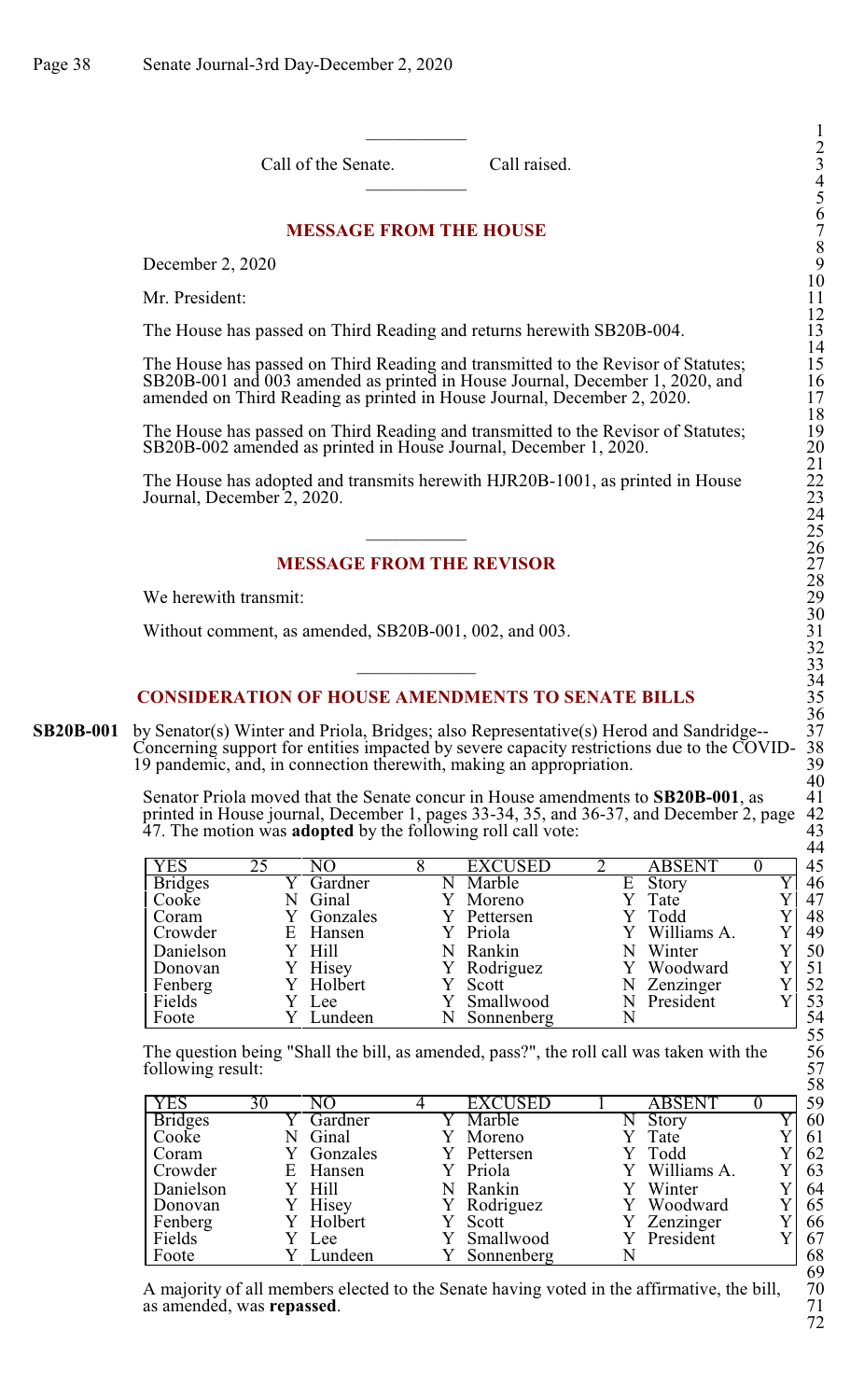**SB20B-002** by Senator(s) Gonzales and Holbert, Ginal, Moreno, Rodriguez; also Representative(s) 1 Exum and Tipper, Bird, Gonzales-Gutierrez, Hooton, Jackson, Jaquez Lewis, Michaelson 2 Jenet, Mullica, Weissman, Woodrow--Concerning temporary assistance for individuals 3 who are facing a financial hardship due to the COVID-19 pandemic, and, in connection 4 therewith, creating the emergency direct assistance grant program; and transferring money 5 to the emergency direct assistance grant program fund, and to the housing development 6 grant fund, and to the eviction legal defense fund for this assistance; and making an 7 appropriation.

> Senator Gonzales moved that the Senate concur in House amendments to **SB20B-002**, as printed in House journal, December 1, pages 34-35, 36, and 38. The motion was **adopted** by the following roll call vote:

| <b>YES</b>     | 34 | NΟ              | <b>EXCUSED</b> |  | <b>ABSENT</b> |  | 14 |
|----------------|----|-----------------|----------------|--|---------------|--|----|
| <b>Bridges</b> |    | Gardner         | Marble         |  | Story         |  | 15 |
| Cooke          |    | Ginal           | Moreno         |  | Tate          |  | 16 |
| Coram          |    | Gonzales        | Pettersen      |  | Todd          |  | 17 |
| Crowder        |    | E Hansen        | Y Priola       |  | Y Williams A. |  | 18 |
| Danielson      |    | Y Hill          | Rankin         |  | Winter        |  | 19 |
| Donovan        |    | Hisey           | Rodriguez      |  | Woodward      |  | 20 |
| Fenberg        |    | Y Holbert       | Scott          |  | Zenzinger     |  | 21 |
| Fields         |    | Lee             | Smallwood      |  | President     |  | 22 |
| Foote          |    | <i>i</i> undeen | Sonnenberg     |  |               |  | 23 |

The question being "Shall the bill, as amended, pass?", the roll call was taken with the following result:

| <b>YES</b>     | 34 | NО       | <b>EXCUSED</b> | ABSENT      |    |
|----------------|----|----------|----------------|-------------|----|
| <b>Bridges</b> |    | Gardner  | Marble         | Story       | 29 |
| Cooke          |    | Ginal    | Moreno         | Tate        | 30 |
| Coram          |    | Gonzales | Pettersen      | Y Todd      | 31 |
| Crowder        | Ε  | Hansen   | Y Priola       | Williams A. | 32 |
| Danielson      |    | Hill     | Y Rankin       | Winter      | 33 |
| Donovan        |    | Hisey    | Y Rodriguez    | Woodward    | 34 |
| Fenberg        |    | Holbert  | Scott          | Zenzinger   | 35 |
| Fields         |    | Lee      | Smallwood      | President   | 36 |
| Foote          |    | Lundeen  | Sonnenberg     |             | 37 |

A majority of all members elected to the Senate having voted in the affirmative, the bill, as amended, was **repassed**.

**SB20B-003** by Senator(s) Fields and Crowder; also Representative(s) Duran and Landgraf--Concerning 43<br>assistance for individuals who are unable to pay their energy utility bills, and, in connection 44<br>therewith, transferr assistance for individuals who are unable to pay their energy utility bills, and, in connection therewith, transferring money from the general fund to the energy outreach Colorado low- 45 income energy assistance fund. 46

> Senator Fields moved that the Senate concur in House amendments to **SB20B-003**, as <br>printed in House journal, December 1, page 38, and December 2, pages 48-49. The 49<br>motion was **adopted** by the following roll call vote: 5 printed in House journal, December 1, page 38, and December 2, pages 48-49. The motion was **adopted** by the following roll call vote:

|                |    |                  |                |               | ັ້ |
|----------------|----|------------------|----------------|---------------|----|
| <b>YES</b>     | 34 | NО               | <b>EXCUSED</b> | <b>ABSENT</b> | 52 |
| <b>Bridges</b> |    | Gardner          | Marble         | Story         | 53 |
| Cooke          |    | Ginal            | Moreno         | Tate          | 54 |
| Coram          |    | Gonzales         | Pettersen      | Todd          | 55 |
| Crowder        | E  | Hansen           | Y Priola       | Williams A.   | 56 |
| Danielson      |    | H <sub>ill</sub> | Rankin         | Winter        | 57 |
| Donovan        |    | Hisey            | Rodriguez      | Woodward      | 58 |
| Fenberg        |    | Holbert          | Scott          | Zenzinger     | 59 |
| Fields         |    | Lee              | Smallwood      | President     | 60 |
| Foote          |    | Lundeen          | Sonnenberg     |               | 61 |

The question being "Shall the bill, as amended, pass?", the roll call was taken with the following result: